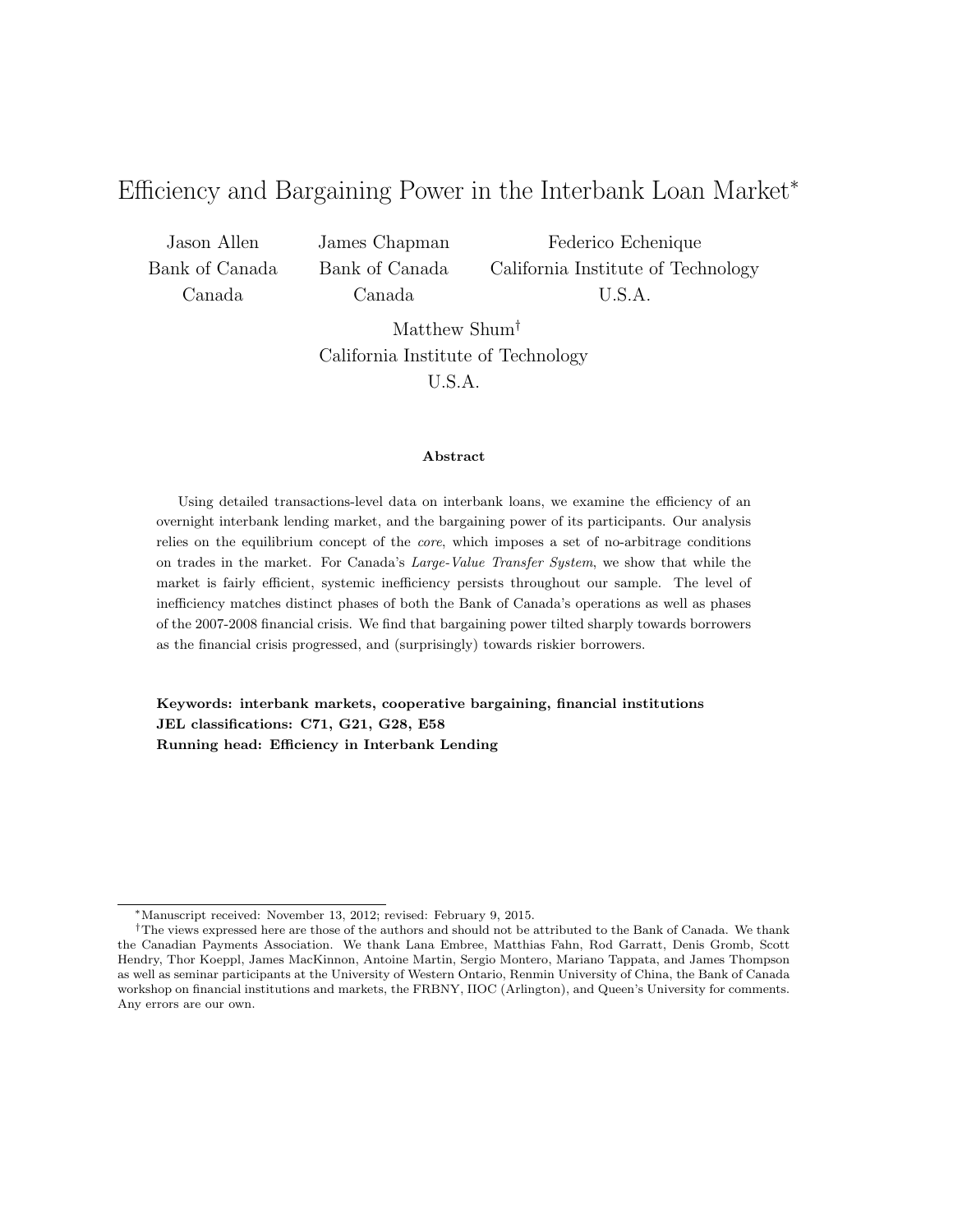# 1 Introduction

Multilateral trading markets are endemic in modern economies with well-known examples such as the bargaining over tariffs and similar trade barriers among WTO countries, monetary and fiscal policy-making among European Union countries, co-payment rate determination among hospital and insurance company networks, and even trades of players among professional sports teams. Our paper presents a novel approach to empirically assess the efficiency of these markets, and the bargaining power of the different agents in the market. We study the Canadian interbank market for overnight loans.

A serious impediment to the analysis of efficiency and bargaining power in real-world trading environments is the complexity of the markets themselves. The players are engaged in a complicated game of imperfect competition, in which some of their actions are restricted by trading conventions, but where the players may communicate and send signals in arbitrary ways. Even if we could write down a formal model that would capture the interactions among players, it would be difficult to characterize the equilibrium of such a game—a prerequisite to any analysis of bargaining and efficiency. Moreover, the outcome of such a game greatly depends on the assumed extensive-form. For example, outcomes can vary according to the sequencing of offers (who is allowed to make an offer to whom and when), as well as the nature of information asymmetries among the players. For these reasons, a complete "structural" analysis of such imperfectly competitive bargaining environments seems out of the question.

In this paper we take a different approach. Instead of modeling the explicit multilateral trading game amongst market participants, we impose an equilibrium assumption on the final outcome of the market. Our approach is methodologically closer to general equilibrium theory than to game theory: We use the classical equilibrium concept of the core. The core simply imposes a type of ex-post no-arbitrage condition on observed outcomes; it requires that the outcome be immune to defection by any subset of the participating players. Many alternative equilibrium concepts would imply outcomes in the core, but the advantage for our purposes is that the core is "model free," in the sense that it does not require any assumptions on the extensive-form of the game being played. As we shall see, the relatively weak restrictions of the core concept nevertheless allow us to draw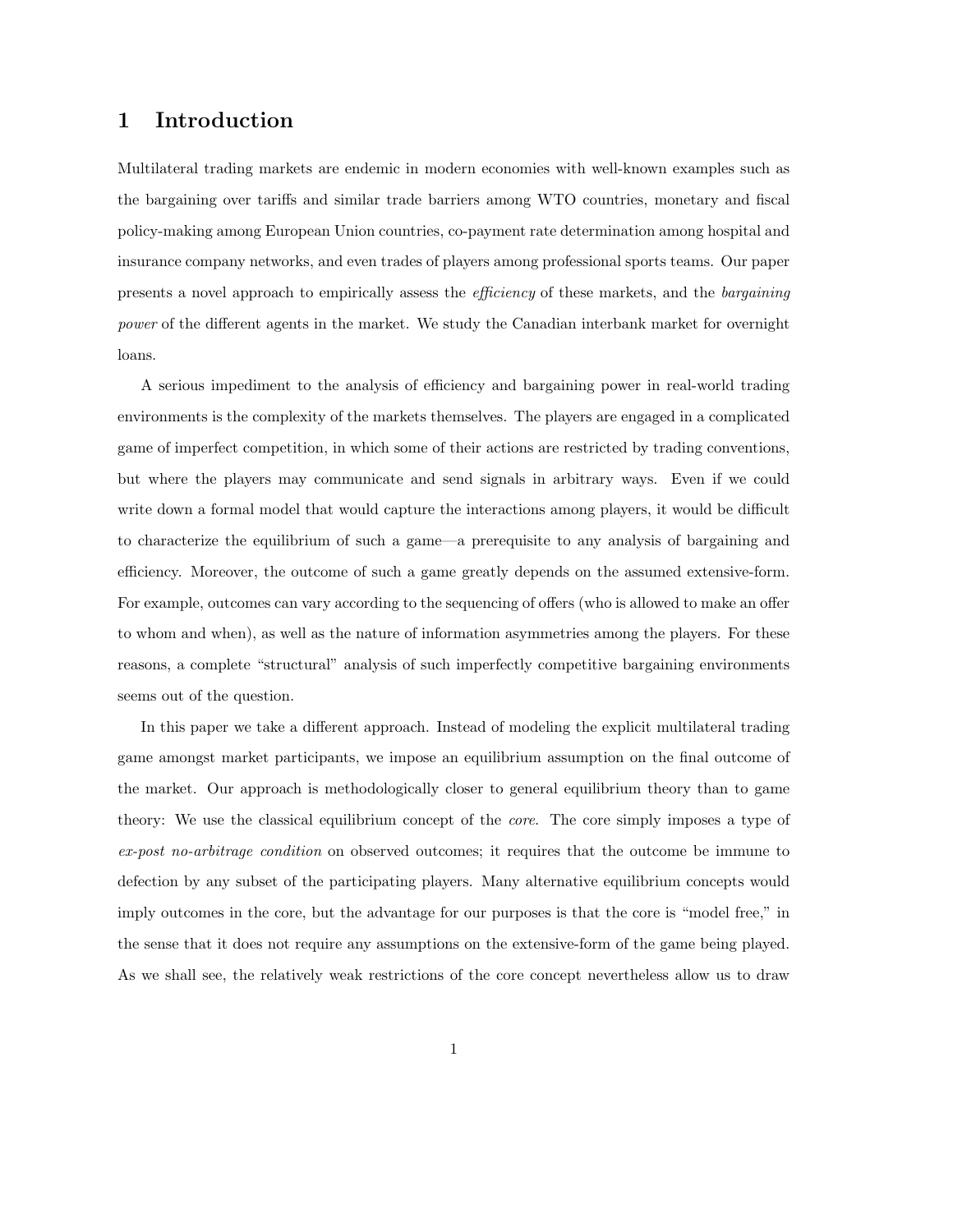some sharp conclusions about how efficiently the Canadian interbank market functioned, in the years preceding, and during, the most recent economic crisis.

Subsequently, for outcomes which are in the core, we define a simple measure of how much the observed outcomes favor particular market participants: specifically, borrowing versus lending banks in the interbank market. We use this measure as an indicator of bargaining power, and analyze its relationship to characteristics of the market and its participants. Thus, in our paper *efficiency* means the degree to which the absence of arbitrage conditions imposed by the core are satisfied, and bargaining power results from the position of the outcomes in the core. If the outcome is relatively more favorable to some agents, we shall say that these agents have enjoyed greater bargaining power.

We study the Large Value Transfer System (LVTS) in Canada, which is the system the Bank of Canada uses to implement monetary policy. Throughout the day, LVTS participants send each other payments and at the end of the day have the incentive to settle their positions to zero. If there are any remaining short or long positions after interbank negotiations these must be settled with the central bank at unfavorable rates. Participants are therefore encouraged to trade with each other in the overnight loan market. This market is ideal for study for various reasons: first, the market operates on a daily basis among seasoned players, so that inexperience or naïvete of the players should not lead to any inefficiencies. Second, there is a large amount of detailed data available on the amount and prices of transactions in this market. Finally, the LVTS is a "corridor" system, meaning that interest rates in the market are bounded above and below, respectively, by the current rates for borrowing from and depositing at the central bank. This makes it easy to specify the outside options for each market participant, which is a crucial component in defining the core of the game; at the same time, the corridor leads to a simple and intuitive measure of bargaining power between the borrowers and lenders in the market.<sup>[1](#page-0-0)</sup>

Several researchers have explicitly modeled the decision of market participants in environments

<sup>1</sup>Since Canada operates a corridor system, outside options are symmetric around the central bank's target rate and changes to the target do not arbitrarily favor one side or another of the market. In contrast, in overnight markets without such an explicit corridor, both the outside options and bargaining power are not as convenient to define. Many central banks use a corridor system – e.g. the ECB. The Federal Reserve and Bank of Japan, however, use reserve regimes. Corridor systems rely on standing liquidity facilities whereas reserve regimes rely on period-average reserve requirements. See [Whitsell \(2006\)](#page-40-0) for a discussion.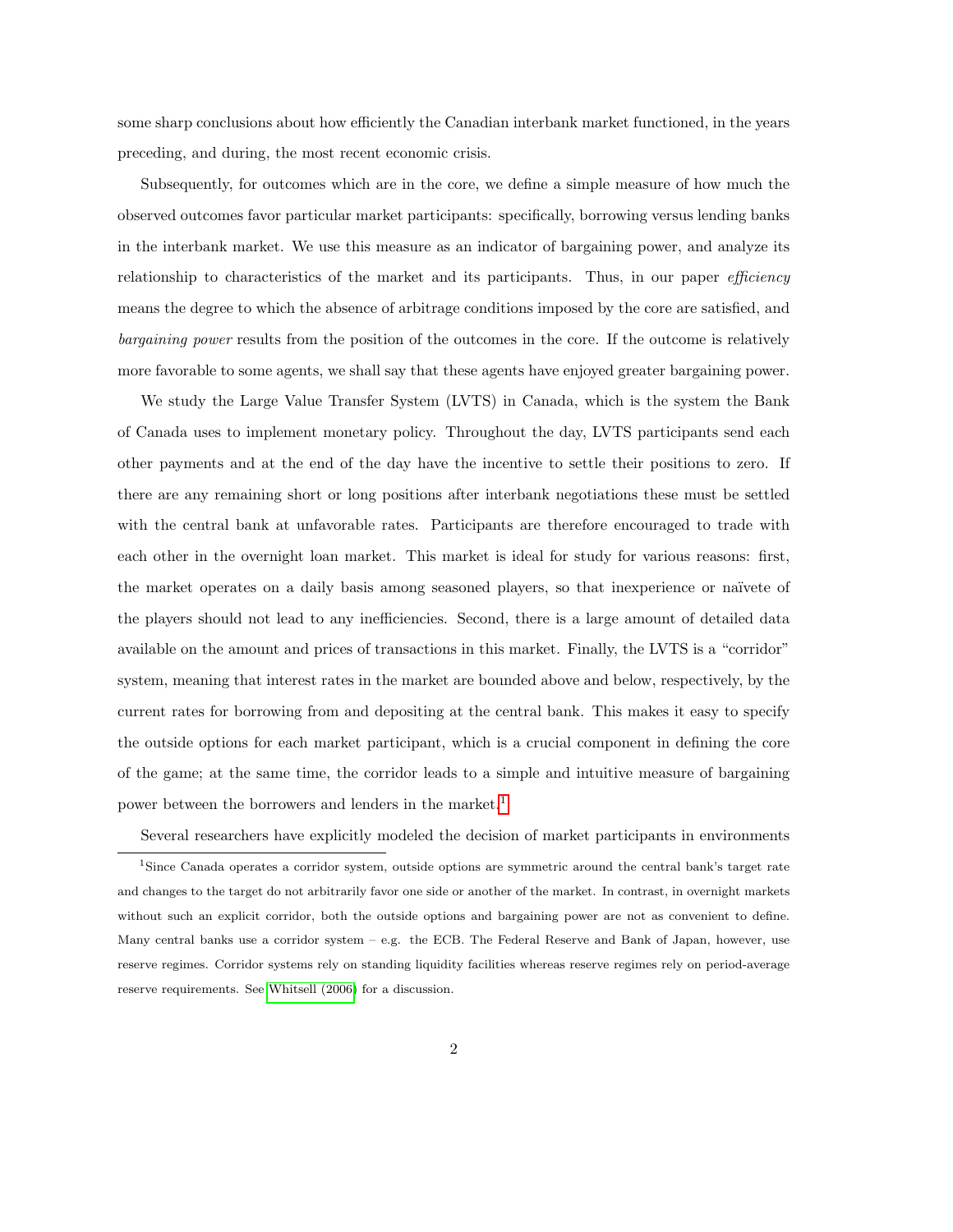similar to LVTS. For example, [Ho and Saunders \(1985\)](#page-39-0), [Afonso and Lagos \(2011\)](#page-38-0), [Duffie and](#page-39-1) Gârleanu (2005), Duffie, Gârleanu, and Pedersen (2007), and [Atkeson, Eisfeldt, and Weill \(2013\)](#page-38-1) examine the efficiency of the allocation of funds in the Federal funds market or over-the-counter markets, more generally.<sup>[2](#page-0-0)</sup> The systems, markets and agents under study in this paper have previously been examined in [Chapman, McAdams, and Paarsch \(2007\)](#page-39-3), [Hendry and Kamhi \(2009\)](#page-39-4), [Bech,](#page-38-2) Chapman, and Garratt  $(2010)$ , and Allen, Hortaçsu, and Kastl  $(2011)$ .

Moreover, as previously mentioned, the core imposes, essentially, no-arbitrage conditions on the trades in the interbank market, so that inefficient outcomes – those which violate the core conditions – are also those in which arbitrage opportunities were not exhausted for some coalition of the participating banks. Thus, our analysis of the interbank market through the lens of the the core complements a recent strand in the theoretical finance literature exploring reasons for the existence and persistence of "limited arbitrage" in financial markets (see Gromb and Vayanos 2010 for a survey of the literature).

A market outcome is the result of overnight lending between financial institutions at the end of the day: the outcome consists of the payoffs to the different banks. We (1) check if each outcome is in the core (this can be done by simply checking a system of inequalities), and (2) measure the degree to which outcomes are aligned with the interests of net borrowers or lenders in the system: our measure of bargaining power. We proceed to outline our results.

In the "normal" pre-crisis period, 2004-2006, the system largely complies with the core: it is efficient and there are few deviations from the absence of arbitrage. The bargaining power measure generally hovers around 0.5, meaning that borrowers and lenders are equally favored (this would be consistent with recent search models of the OTC markets which assume a bargaining weight of 0.5). During periods when the risk prospects of borrowing banks rise above average, our bargaining power favors the lender, meaning that a lender can command higher interest rates if it lends to banks in riskier circumstances.

With the onset of the crisis in 2007, however, interesting changes happen. There is generally an increase in the number of violations of the core, so that the market becomes less efficient (in absolute terms, though, the inefficiencies are never very large). During the financial crisis the Bank

<sup>2</sup>An interested reader can find a book length treatment of the economics of OTC markets in [Duffie \(2012\)](#page-39-5).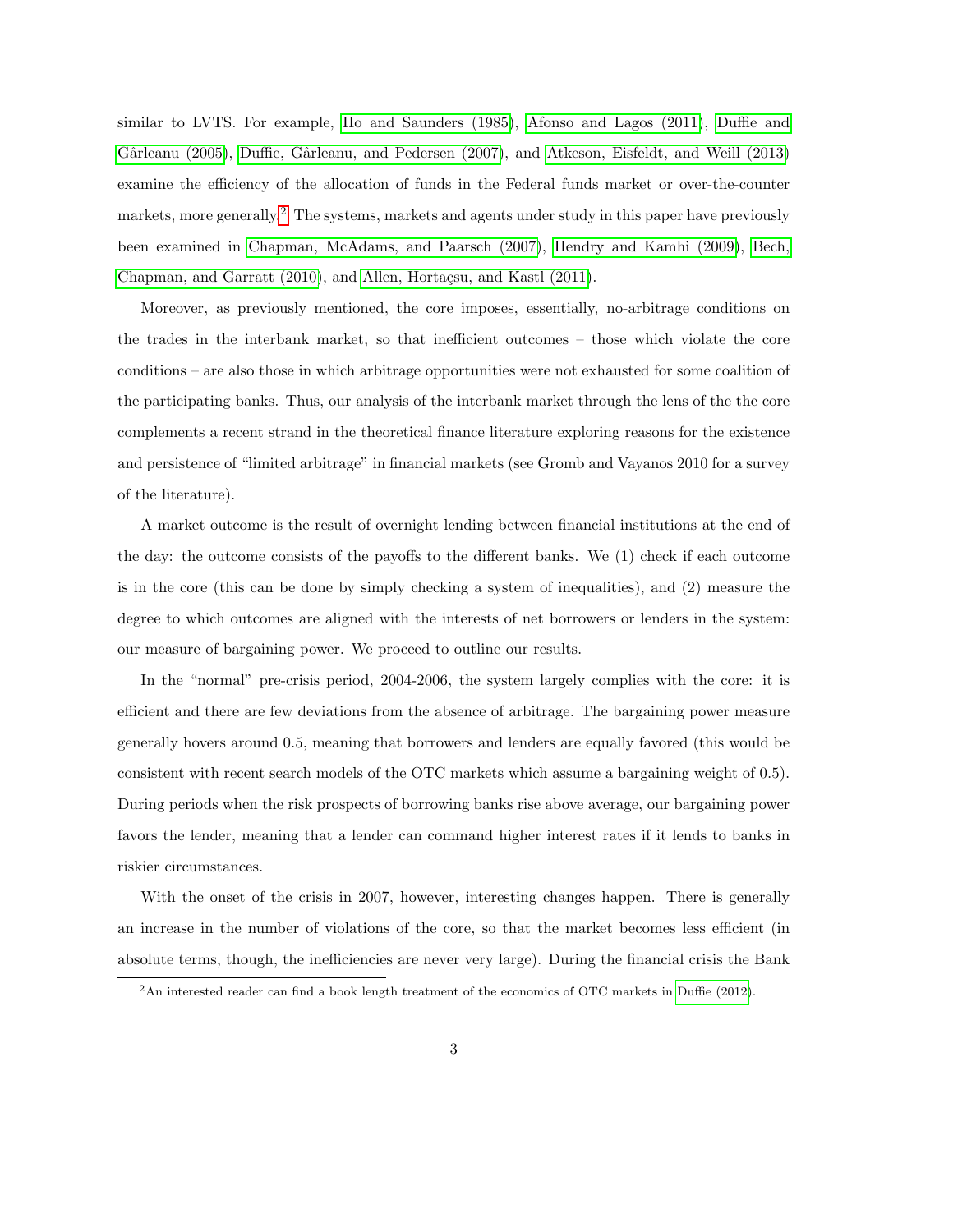of Canada increased its injections of cash to the LVTS as part of a global initiative to provide banks with liquidity. We find, however, that these injections are positively correlated with violations of the core both in the crisis period and pre-crisis. The additional cash tends to lead to situations where arbitrage opportunities are left unexploited.

Also, the financial crisis brought about a shift in bargaining power to favor borrowers; indeed, increased levels of risk are associated with changes in bargaining power to favor borrowers. That is, during the crisis period, when a borrowing bank (on the short side in the interbank market) becomes riskier according to standard measures of counterparty risk (including Merton's 1974 "distance to default" measure and credit default swap (CDS) prices), it receives better terms (or at least no worse) in the interbank loans market. These results contrast with our findings for the "normal" non-crisis period where risk and prices are positively correlated.

The needs for funds during the crisis should, as one might expect, have favored lenders. Instead, we see borrowers obtaining better terms, and (surprisingly) a positive correlation between borrowers' bargaining power and measures suggesting increasing default risk in the market. In turn, we find that more core violations are associated with higher bargaining power for the borrowers.

Our findings are consistent with lenders being more lenient with borrowers, and in particular with the borrowers who were subject to higher levels of risk (be it at the level of the individual bank, or the system) during the financial crisis. One possibility for the additional core violations during the crisis reflects banks being less concerned with exploiting arbitrage opportunities in periods of stress.

Overall, these findings suggest that banks within the Canadian overnight market continued to lend to risky counterparties despite the increasing risk in the market. However, such actions were not directly supported or guaranteed by regulators; indeed, unlike in the U.S., no bail-outs or other forms of support were ever mentioned or undertaken in the Canadian financial sector. Rather, the observed effects appear to be a spontaneous reaction among the players in the market, and support the sentiment of then-Governor of the Bank of Canada David Dodge, who stated that "we have a collective interest in the whole thing *(sic [the Canadian financial system])* not going into a shambles." While this is consistent with a "weak" version of a too-big-to-fail hypothesis, it may also reflect heterogeneity in (il)liquidity across banks, which are captured in the bank-level default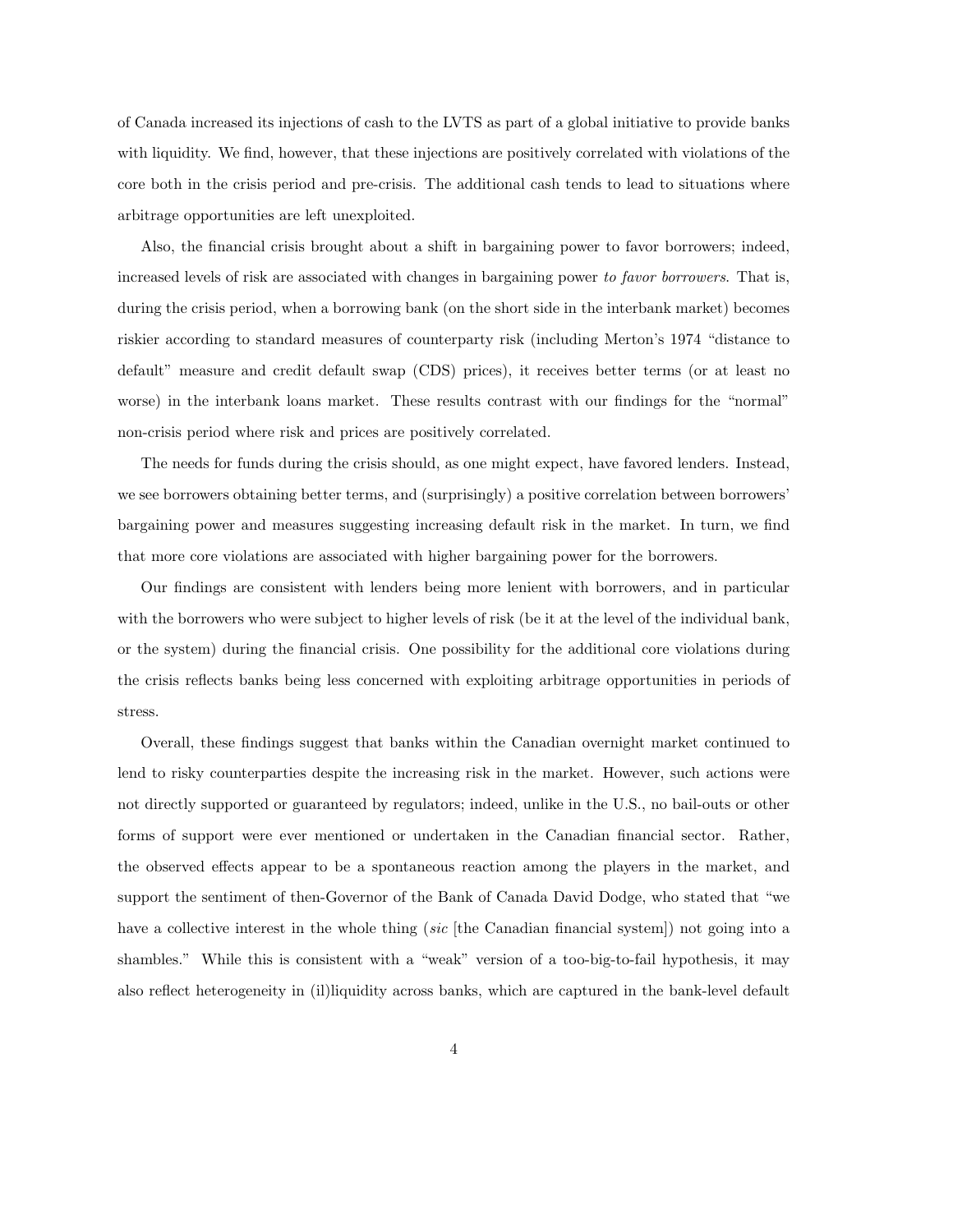variables used in our analysis.[3](#page-0-0)

We explore in detail one potential explanation for this result. For our sample, we show that banks bounce back and forth frequently between lending and borrowing in the interbank market. This fact, coupled with the repeated interaction which characterize the Canadian interbank market, may have led to an outcome whereby lending banks refrain from exploiting borrowers during difficult times, instead lending to them at favorable rates under the consideration that such benevolent behavior may be reciprocated in the future when the banks find themselves on opposite sides of the market.[4](#page-0-0) This interpretation of our results is consistent with Carlin, Lobo, and Viswanathan's [\(2007\)](#page-39-6) model of "apparent liquidity" in oligopolistic lending markets. [Acharya, Gromb, and Yorulmazer \(2012\)](#page-38-4) construct a model in which "strong" banks exercise market power over "weak" banks which do not have other non-central bank outside options. Our findings suggest, to the contrary, that stronger lending banks appear to refrain from exercising market power over weaker borrowers.

The remainder of the article is organized as follows. Section [2](#page-5-0) presents the data. Section [3](#page-12-0) discusses the methodology, both conceptually and how we implement it using the Canadian overnight interbank lending market. Section [4.3](#page-24-0) presents the results while section [5](#page-33-0) discusses their economic significance. Section [6](#page-36-0) concludes.

# <span id="page-5-0"></span>2 The Canadian Large Value Transfer System (LVTS)

The primary data for our analysis comes from daily bank transactions observed in Canada's Large Value Transfer System (LVTS). LVTS is Canada's payment and settlement system and it is operated by the Canadian Payment Association. LVTS is a tiered system, similar to CHAPS in the United Kingdom, but unlike Fedwire in the United States. That is, there are a small number of direct

<sup>3</sup>The TBTF hypothesis has been widely discussed and circulated in both the academic [\(O'Hara and Shaw \(1990\)](#page-40-1), [Rochet and Tirole \(1996\)](#page-40-2), [Flannery \(2010\)](#page-39-7)) and nonacademic financial press [\(Sorkin \(2009\)](#page-40-3), [Krugman \(2010\)](#page-39-8)).

<sup>&</sup>lt;sup>4</sup>It might also be the case that providing favorable trades in the overnight interbank market is done in exchange for favorable trades the other way in the overnight repo market. We do not have data on repo transactions other than CORRA which is the average rate and which did not deviate from target as much as the interbank rate. However, given that the repo market is dominated by securities firms and the interbank market is managed by cash managers at banks suggests that there is not much room for this type of multi-firm-multi-desk/subsidiary bargaining.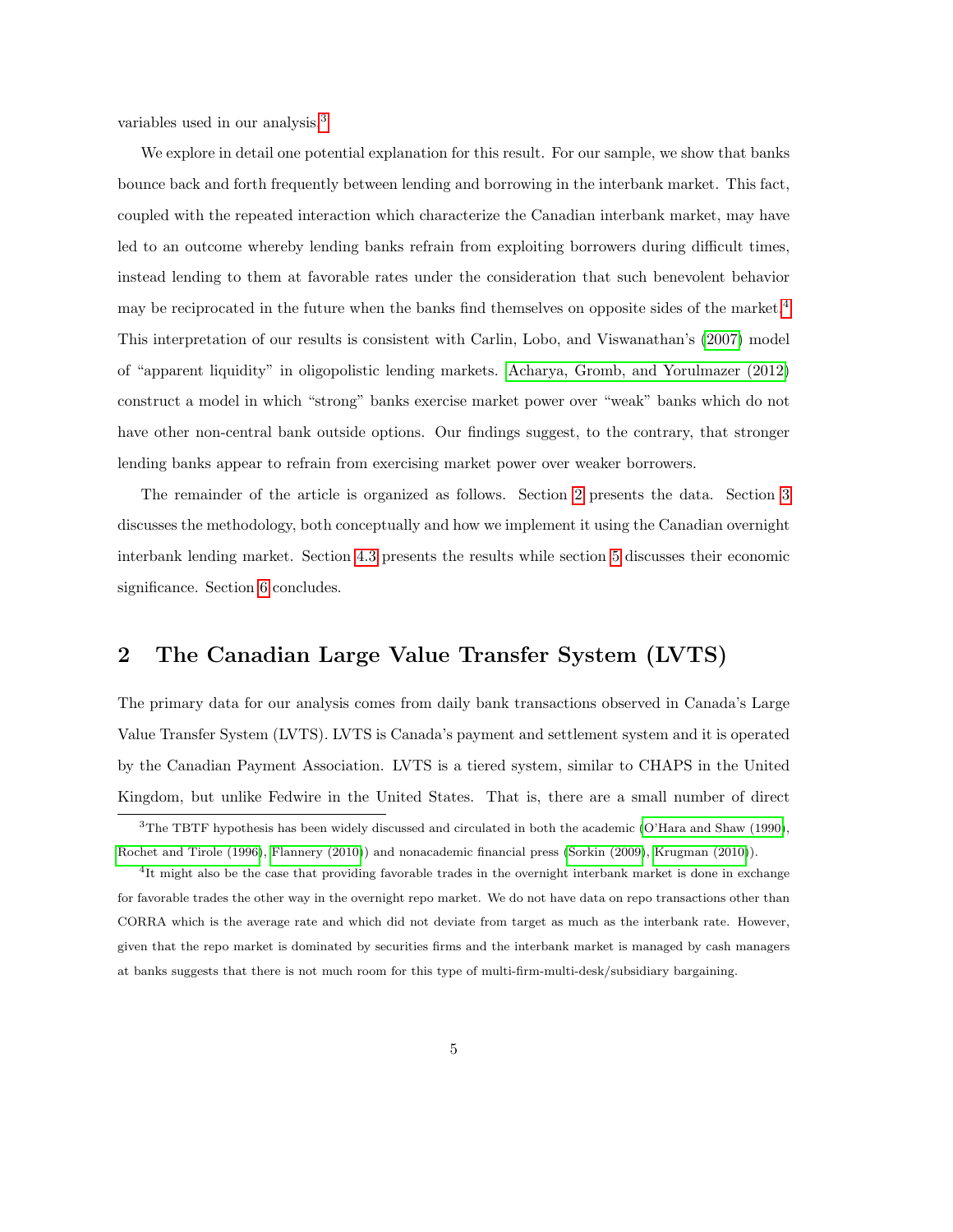participants (15) and a larger number of indirect participants.[5](#page-0-0) The direct participants in LVTS are the Big 6 Canadian banks (Banque Nationale, Bank of Montreal, Bank of Nova Scotia, Canadian Imperial Bank of Commerce, Royal Bank of Canada, Toronto-Dominion Bank), HSBC, ING Canada, Laurentian Bank, State Street Bank, Bank of America, BNP Paribas, Alberta Treasury Branches, Caisse Desjardins, and a credit union consortium (Central 1 Credit Union). State Street joined LVTS in October 2004 and ING joined in October 2010.

Throughout the day payments are sent back-and-forth between direct participants. Like real-time gross settlement systems (RTGS), finality of payment sent through LVTS is in real-time; however, settlement in LVTS occurs at the end of the day. Relative to a RTGS system, the LVTS system has higher cost for survivors given default, but also substantial cost savings since banks do not need to post as much collateral. This is because most transactions in Canada are sent via a survivors pay, or partially collateralized, tranche. The cost of a partially collateralized system is an increase in counterparty risk. Participants manage counterparty risk by setting bilateral credit limits at the beginning of each day and also manage these limits throughout the day. $6$  Allen, Hortacsu, and [Kastl \(2011\)](#page-38-3) find, however, that even during the financial crisis direct participants did not lower their credit limits. They take this as evidence that there was no meaningful increase in counterparty risk in the payments system during the crisis.

## 2.1 Data Description

We are interested in studying the price and quantity of interbank overnight loans. Our period of analysis is April 1, 2004 to April 17, 2009. As flows in LVTS are not classified explicitly as either a payment or a loan, we follow the existing literature (eg. Acharya and Merrouche 2013, Afonso,

<sup>&</sup>lt;sup>5</sup>Indirect participants are outside LVTS and are the clients of the direct participants. LVTS is smaller than most payment platforms in that there are few participants, although similar to CHAPS. CHAPS, for example, has 16 participants. The Statistics on Clearing and Settlement Systems in the CPSS Countries volume 1 and 2, November 2011, 2012 list the following number of participants for the following countries: Australia (70), Brazil (137), India (118), Korea (128), Mexico (77), Singapore (62), Sweden (21), Switzerland (376), Turkey (47). Fedwire in the U.S. has about 8,300, although [Afonso, Kovner, and Schoar \(2011\)](#page-38-5) find that about 60% of a banks loans in a month typically come from the same lender.

<sup>6</sup>There are additional limits on counterparty risk imposed in the system. For more details on LVTS see [Arjani](#page-38-6) [and McVanel \(2010\)](#page-38-6).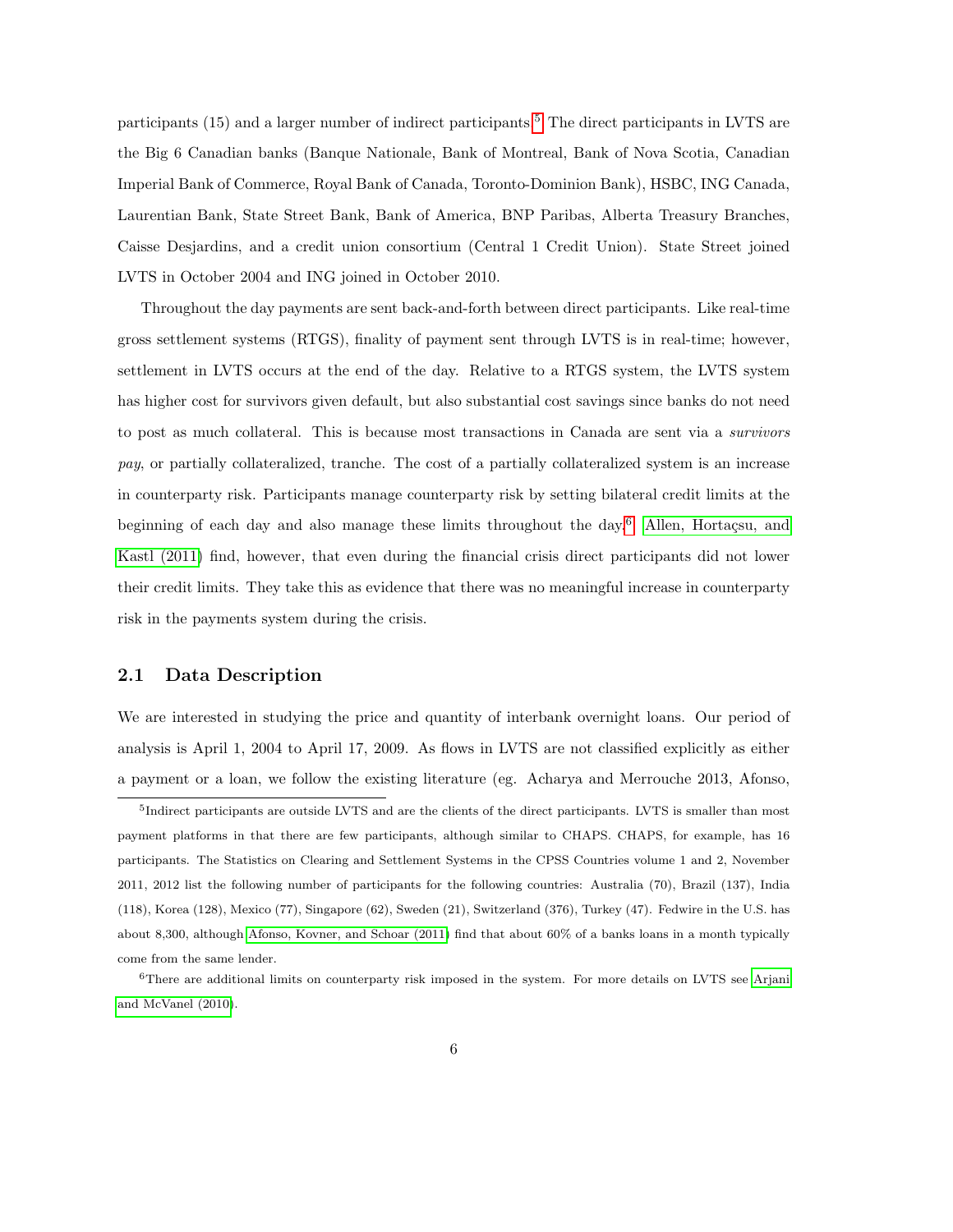Kovner, and Schoar 2011) and use the Furfine (1999) algorithm to extract transactions which are most likely to be overnight loans, among the thousands of daily transactions between the banks in the LVTS. The Furfine algorithm picks out overnight loans by focusing on transactions sent, for example, from bank A to B towards the end of the day (for robustness we study two different windows: 4-6:30pm, and 5-6:30pm; but we only report results for the latter) and returned from B to A the following day before noon for the same amount plus a mark-up equal to a rate near the Bank of Canada's target rate. We are relatively loose with the definition of 'near', allowing financial institutions to charge rates plus or minus 50 basis points from target (financial institutions that are short can borrow from the central bank at plus 25 basis points and those that are long can lend to the central bank at minus 25 basis points). This approach allows us to identify both the quantity borrowed/lent and at what price.

[Armantier and Copeland \(2012\)](#page-38-7) have examined the ability of the Furfine algorithm to correctly identify interbank transactions. They find that the Type 1 error of the algorithm (i.e. misidentify payments as loans) is problematic in Fedfunds data matched to actual interbank transactions. This is particularly true for transactions early in the day as well as small transactions.[7](#page-0-0)

We are confident that this problem is not present in our dataset for multiple reasons. First, the Canadian interbank market is a much simpler market than the US market; for example, there are no Euro-dollar transactions or tri-party repo legs that are found to be the primary culprits for the [Armantier and Copeland \(2012\)](#page-38-7) study. Second, we focus our sample to only large end-of-day payments when the LVTS is setup only to accept bank-to-bank loan transactions. Third, [Rempel](#page-40-4) [\(2014\)](#page-40-4) conducts a careful study of the application of Furfine algorithm to LVTS data and finds a relatively low Type 1 error rate of between 5% and 12%. As discussed below we take this Type 1 error into account when estimating bargaining power.

Figure [1](#page-8-0) plots both the total loan amounts and average loan size for transactions in LVTS

<sup>7</sup>[Kover and Skeie \(2013\)](#page-39-9) also assess the quality of Fedwire payments data and conclude that the data is a good representation of overnight interbank activity, if not the stricter set of Fed Funds activity. The success of the Furfine algorithm at identifying interbank lending has been studied for a number of markets, including the Bank of England's CHAPS Sterling settlement system (c.f. Wetherilt, Zimmerman, and Soramäki (2009) and [Acharya and Merrouche](#page-38-8) [\(2013\)](#page-38-8)), Switzerland [\(Guggenheim and S. Kraenzlin \(2010\)](#page-39-10)), and the Eurosystem real-time gross settlement system, TARGET2 [\(Arciero et al. \(2013\)](#page-38-9)).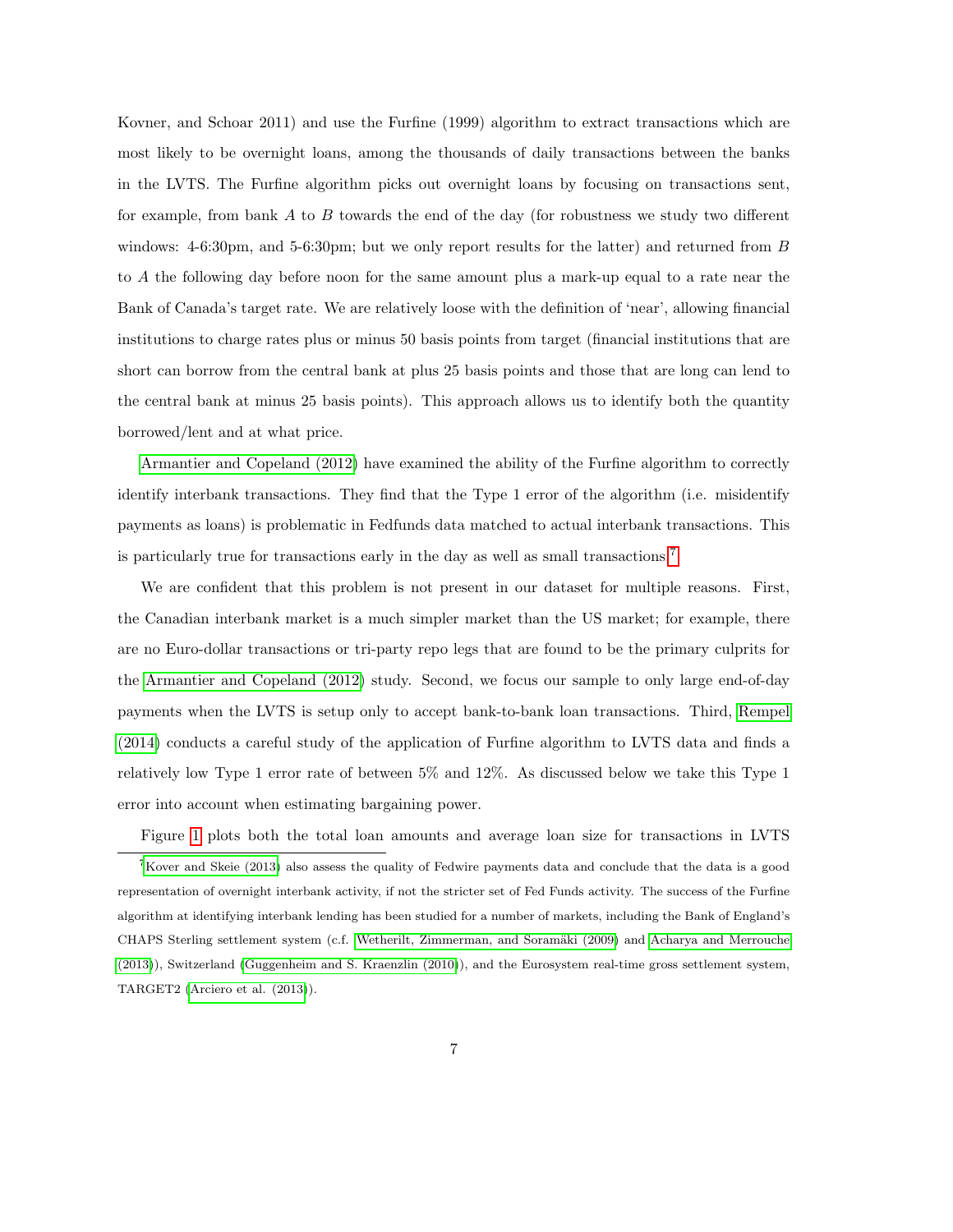

<span id="page-8-0"></span>Figure 1: Loan Quantities in LVTS

after 5pm between April 2004 and April 2009. All transactions are in Canadian dollars. On the average day approximately 1.55 billion is transacted, about 186 million per financial institution. By construction the smallest loan is 50 million; the largest loan is 1.7 billion. Aside from the large spike in transactions in January 2007, the key noticeable pattern is the increase in loan amounts in the summer and fall of 2007. The sum of daily transactions in this period were consistently above \$3 billion. This coincides with the Asset-Backed Commercial Paper (ABCP) crisis in Canada.<sup>[8](#page-0-0)</sup> At the time the market for non-bank issued ABCP froze and banks had to take back bank-issued ABCP on their balance sheet. By July 2007, the ABCP market was one-third of the total money market and when maturities came due and were not renewed this created substantial stress on other sources of liquidity demand. Irrespective of the freezing of the ABCP market, however, direct participants in LVTS continued lending to each other. But at what price did this lending occur?

Figure [2](#page-9-0) plots the average spread to the target rate and its standard deviation for transactions

<sup>8</sup>ABCP is a package of debt obligations typically enhanced with a liquidity provision from a bank. In Canada the bank providing the liquidity only has to pay out under catastrophic circumstances and was not even triggered during the financial crisis. In addition, the regulator did not require banks to hold capital against the provision. Under these rules the market approximately doubled between 2000 and 2007 to \$120 billion.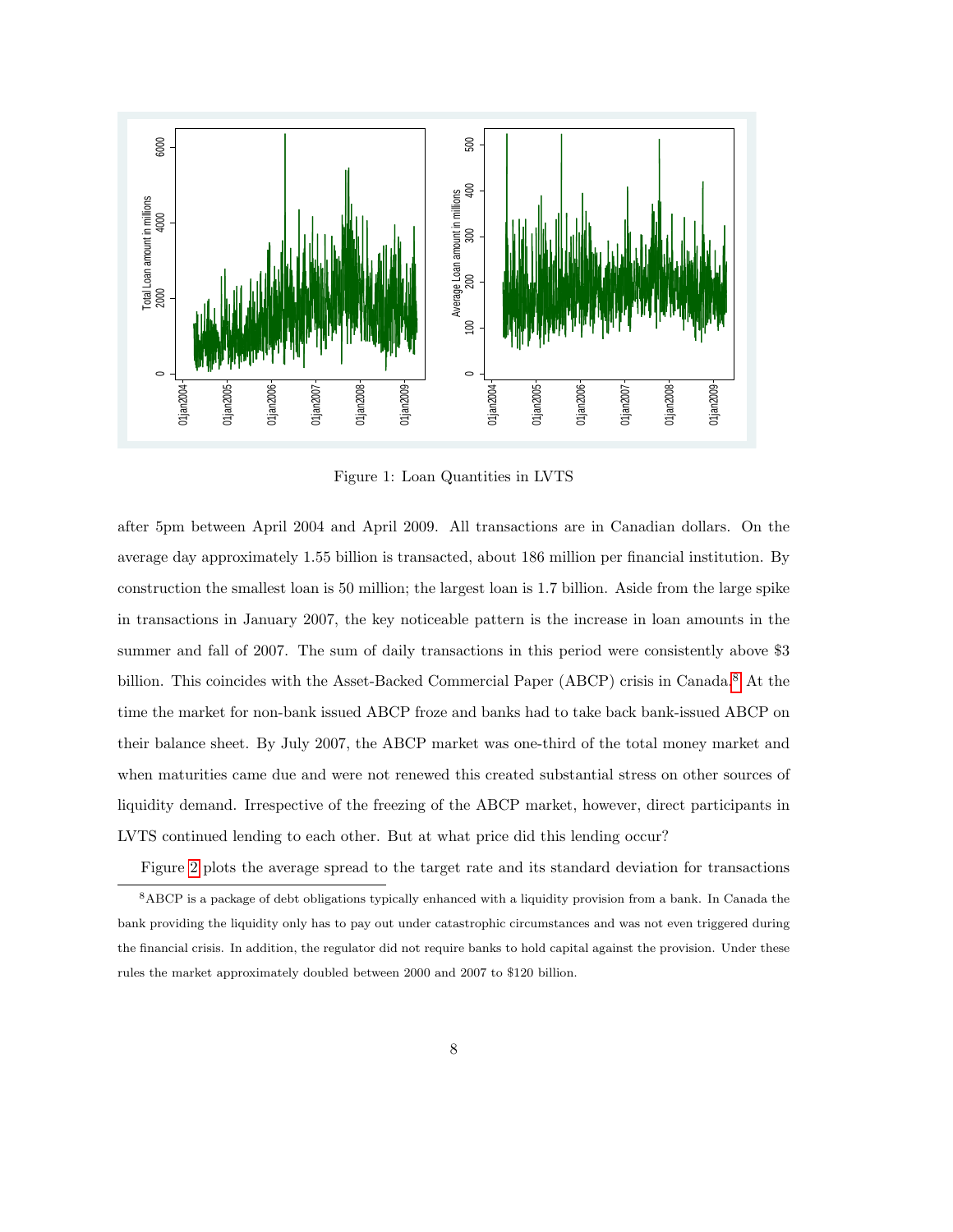

<span id="page-9-0"></span>Figure 2: Loan Prices in LVTS

sent after 5pm between April 2004 and April 21, 2009. Prior to the summer of 2007, i.e. normal times, the average spread to target is close to zero. Throughout 2007, however, financial institutions did increase the price of an overnight uncollateralized loan. Between August 9th, 2007 and October 11th, 2007 the average spread to target was about 4.8 basis points.[9](#page-0-0) Somewhat surprisingly the spread to target post-October 2007 is 0, and -0.7 basis points in the six weeks following the collapse of Lehman Brothers. Allen, Hortaçsu, and Kastl (2011) find that LVTS participants demand for term liquidity was substantial only in this period.

## <span id="page-9-1"></span>2.2 Monetary policy and Liquidity policy

Monetary policy has been implemented in Canada since 1999 through LVTS (Reid 2007). At the end of the day any short or long positions in LVTS must be settled, either through interbank trades or with the central bank at a penalty rate.<sup>[10](#page-0-0)</sup> The interest rate corridor (the difference between the

<sup>&</sup>lt;sup>9</sup>The start of the ABCP crisis is recognized to be August 9th [\(Acharya and Merrouche \(2013\)](#page-38-8)). The Bank of Canada held its first liquidity auction on October 12th, 2007 although by February 15, 2007 the Bank of Canada had already abandoned it's zero balance target in the overnight market.

 $^{10}\mathrm{All}$  LVTS participants (foreign and domestic) have access to borrowing and lending facilities.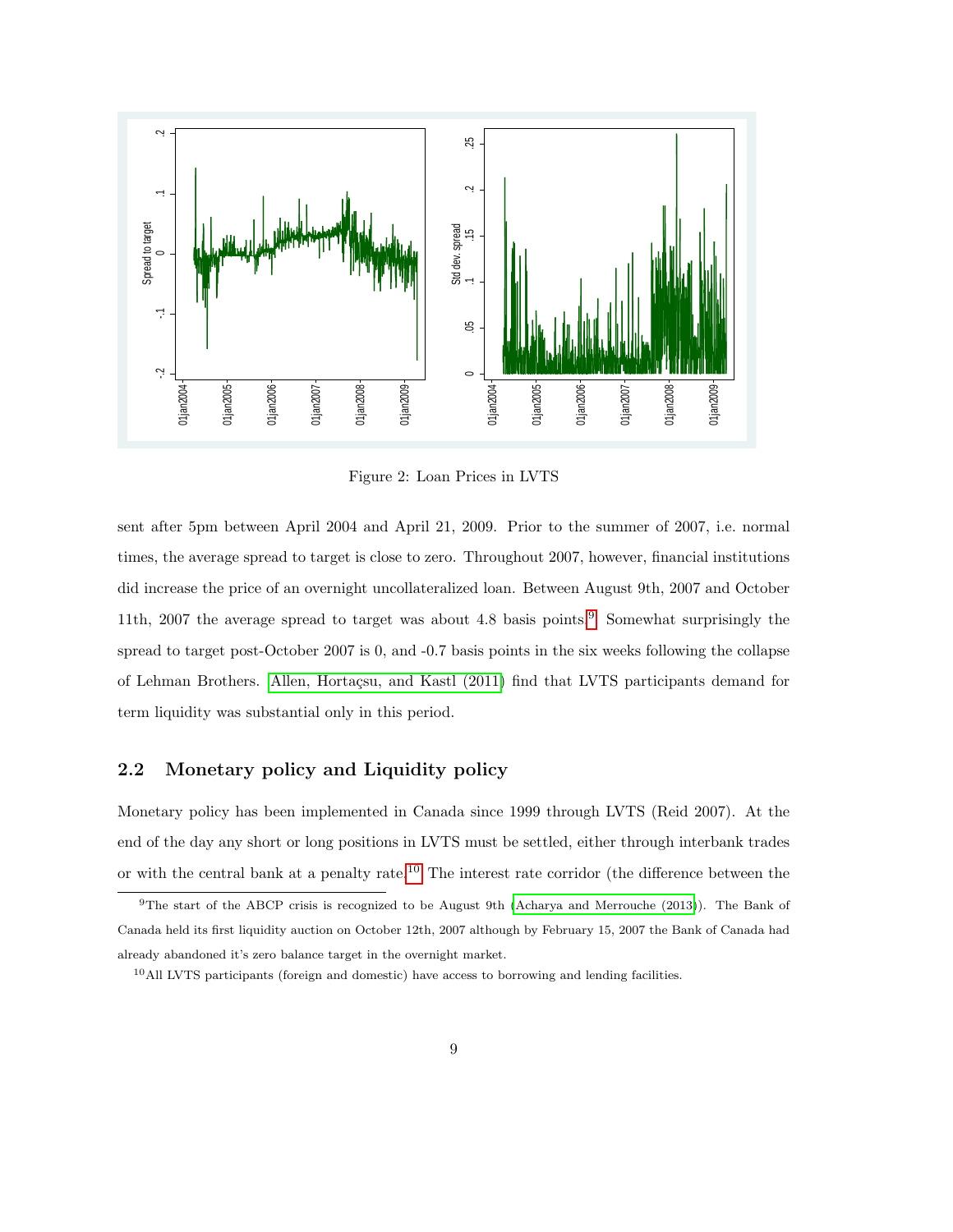rate on overnight deposits and overnight loans) is set so that banks have the right incentives to find counterparties among themselves to settle their positions. The midpoint of the corridor is the interest rate that the central bank targets in its execution of monetary policy.

The symmetry of the interest rate corridor is meant to encourage trading at the target rate. Within a corridor system a central bank can increase the supply of liquidity without excessively lowering the target rate since it is bounded below by the deposit rate. Therefore a central bank operating a corridor can provide liquidity to LVTS participants (liquidity policy) without lowering nominal rates "too much" (monetary policy).

Unlike in the U.S., (e.g. Armentier et al. 2011) there is also no documented stigma for participants depositing funds or borrowing from the central bank using the standing liquidity facility, which is the facility modeled in this paper. There might be stigma, however, for participants considering using emergency liquidity assistance (ELA). ELA is only extended on exceptional bases to institutions that are considered solvent and able to post collateral but have severe liquidity issues. Given that ELA invites greater scrutiny from the central bank there might be stigma. The standing lending facility loans that are available to banks analyzed in this paper are not at a penalty and accessed frequently by all borrowers, approximately 10% of transactions a month, and therefore different from ELA or discount window loans in the U.S.

When the Bank of Canada first implemented LVTS, it required participants to close out their long and short positions completely and leave cash settlement balances at zero to avoid penalty rates – that is, the central bank targeted "zero excess liquidity" during this initial period.

Upon implementation of LVTS, however, there was substantial volatility in the overnight (lending) rate; moreover, this overnight rate tended to be above the target monetary policy rate. Therefore, in 1999, the Bank started allowing positive "settlement balances"; what this meant was that at the end of the trading day, market participants would, in aggregate, be allowed to have long positions in LVTS settlement funds. This served to reduce the overnight rate toward the target rate at the middle of the corridor.

Effectively, then, controlling the amount of cash settlement balances was a means for the Bank of Canada to inject liquidity into this market as needed. Liquidity and cash settlement balances are therefore used interchangeably throughout the text. In November 1999, this limit was around \$200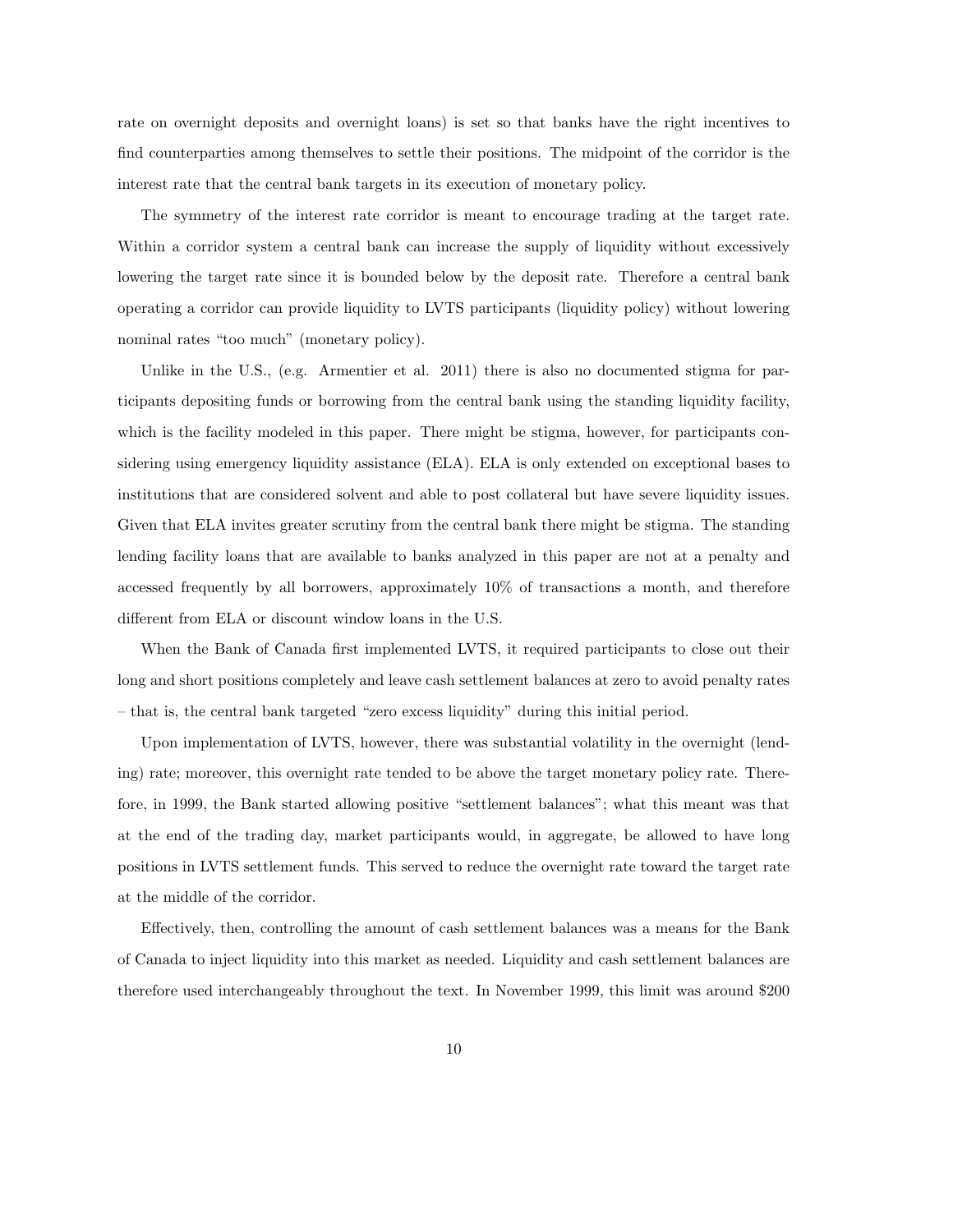

<span id="page-11-0"></span>Figure 3: Actual Cash Settlement Balances in LVTS (central bank liquidity)

million, which was distributed among the 15 LVTS participants at that time via a series of auctions that were also used for investing the Government of Canada's cash holdings. In 2001 the Bank of Canada lowered the amount of liquidity to \$50 million, and the system remained stable until the end of 2005. Starting in March 2006, faced with strong downward pressure on the overnight rate, the Bank of Canada implemented a low liquidity policy by reducing the required balance back to zero, thereby not allowing participants to an aggregate long position at the end of the day. This regime continued until mid-February 2007 when, on the eve of the financial crisis, the Bank of Canada joined other central banks in injecting liquidity into the banking system. Cash settlement balances were increased to \$500 million. Figure [3](#page-11-0) presents the cash settlement balances in LVTS at the end of each day between April 2004 and April 2009.

Since we expect these shifts in liquidity policy would naturally affect efficiency in the LVTS, our subsequent empirical analysis focuses on how efficiency and bargaining power changed across the three periods just discussed: First, April 1, 2004 to February 28, 2006, a period of stability in the Canadian interbank market. Second, March 1, 2006 to February 14, 2007, a period of no regular liquidity injections by the central bank. Third, the financial crisis: February 15, 2007 to April 20,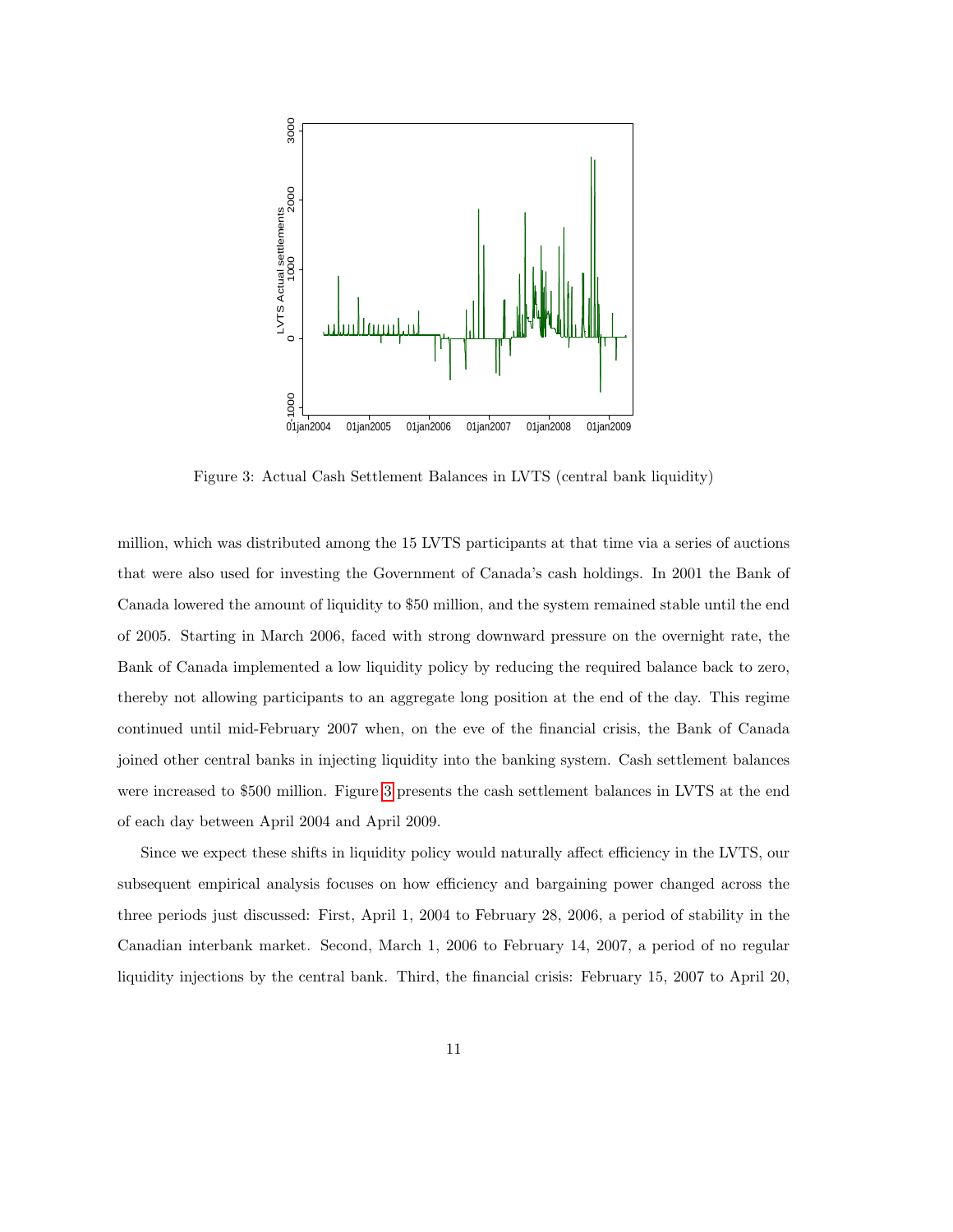2009.[11](#page-0-0)

# <span id="page-12-0"></span>3 Methodology

We present a cooperative bargaining model of the market for overnight loans, and use it to study efficiency and bargaining power. We prefer this cooperative approach to a noncooperative (gametheoretic) model of bargaining which is, as is well-known, sensitive to the specific assumed extensiveform: it depends on the order in which offers are made, on the assumptions of player communication, and the information that they possess. Given that we study the volatile period surrounding the financial crisis of 2008, the assumption that a stable extensive form bargaining model is valid throughout this period would be quite strained. The crisis period is very unlikely to fit any version of known extensive-form bargaining models.

Instead of a game-theoretic model of bargaining, we apply the concept of the core to an interbank loan market. Essentially, the core is a basic "no-arbitrage" requirement; we show that it can used to investigate the bargaining power of the financial institutions in the system. We can estimate a simple measure of bargaining power of the institutions who had a need for funds, versus those that held a positive position in the market for interbank loans.

The cooperative approach assumes that agents can make binding commitments. In contrast, a non-cooperative model would need to construct explicit commitments through repeated-game effects. Repeated games are empirically complicated because they tend to predict too little. Our approach gives a set-valued prediction (the core of the market), so we shall not predict a unique allocation of trades; but, as we shall see, the prediction is still quite sharp and useful. At the same time, for allocations which are within the core, we can naturally construct a measure of bargaining power, by looking at whether the observed allocation favors lenders or borrowers in the market more.

We should note that the necessary conditions we derive below do not assume homogeneity of banks in the market. At the same time they are not incorporating any sort of bank-level heterogeneity

 $11$ We are being conservative in starting the financial crisis in February 2007 rather than August 2007 as is typically assumed. Excluding the period February 2007 to July 2007 does not affect the conclusions. The reason is that throughout the spring and summer of 2007 there were already concerns about liquidity in the overnight market with the Bank of Canada abandoning its zero target; see [Reid \(2007\)](#page-40-6).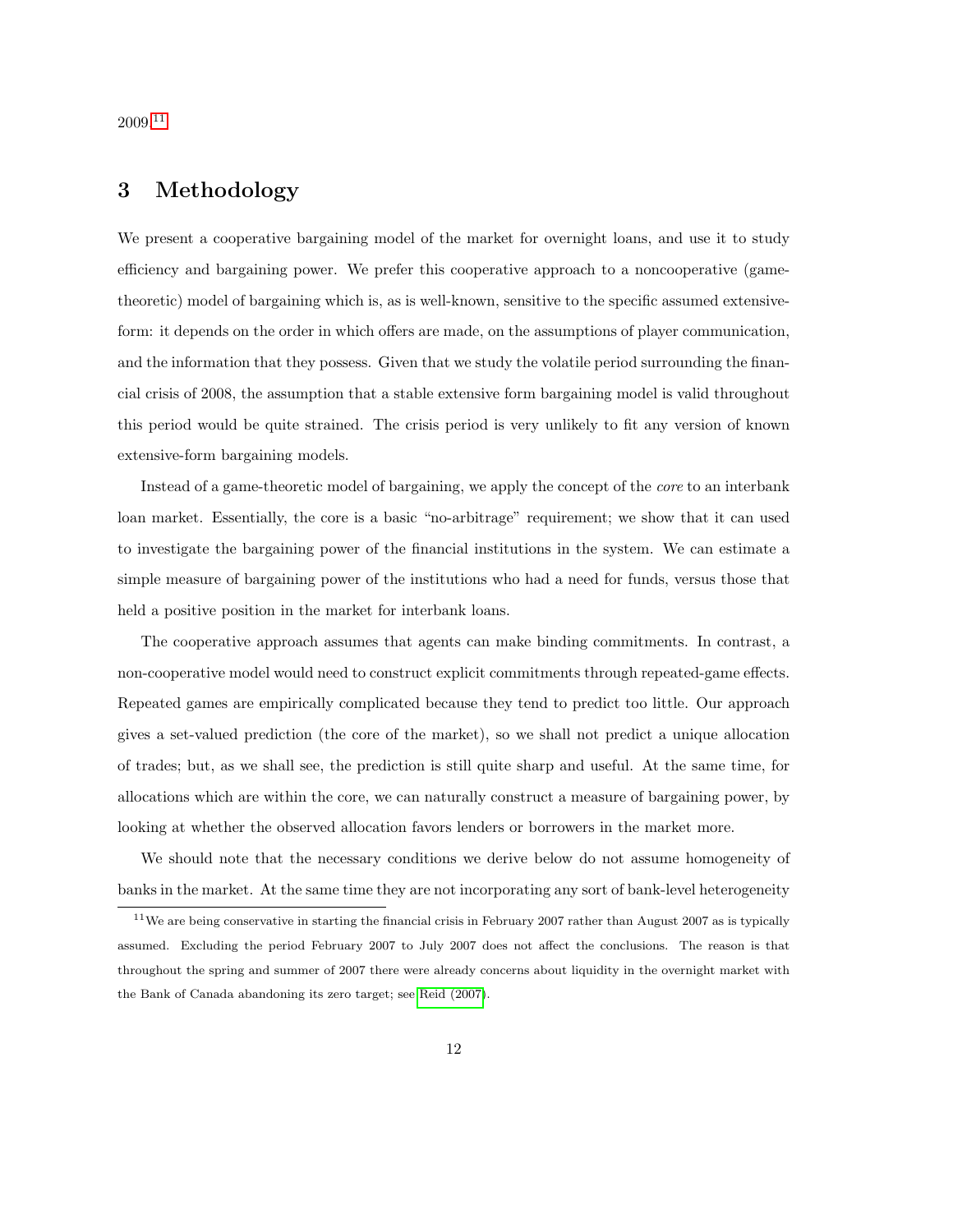either. Instead they are purely implications of the payoffs in LVTS and whether those payoffs are dominated by another set of trades between the same group of banks. The crucial assumption, therefore is that borrowers are not treated as different risks by different lenders.

The market has n agents, each with a net position (at the end of the day) of  $\omega_i \in \mathbf{R}$ . The central bank sets a *target rate r*. It offers each bank (collateralized) credit at the *bank rate*  $b = r + 25$ , and pays the *deposit rate d = r - 25 > 0* on positive balances. These rates are fixed "take it or leave it" offers, and hence we use these as the benchmark from which to calculate bargaining power. In a sense, the central bank has the maximum bargaining power in this market, and we use its rates to calibrate the bargaining power of other agents.

We assume that  $\sum_i \omega_i = 0$ , so that positive and negative balances in the aggregate cancel out.<sup>[12](#page-0-0)</sup> In this setup, agents have incentives to trade with each other at rates somewhere in the band.

Define a characteristic function game by setting the stand alone value for a coalition  $S \subseteq N =$  $\{1, ..., n\}$  as:

.

<span id="page-13-0"></span>(1) 
$$
\nu(S) = \begin{cases} b \sum_{i \in S} \omega_i & \text{if } \sum_{i \in S} \omega_i \le 0 \\ d \sum_{i \in S} \omega_i & \text{if } \sum_{i \in S} \omega_i > 0 \end{cases}
$$

These inequalities present the idea that the best a coalition  $S$  can do is to use multilateral negotiations to pool their net positions, and then deposit (borrow) the pooled sum  $\sum_{i\in S}\omega_i$  at the Bank at the rate  $d(b)$ . Implicit is the assumption that a coalition can achieve individual payoffs that add up to  $\sum_{i\in S}\omega_i$ ; this would not be true if the agents were risk averse, or if banks could be forced to trade at fixed rates. Note that banks may be fully heterogeneous, as long as the heterogeneity does not constraint the rates at which specific subsets of banks can make transfers.

The payoff to a bank is simply a number,  $x_i$ , which is the net position of that bank,  $\omega_i$ , multiplied by the bank's negotiated rates  $(y_i)$ . The *core* of  $\nu$  is the set of rates  $(y_1, ..., y_n)$  such that: (i)  $\sum_{i\in\mathbb{N}}y_i\omega_i=0$  (this is just an accounting identity that among all the banks net payments and outlays must cancel out); and, (ii) for all coalitions  $S$ ,  $\sum_{i\in S} y_i\omega_i \geq \nu(S)$ . That is, any coalition must obtain a payoff exceeding its stand-alone value.

<sup>&</sup>lt;sup>12</sup>It is easy to accommodate  $\sum_i \omega_i$  of any magnitude in the analysis below, but since we calculate balances from transactions data,  $\sum_i \omega_i = 0$  is always satisfied automatically in our data.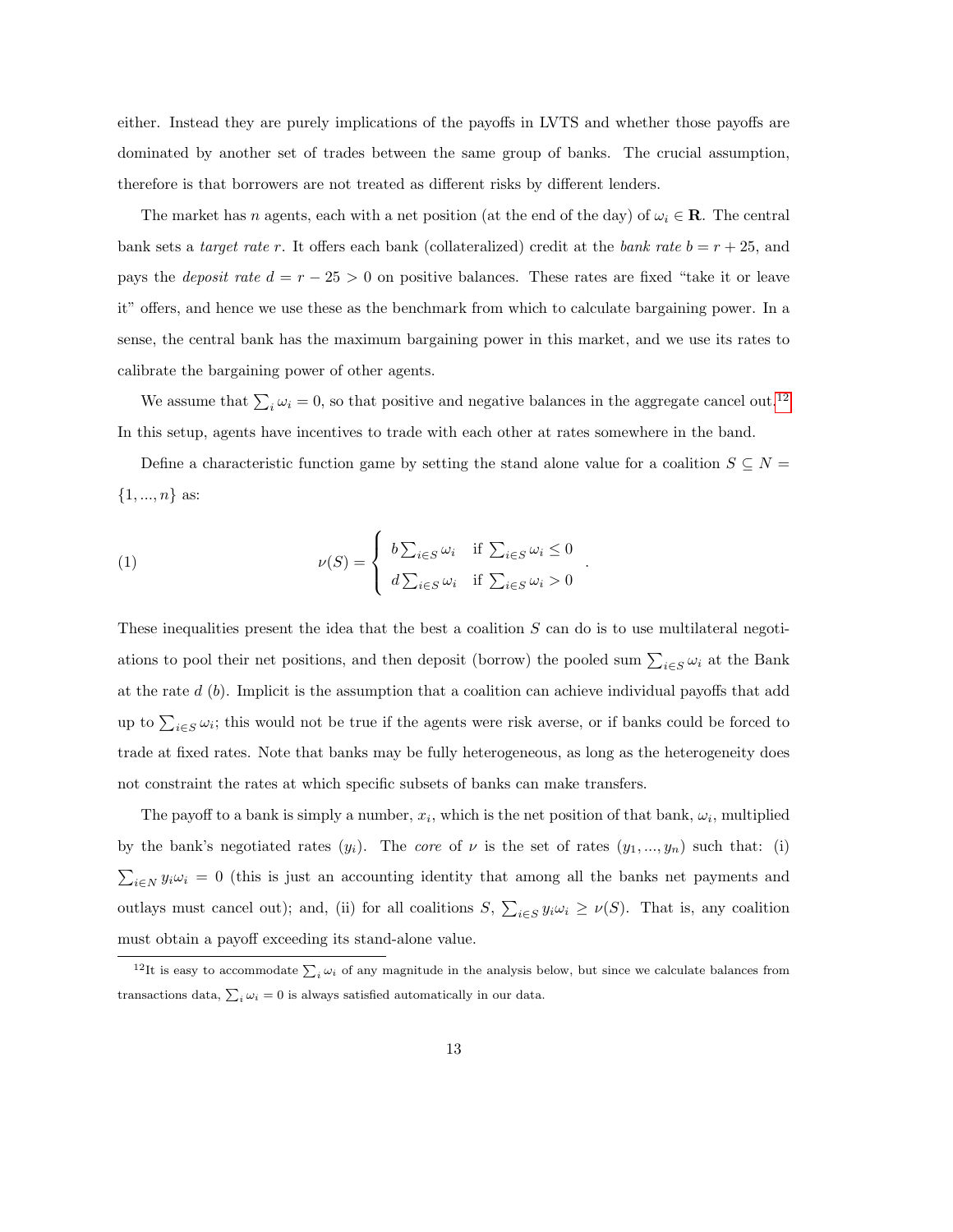Intuitively, the core of this game is the set of rates which are "immune" to multilateral negotiations on the part of any coalition S (which would result in the coalition payoff  $\nu(S)$  defined in equation [1\)](#page-13-0). A simpler approach is to calculate bilateral interest rates on specific loans between banks, and see how often they lie within the band  $(d, b)$ . We focus on the core instead because we want to look at the bank's daily operation, not at specific loans, and (more importantly) because we want to account for deals that may involve more than one bank and the central bank.

## 3.1 The Core of the Interbank Market

We first derive some simple necessary conditions for a set of interest rates  $\{y_1, ..., y\}$  to be in the core. These are not sufficient (nor are they the focus of our empirical analysis in the paper).

- 1. Individual rationality requires that  $y_i \omega_i \ge \nu(\{i\})$ . That is:  $y_i \ge d$  if  $\omega_i > 0$  and  $y_i \le b$  if  $\omega_i < 0.$
- 2. Similarly,  $\sum_{j \in N \setminus \{i\}} y_j \omega_j \ge \nu(N \setminus \{i\})$  implies the following: if  $\omega_i > 0$  then  $\sum_{j \in N \setminus \{i\}} \omega_j =$  $\sum_{j \in N} \omega_j - \omega_i = 0 - \omega_i < 0$ . Therefore,  $\nu(N\{\{i\}) = -b\omega_i$ . Hence,

<span id="page-14-0"></span>
$$
0 - y_i \omega_i = \sum_{j \in N \setminus \{i\}} y_j \omega_j \ge \nu(N \setminus \{i\}) = -b \omega_i,
$$

which implies that  $y_i \leq b$ .

$$
(2) \t\t b \ge y_i \ge d.
$$

A similar argument implies that  $b \ge y_i \ge d$  when  $\omega_i < 0$ .

Conditions [\(2\)](#page-14-0) are necessary for an allocation to be in the core: they simply say that actual payoffs must lie inside the "corridor" bank rates imposed by the central bank. The conditions are not sufficient.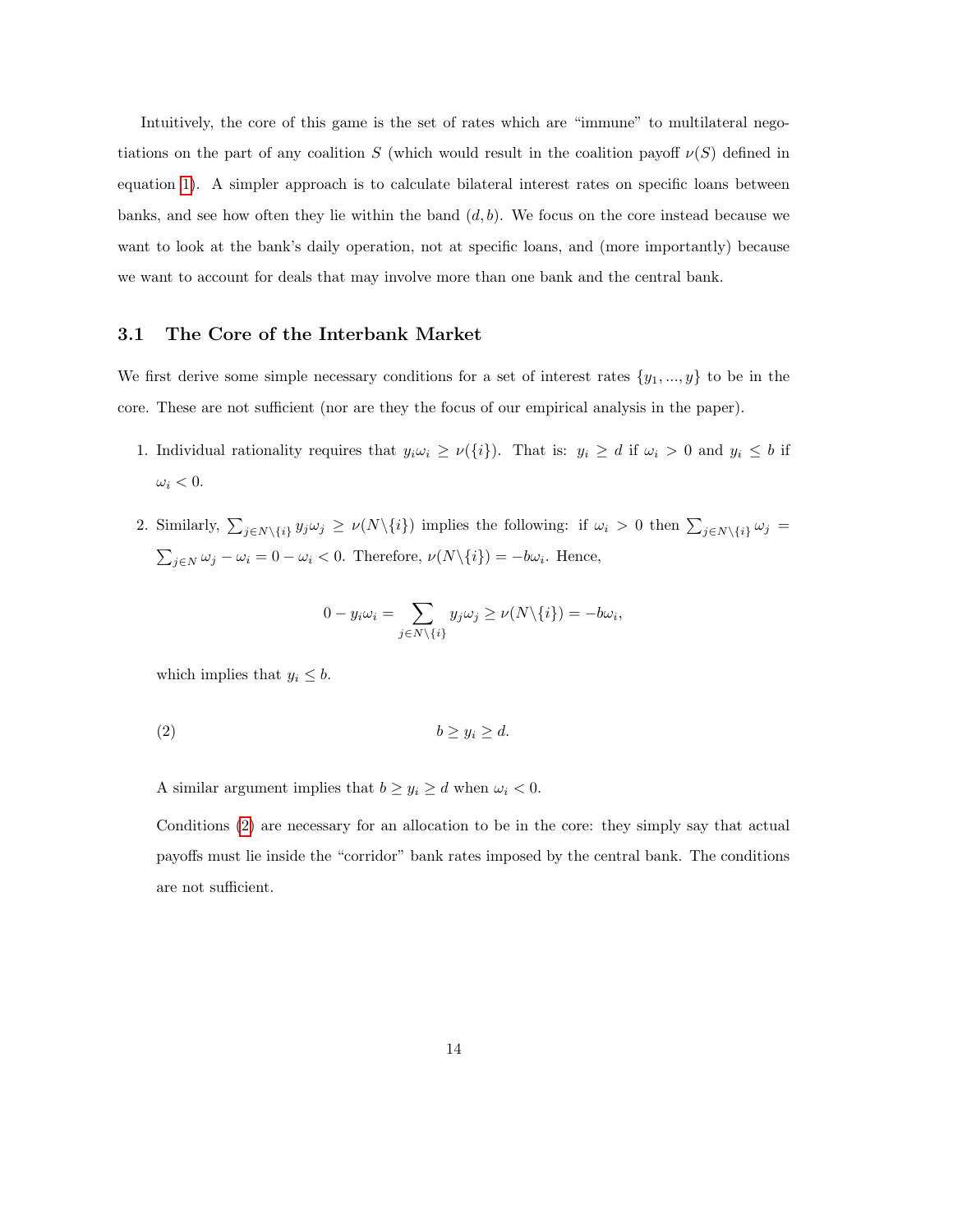3. For a general coalition S, we require that

(3) 
$$
\sum_{i \in S} y_i \omega_i \ge d \sum_{i \in S} \omega_i, \text{ for } \sum_{i \in S} \omega_i > 0
$$

$$
\sum_{i \in S} y_i \omega_i \ge b \sum_{i \in S} \omega_i, \text{ for } \sum_{i \in S} \omega_i < 0.
$$

In the second inequality above, because  $b > 0$  (as is typically the case), the right-hand side of the inequality is negative. These two inequalities embody the intuition that a coalition which is collectively a net lender (resp. borrower) must obtain a higher payoff than lending to (resp. borrowing from) the central bank.

4. Finally, when  $\sum_{i\in S}\omega_i=0$  we need to impose that  $\sum_{i\in S}y_i\omega_i\geq 0$ . This just means that a coalition in which the members' balances cancel out should not be making a negative payoff.

Note that it would be incorrect to simply check conditions [\(2\)](#page-14-0), as they ignore what is achievable by general coalitions of banks in the system. We focus in this paper on the full consequences of core stability (or efficiency), not only on whether interest rates are in the band defined by the central bank.

## 3.2 A measure of bargaining power  $\lambda$

It is easy to check that the vectors of rates  $(d, ..., d)$  and  $(b, ..., b)$  are both in the core.<sup>[13](#page-0-0)</sup> The first is the best allocation for the debtors and the second is the best allocation for the creditors. All the allocations  $\lambda(b,\ldots,b) + (1-\lambda)(d,\ldots,d)$  for  $\lambda \in (0,1)$  are in the core as well. In fact, when the allocation lies on this line, or close to it, then we can interpret  $\lambda$  as a measure of bargaining power for the creditors. When  $\lambda \sim 1$  we obtain the core allocations that are best for the creditors; note that in this case the creditors are obtaining a deal which is similar to the "take it or leave it" offer of the central bank. It makes sense to interpret such an allocation as reflective of a high bargaining power on the side of creditors. Similarly, when  $\lambda \sim 0$  we obtain the core allocations that are best for the borrowers. In this case, they are getting a similar deal to the one obtained by the central bank in

<sup>&</sup>lt;sup>13</sup>Thus, the core is always non-empty. A necessary and sufficient condition for the non-emptiness of the core is that the game be balanced. A basic exposition of the theory is in [Osborne and Rubinstein \(1994\)](#page-40-7).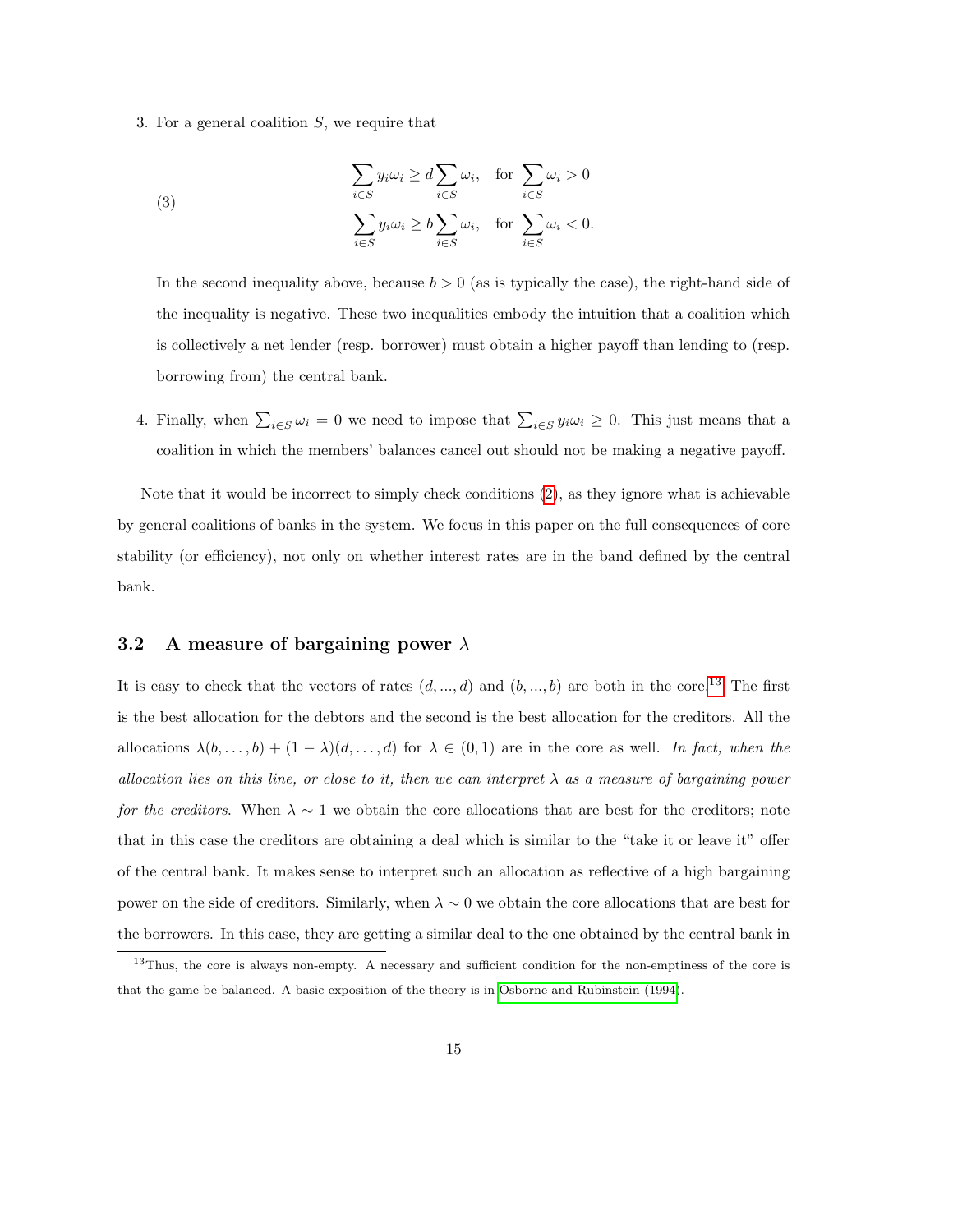

<span id="page-16-0"></span>Figure 4: Goodness of Fit

its role as borrower.<sup>[14](#page-0-0)</sup> As Figure [4](#page-16-0) illustrates,  $\lambda$  provides a reasonable measure of bargaining power for the LVTS trades. In that figure, we plot (on the y-axis) the actual interest rates received by the LVTS participants, versus (on the x-axis) the linear projection of this rate on the line segment between  $(b, b, \ldots, b)$  and  $(d, d, \ldots, d)$ . That is, for the interest rate  $y_{it}$  received by bank i on date t, the projected rate is  $\hat{y}_{it} = \hat{\lambda}_t * b + (1 - \hat{\lambda}_t) * d$  where  $\hat{\lambda}_t$  denotes the bargaining power measure estimated for day t. (Note that the projected rate  $\hat{y}_{it}$  is the same for all banks i trading on day t, because  $\lambda_t$  does not vary across banks.) Figure [4](#page-16-0) shows that, for the vast majority of trades, the projected rate is close to the actual rate. This provides reassurance that  $\lambda_t$  serves as an adequate measure of bargaining power for this market.

<sup>14</sup>An alternative would be to look at bilateral interest rates on individual loans, and gauge bargaining power depending on whether the lender or the borrower gets a better deal. Our measure represents a way of aggregating up to a daily market-wide measure. It looks at the market outcome, and sees if it is closer to the best outcome for lenders or borrowers.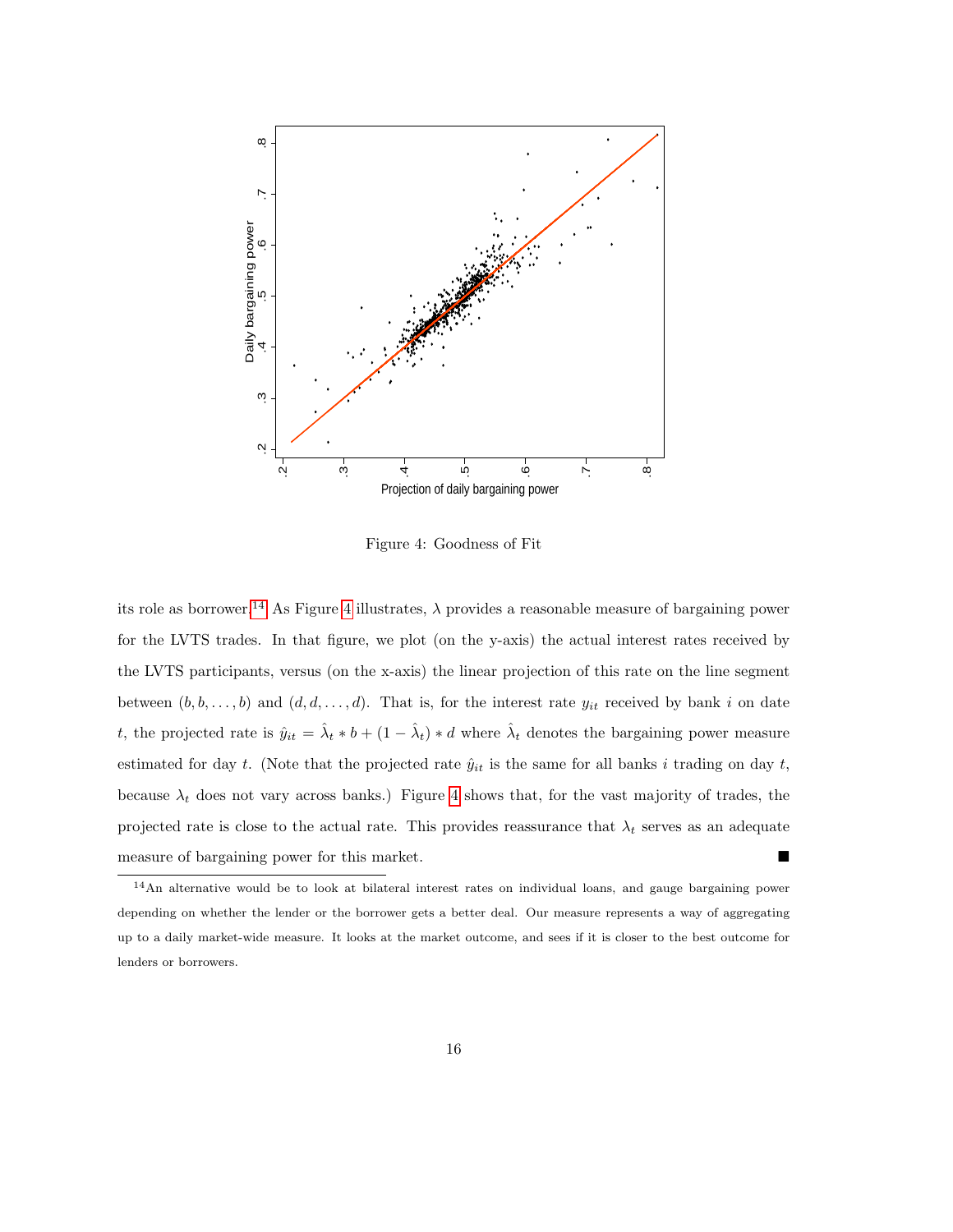

<span id="page-17-1"></span><span id="page-17-0"></span>Figure 5: An illustration of Example 2.

## 3.3 The Core of the Interbank Market: some examples

Next, we provide several examples of the core of markets.

*Example 1*: Suppose that  $|\omega_i| = 1$  for all i. Then if  $\omega_i = 1$  and  $\omega_j = -1$  we require  $y_i - y_j \ge 0$ , as  $\nu(\{i, j\}) = 0$ . Similarly, reasoning from  $N\setminus\{i, j\}$  we get  $y_i - y_j \leq 0$ , so  $y_i - y_j = 0$ . Then the core is exactly the allocations  $\lambda * (b, \ldots, b) + (1 - \lambda) * (d, \ldots, d)$  for  $\lambda \in (0, 1)$ .

*Example 2*: Suppose that there are three agents, and that the agents' net positions are  $(\omega_1, \omega_2, \omega_3)$  $(-1, -1, 2)$ . The core is the set of points  $(y_1, y_2, y_3)$  that satisfy the core constraints. First, no individual agent must be able to block a core allocation, hence all the points in the core are in  $[d, b]^3$ . Second, we obtain that  $2y_3 - y_1 \ge d$  and  $2y_3 - y_2 \ge d$  for coalitions  $\{1,3\}$  and  $\{2,3\}$ , respectively. Finally, the coalition of the whole requires that  $-y_1 - y_2 + 2y_3 = 0$ . The latter condition, together with  $(y_1, y_2, y_3) \in [d, b]^3$ , imply the conditions for coalitions  $\{1, 3\}$  and  $\{2, 3\}$ . Thus the inequalities  $2y_3 - y_1 \ge d$  and  $2y_3 - y_2 \ge d$  are redundant.

We illustrate the core in Figure [5.](#page-17-0) Allocations are points in  $\mathbb{R}^3$ , as there are three agents in the example. The shaded region is the set of points that satisfy the core constraints. Geometrically, it consists of the points on the plane  $-y_1 - y_2 + 2y_3 = 0$  that have all their coordinates larger than d and smaller than b. The half-line  $\lambda(b, b, b) + (1 - \lambda)(d, d, d)$  is indicated in red in the figure and is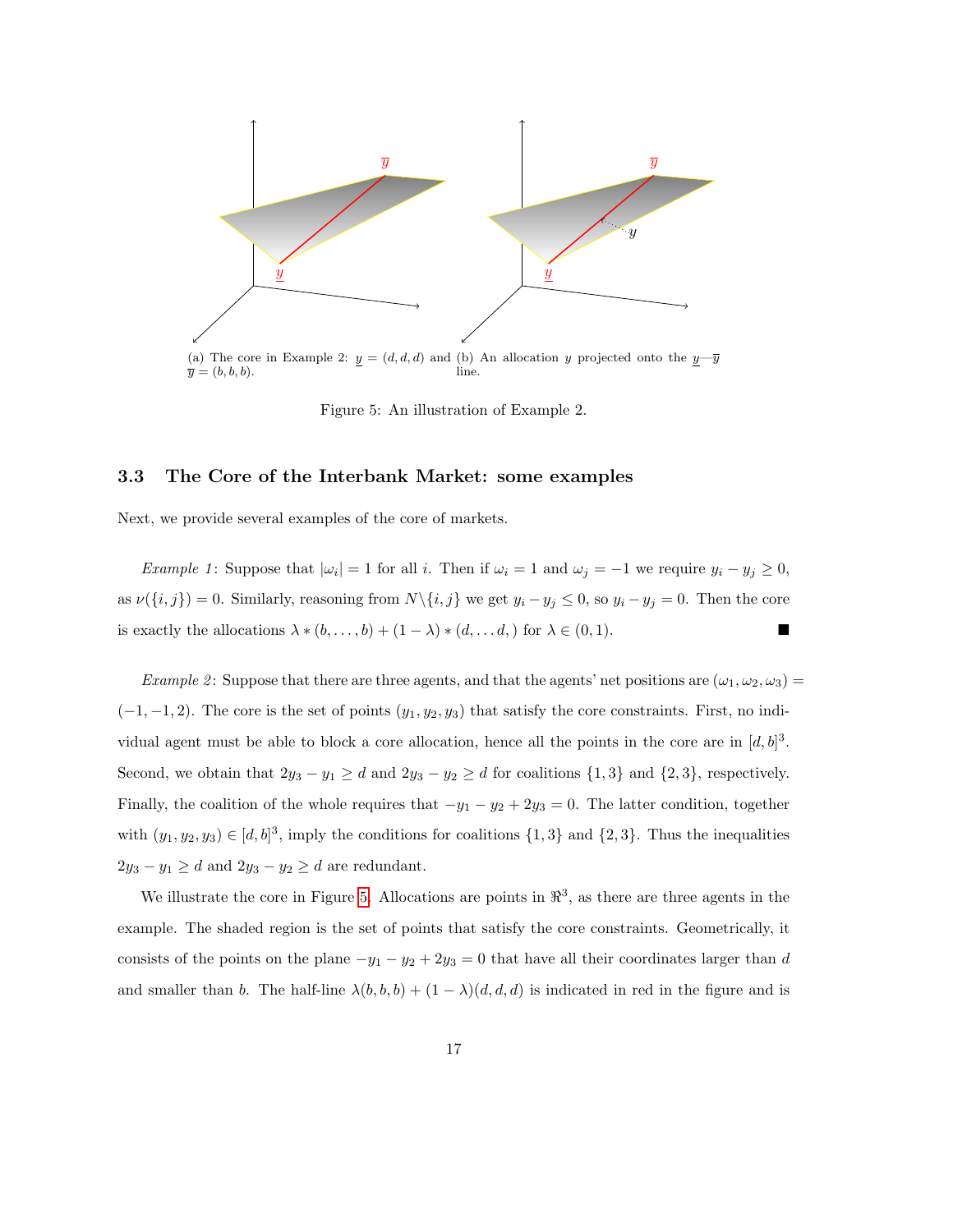<span id="page-18-1"></span>Table 1: Sample trades

|    |      | Borrower Lender Amount Interest Rate (rel. to target rate) |
|----|------|------------------------------------------------------------|
|    | 1.00 | $-0.0077$                                                  |
| Е. | 1.29 | $-0.0581$                                                  |
|    | 100  | 0.0022                                                     |

Table 2: Banks positions and prices

<span id="page-18-0"></span>

| Bank | $\iota$ | Ų         |
|------|---------|-----------|
| A    | 1.00    | 0.0022    |
| B    | $-1.00$ | $-0.0077$ |
| F,   | $-0.29$ | $-0.2319$ |
| K    | 0.29    | $-0.2660$ |

a proper subset of the core. There are then core allocations, such as  $(b, d, (b + d)/2)$ , which are not symmetric.

Figure  $5(b)$  also illustrates how we calculate bargaining power. A point  $y$  is projected onto the line  $\lambda(b, b, b) + (1 - \lambda)(d, d, d)$ . The value of  $\lambda$  corresponding to the projection is a measure of the bargaining power of the creditors in the bargaining process that resulted in the allocation  $y$ .

Example 3: Finally, we consider one illustrative example of an actual allocation from the LVTS. On this particular day, there were four banks (labeled A,B,E,K) involved, and a total of three trades. Because we have normalized the target rate to zero, the values of  $(b, d)$  are  $(0.25, -0.25)$ .

Based on these trades, we can construct the bank-specific balances and prices  $(\omega_i, y_i)$ . For concreteness, consider bank E, which is both a lender (to B) and a borrower (from K). The value of  $\omega$  for E is just its net position, which is  $-0.29 = 1 - 1.29$ . Correspondingly, its price y is the trade-weighted interest rate:

$$
y_E = \frac{(1.0) * (-0.0077) + (-1.29) * (-0.0581)}{1 - 1.29} = -0.2319.
$$

Similarly, Table [2](#page-18-0) contains the positions and prices for all four banks.

For these four banks, there are  $2^4 - 1 = 15$  coalitions to check. The different possible coalitions are listed in Table [3](#page-19-0) along with whether they satisfy the core inequalities defined in section [3](#page-12-0) above.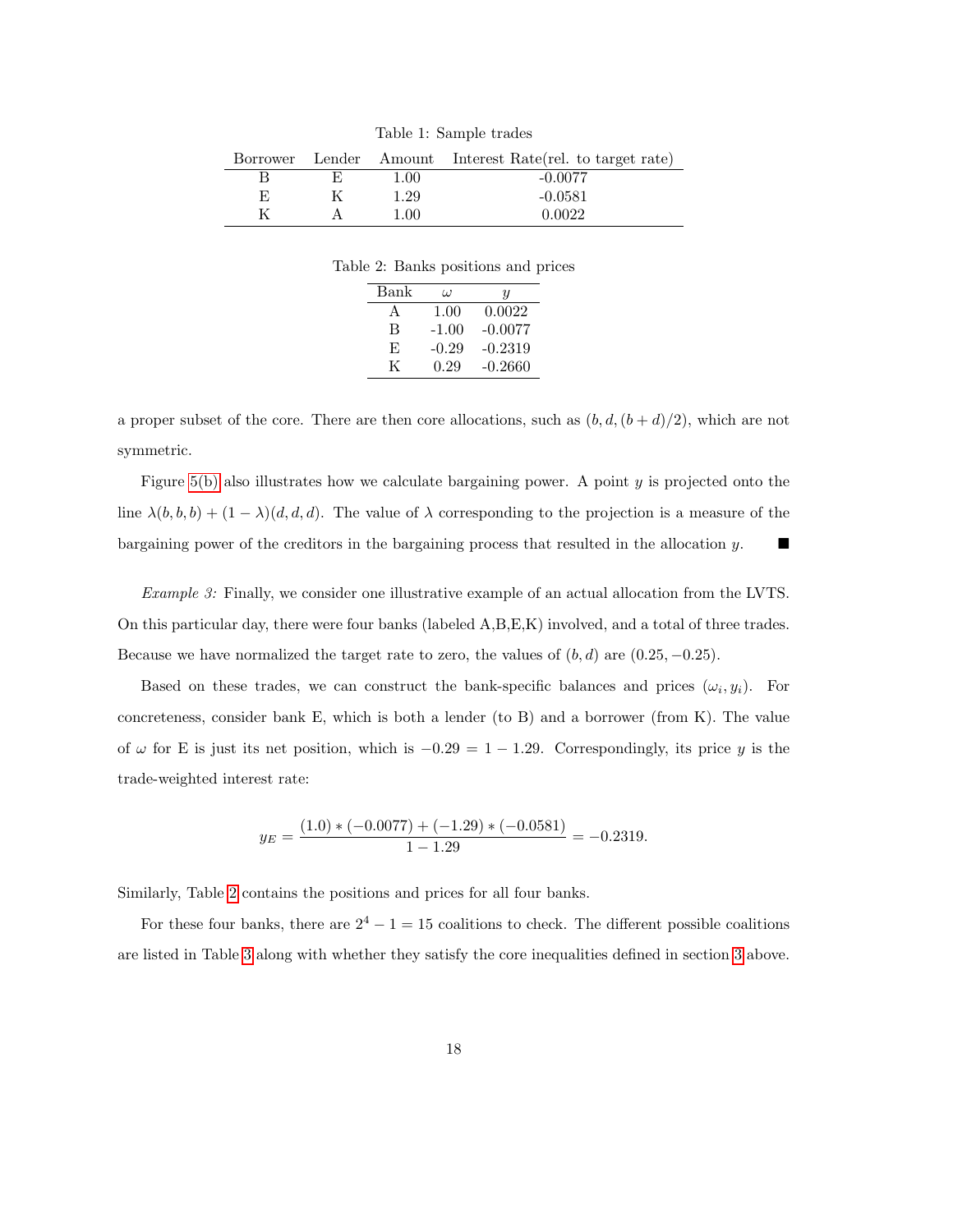| Coalition      | Satisfies inequalities? |
|----------------|-------------------------|
| ${A, B, E, K}$ | Yes                     |
| ${B, E, K}$    | Yes                     |
| ${A}$          | Yes                     |
| $\{A, E, K\}$  | Yes                     |
| ${B}$          | Yes                     |
| ${A, B, E}$    | Yes                     |
| $\{K\}$        | No                      |
| ${A, B, K}$    | Yes                     |
| $\{E\}$        | Yes                     |
| ${B, E}$       | Yes                     |
| ${A, K}$       | Yes                     |
| $\{E,K\}$      | No                      |
| ${A, B}$       | Yes                     |
| $\{A, E\}$     | Yes                     |
| ${B,K}$        | Yes                     |

<span id="page-19-0"></span>Table 3: Inequalities

First, note that, by construction,  $\sum_{i=A,B,E,K} \omega_i = 0$  and  $\sum_{i=A,B,E,K} y_i \omega_i = 0$ . Second, we can see by examining the positions in Table [1](#page-18-1) for the reasons that the three coalitions fail to satisfy the inequalities. In the data, bank K is a net lender of 0.29, at a price of -0.2660, which is lower than the rate of  $d = -0.25$  it could have obtained by depositing the net amount of 0.29 at the Bank of Canada. Also, the coalition of  $\{E, K\}$  has a net zero balance, but a payoff of  $\sum_{i=E,K} \omega_i y_i = 0.29 * (0.2319 - 0.2660) < 0$ , which is negative. They could have done better if K had not lent the amount of 0.29 to E at any rate, in which case their payoff would have been zero.

On the other hand, consider the coalition  $\{A, B, E\}$ , with a net position of  $\sum_{i=A, B, E} \omega_i = -0.29$ . The payoff for this coalition at the observed allocation is  $\sum_{i=A,B,E} \omega_i y_i = 0.0771$  which exceeds  $b * (-0.29) = -0.0725$ . That is, on net, this coalition, despite having a negative net balance, obtains a positive net payoff, which is of course preferable to borrowing 0.29 from the Bank of Canada at the rate  $b = 0.25$ . This also implies that the banks who are lending to the the coalition  $\{A, B, E\}$ here it is just bank  $K$  – must be receiving too little; this is indeed the case, as the singleton coalition  ${K}$  violates the inequalities.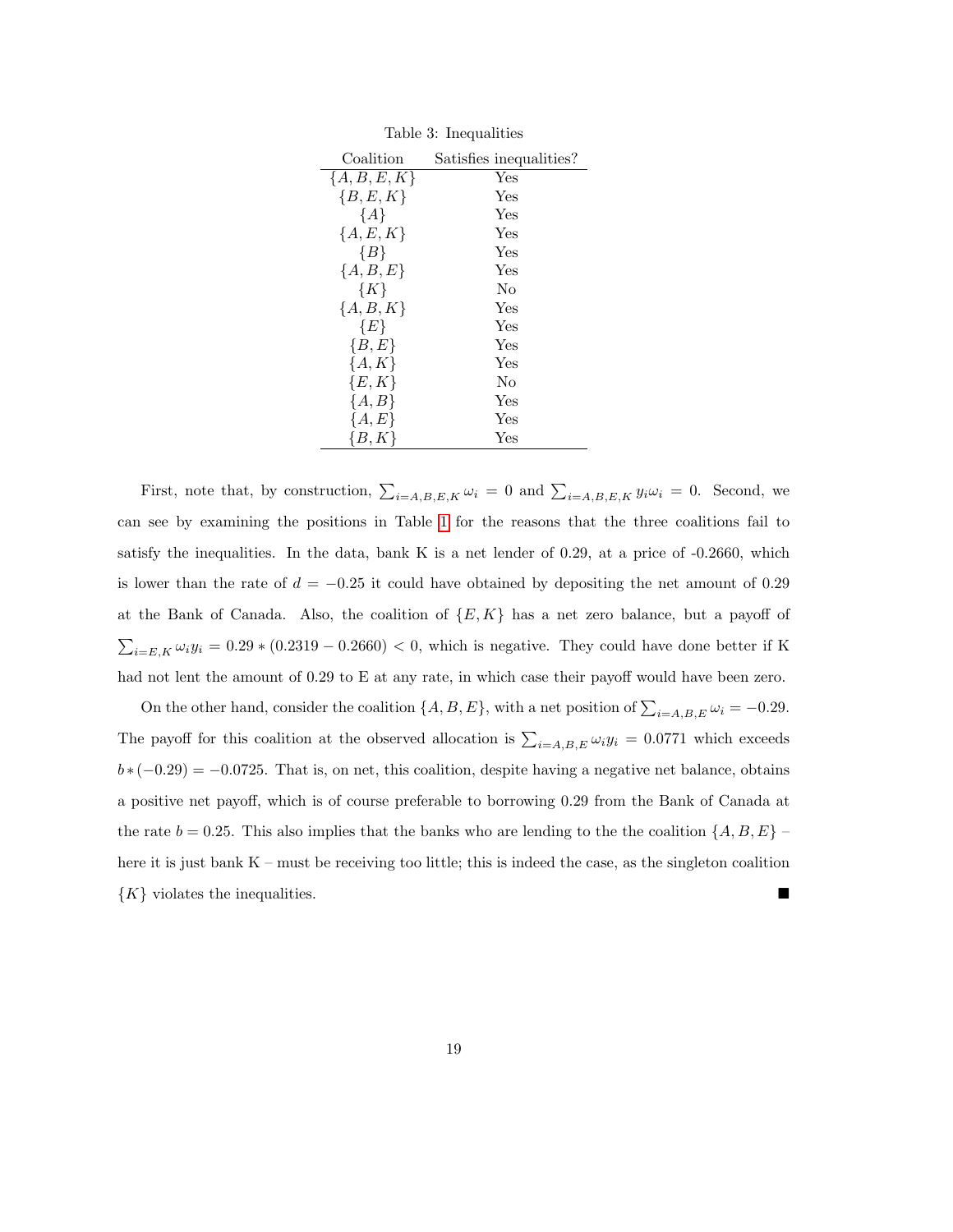

<span id="page-20-0"></span>Figure 6: Fraction of non-core violating coalitions

# 4 Empirical results

In the dataset, we observe  $(\omega_{it}, y_{it})$  for banks  $i = 1, ..., n$  and days  $t = 1, ..., T$ . This corresponds to the outstanding balance at bank  $i$  at the end of day  $t$  and the interest rate that bank  $i$  either paid  $(\omega_{it} < 0)$  or earned  $(\omega_{it} > 0)$  by borrowing or lending in LVTS. Given the prices and quantities from LVTS, our approach allows us to solve for the percentage of transactions that are violations of core (denoted by  $av$ ), as well as the bargaining power ( $\lambda$ ) of lenders relative to borrowers on each day.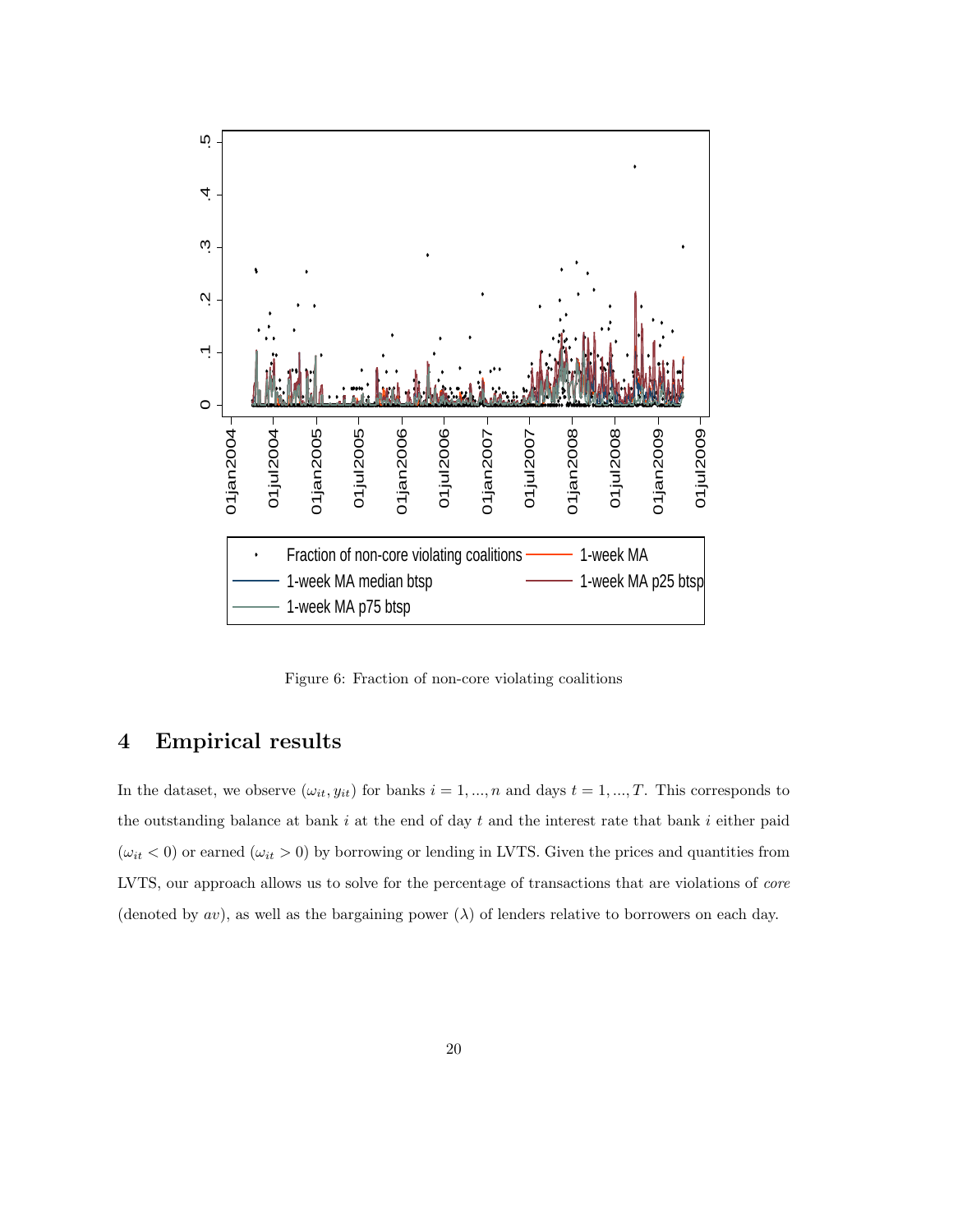## 4.1 Interbank Market Efficiency: Are Trades in the Core?

Necessary conditions for the day t settlement interest rates  $\{y_{it}\}_{i=1}^n$  to be in the core of the game are the inequalities (2) and (3) sketched above. Figure [6](#page-20-0) plots the degree to which each day's allocation violates the core inequalities. It presents a plot of the percent of coalitions on each day that violate the core inequalities. The figure also includes a one-week moving average representation of the violations and one-week moving averages of the violations allowing for the price data to be missclassified. The recent literature on implementation of the Furfine algorithm suggests that payments could be miss-classified as loans. In these cases we would over-estimate the degree of core violations. We therefore introduce type 1 error when sampling the loans (see Rempel  $(2014)$ ).

The approach requires constructing synthetic non-loan payments along with the uniquely identified loans. The synthetic payments are randomly paired payments that look like the output from the Furfine algorithm but are not constrained by the chronological order of payment/repayment dates or interest rate filter. The original loan data is then augmented with the false loans before we resample from the augmented data to create bootstrap samples of Furfine loans.

On most days the vast majority of overnight loans do not violate our core equilibrium restrictions and are therefore deemed efficient. However, on approximately 46 per cent of days there is at least one core restriction that is violated: at least one coalition could do better by trading among themselves. There are only 19.8 per cent of days where more than 10 per cent of trades violate the core inequality restrictions. The percent of inefficient coalitions, however, increases in the fall of 2007 and throughout most of 2008.

Since, as we emphasized above, the core restrictions are essentially no-arbitrage conditions imposed on coalitions of banks, one way to quantify the severity of the violations is to compute how much a coalition could gain if it were to deviate from the observed allocation, thereby exploiting the arbitrage opportunity implied by the violation of the core inequalities. If the gain is small it might not be worthwhile for lenders and borrowers to negotiate a better allocation. We can think of the gain as the distance of the allocation to the core, or as the cost of the bargaining outcome relative to full efficiency. We calculate the cost by measuring the distance between the allocation  $x$  at any give date and the closest core allocation. To determine this distance we need to solve the problem of minimizing  $||x - z||$ , which is the Euclidean distance between the observed allocation x and any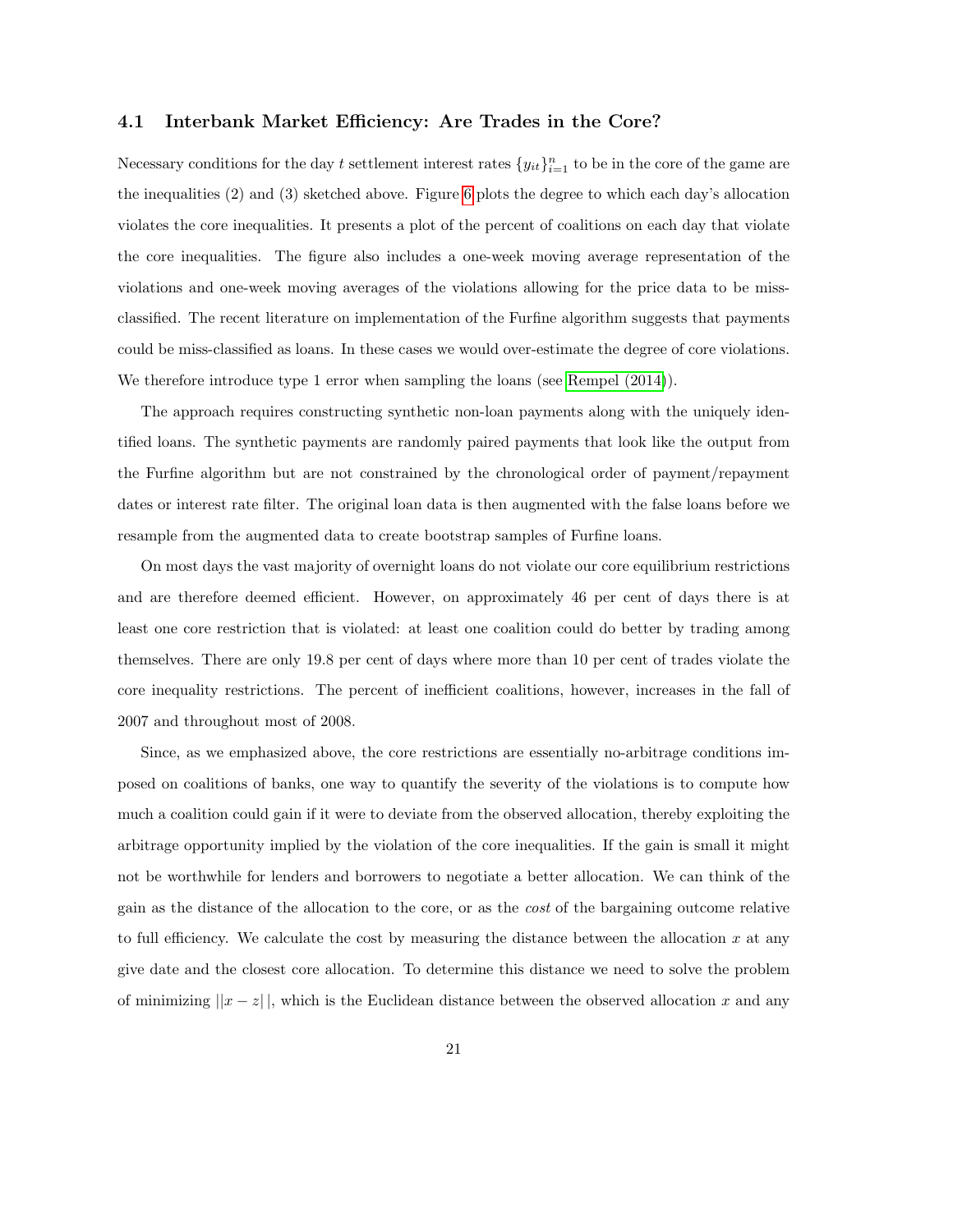

<span id="page-22-0"></span>Figure 7: Costs of Overnight Loan Outside the Core

alternative allocation z which lies within the core.

The overnight costs are plotted in Figure [7.](#page-22-0) The average cost of correcting a violating allocation is \$698 and the maximum is \$2720. These costs are larger than those presented elsewhere, eg. in Chapman, McAdams, and Paarsch  $(2007)^{15}$  $(2007)^{15}$  $(2007)^{15}$  To give some context, note that the dollar value of these costs translates roughly to two basis points.[16](#page-0-0) While at first glance this may seem small

<sup>15</sup>[Chapman, McAdams, and Paarsch \(2007\)](#page-39-3) studies the bidding behavior of these same participants in daily 4:30pm auctions for overnight cash, and find that, while there are persistent violations of best-response functions in these auctions, the average cost of these violations is very small, only a couple of dollars.

<sup>&</sup>lt;sup>16</sup>This is found by multiplying the average number of trades by the average loan size and finding the dollar cost of one basis point for this amount.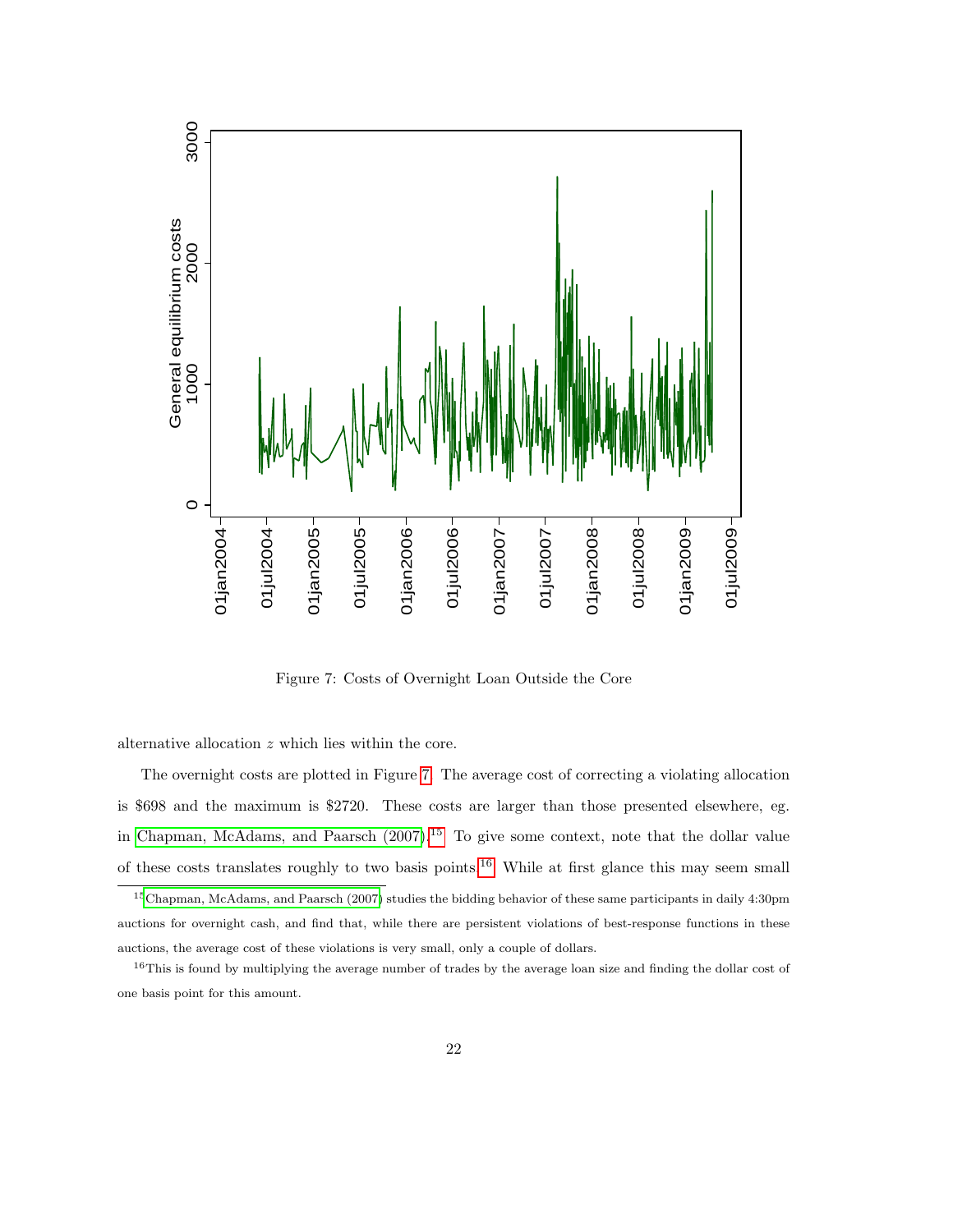when compared to other, more volatile, markets, it is actually large in this instance where the standard deviation of the overnight rate around the overnight target is one basis point. Therefore, our estimates suggest that the expected costs due to inefficiency dwarf the expected risk in this market.[17](#page-0-0)

## 4.2 Bargaining Power

We construct a measure of bargaining power for lenders relative to borrowers for each day, and then evaluate how it evolves over time. Specifically, we project each daily allocation onto the line  $\lambda(b,\ldots,b) + (1-\lambda)(d,\ldots,d)$ . This gives us an estimate of  $\lambda$  for each day. In addition, we construct measures of bargaining power for different sub-samples of the Furfine data. The recent literature on implementation of the Furfine algorithm and associated miss-classification error, implies that our estimate of bargaining power can be measured with error. As we did with the efficiency measure, we borrow from [Rempel \(2014\)](#page-40-4) and model the distribution of type 1 error in the classification of payments into loans.

Figure [8](#page-25-0) plots the bargaining power of the lenders using four different draws from the Furfine data. The median spline is based on the original draw, assuming no type 1 error; we also include the median spline based on the twenty-fifth, median, and seventy-fifth percentile of the resampled distribution. Both the median spline on the original data and subsampled data are nearly identical. The 25th and 75th percentiles are nearly identical in the first two sub-periods with some deviation in the financial crisis.

When  $\lambda$  equals 1 the lender has all the bargaining power and when it is 0 the borrower has all the bargaining power. The bargaining power of lenders and borrowers is roughly equal between April 2004 and January 2006. Then it moves in favor of lenders until January 2008. Lenders' bargaining power is the greatest from August to October of 2007 following the closure of two hedge funds on August 9, 2007 by BNP Paribas and statements by several central banks, including the Bank of Canada, that they would inject overnight liquidity.[18](#page-0-0) Starting in January 2008 the bargaining power

 $17$ It is possible that since the participants in LVTS also trade on behalf of clients that it is easier to pass these costs on to them than improve the allocation and be inside the core.

<sup>&</sup>lt;sup>18</sup>On August 9th, 2007 the Bank of Canada issued a statement that they were ready to provide liquidity. The ECB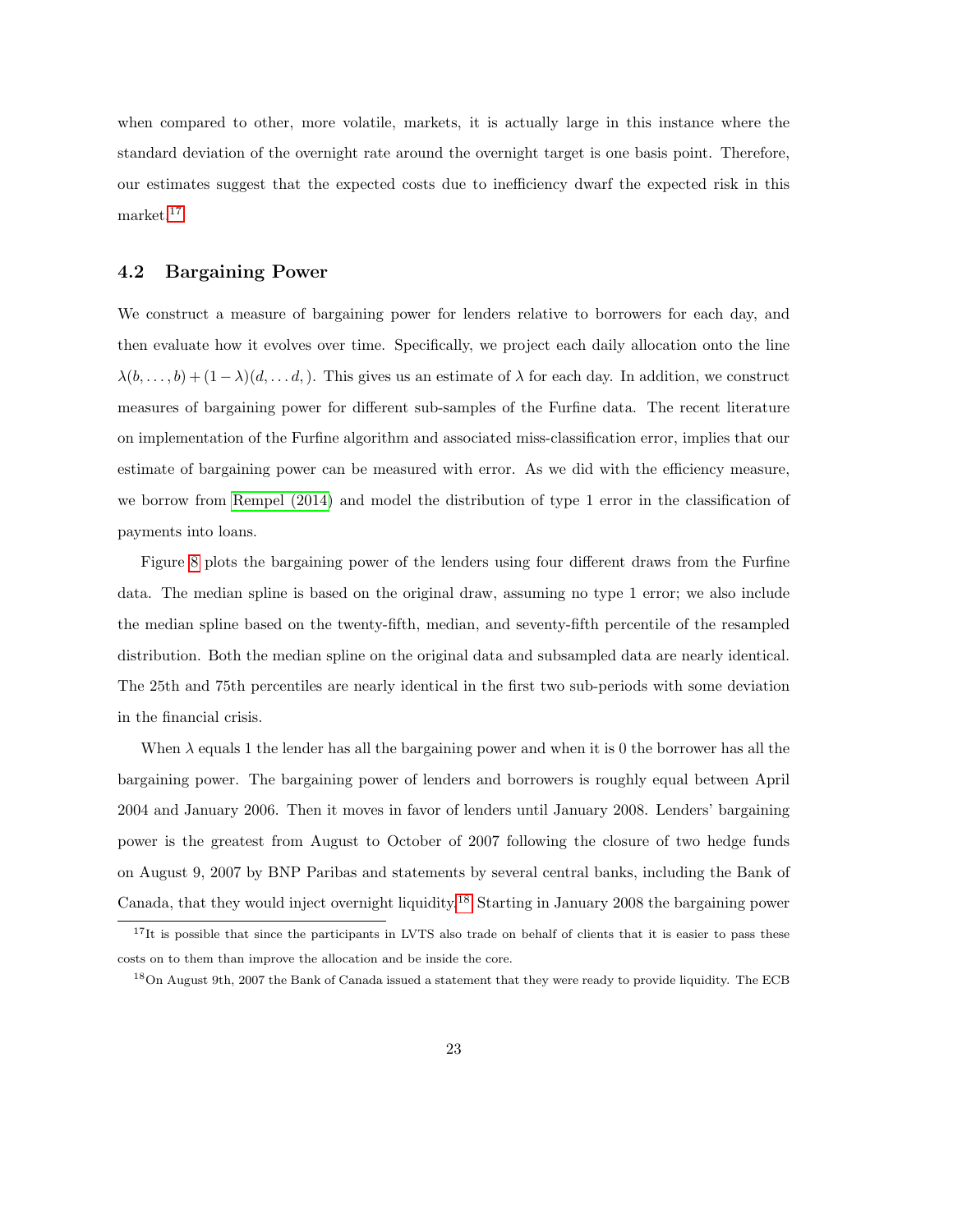of borrowers is greater than that of the lenders. We analyze the determinants of bargaining power in section [4.3.](#page-24-0)

## <span id="page-24-0"></span>4.3 Regression Results

This section explores how core violations and  $(1 - \lambda)$ , i.e., the borrowers' bargaining power, are correlated with bank and LVTS characteristics. We also analyze how costs are related to violations and bargaining power.

### 4.3.1 Explanatory Variables

Table [4](#page-27-0) presents summary statistics of our variables of interest and explanatory variables for three sub-samples: (i) April 1, 2004 to February 28, 2006, (ii) March 1, 2006 to February 14, 2007, and (iii) February 15, 2007 to April 20, 2009. The samples are chosen based on important demarcations of events. April 1, 2004 is when our sample begins. The final sample date, April 20, 2009, was chosen because it is the day before the Bank of Canada instituted an interest rate policy at the effective lower bound, making analysis after this day more complicated. From March 1, 2006 to February 14, 2007, the Bank of Canada targeted cash settlement balances to be zero, i.e. did not injecting liquidity (Reid 2007). Finally, our crisis period starts February 15, 2007 as the Bank of Canada abandoned it's zero balance target to compensate for the increasing demand for liquidity.

In our analysis an observation is a day, and includes all transactions from 5:00pm to 6:30pm. On the average day there are 8.8 loans, involving 5.7 borrowers and 4.4 lenders. In over 95% of cases there are more than 3 borrowers trading on a particular day.

Our analysis includes bank risk measures such as credit default swap (CDS) spreads, Merton's [\(1974\)](#page-40-8) distance-to-default (DD), and funding risk defined as wholesale funding over total assets( $W F/T A$ ).<sup>[19](#page-0-0)</sup> DD measures the market value of a financial institutions assets relative to the book value of its liabilities. An increase in DD means a bank is less likely to default. Further-

injected  $\in$ 95 billion overnight.

 $19$ Liquidity is defined as cash and cash equivalents plus deposits with regulated financial institutions, less allowance for impairment, therefore illiquid assets are the majority of the balance sheet and include loans, securities, land, etc. Wholesale funding is defined as fixed term and demand deposits by deposit-taking institutions plus banker acceptances plus repos. Total funding also includes wholesale funding plus retail deposits and retained earnings.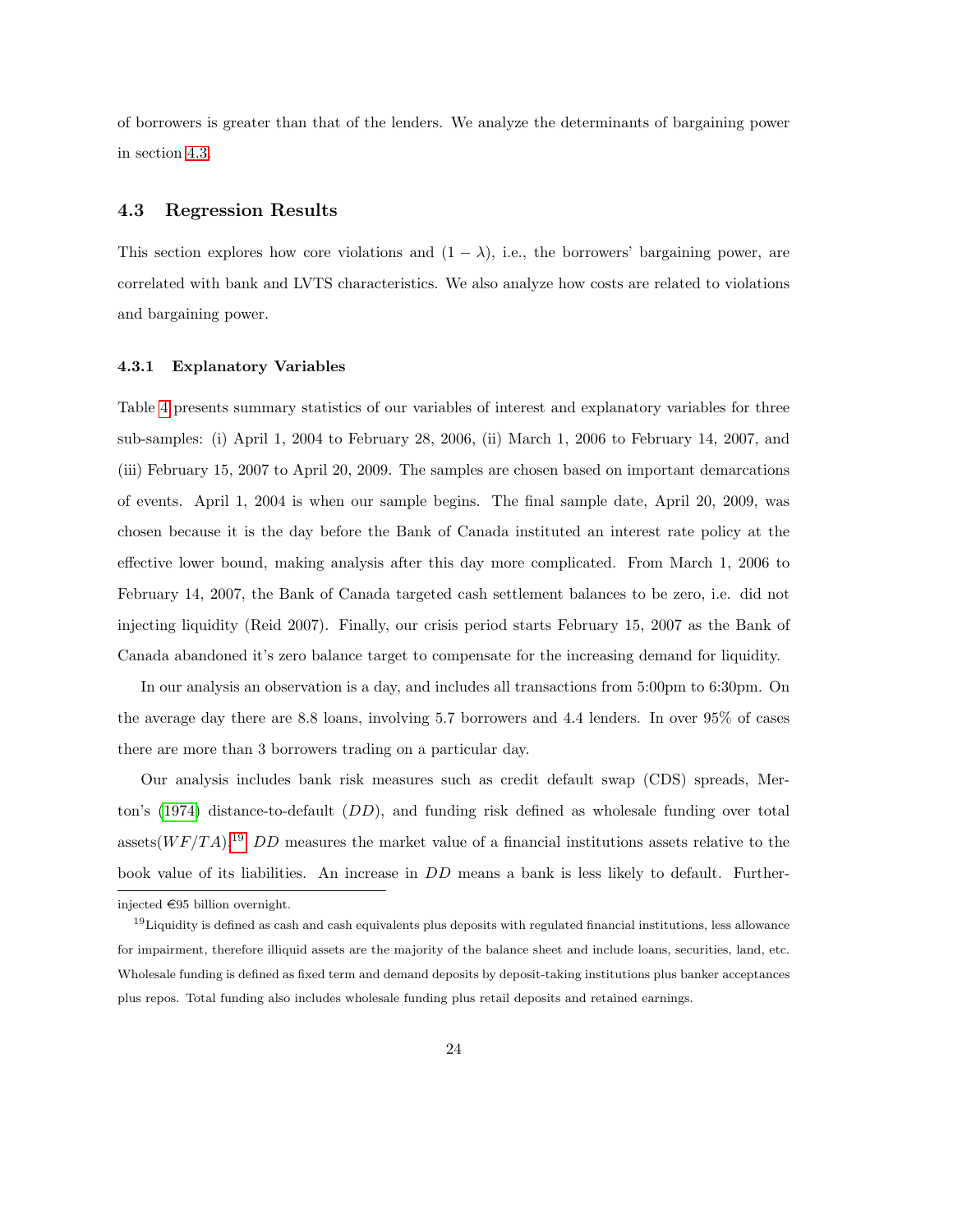

NOTE: The first vertical line is at February 28, 2006 and the second line is February 14, 2007. April 1, 2004 until February 28, 2006 corresponds to a normal period. Between February 28, 2006 and February 14, 2007 the Bank of Canada targeted zero cash settlement balances. The third period is February 15, 2007 to April 20, 2009. The horizontal line is when lenders and borrowers have equal bargaining power.

<span id="page-25-0"></span>Figure 8: Bargaining Power of the Lender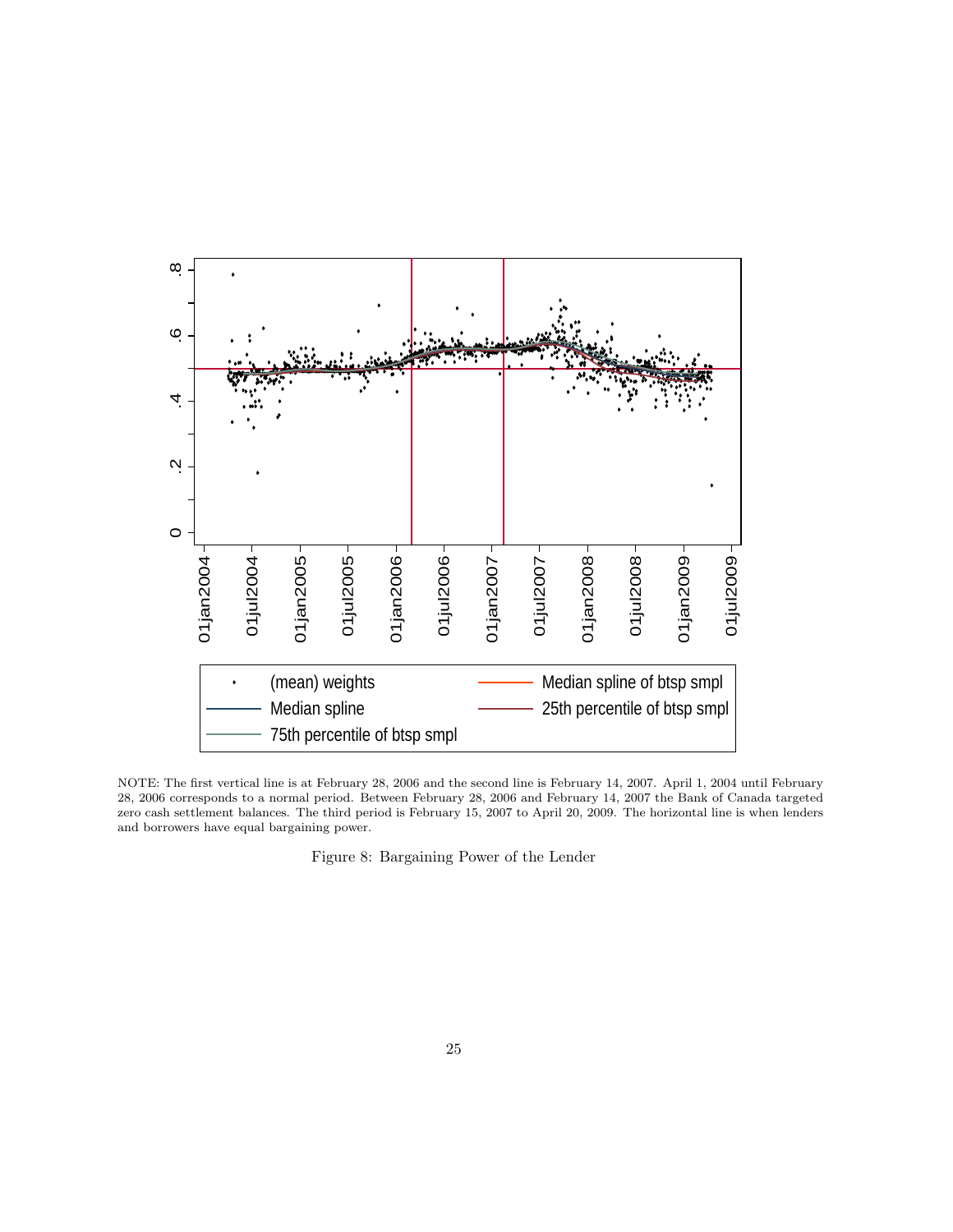more, institutions with high wholesale funding ratios are considered more risky. We also include an indicator variable for whether or not a financial institution accessed the Bank of Canada's term liquidity facility during the crisis (see Allen, Hortaçsu, and Kastl 2011), or the Canadian government's Insured Mortgage Purchase Program (IMPP).[20](#page-0-0)

Market trend or risk variables include the spread between the one month Canadian Dealer Offered Rate and one month Overnight Indexed Swap rate (CDOR − OIS), total number of lenders, borrowers and trades in LVTS on each day, and cash settlement balances in LVTS (central bank liquidity). The one month  $CDOR$  is similar to one month  $LIBOR$  in that it is indicative of what rate surveyed banks are willing to lend to other banks for one month. OIS is an overnight rate and is based on expectations of the Bank of Canada's overnight target rate. The spread is a default risk premium. We interpret increases in the CDOR − OIS spread as increases in default risk of the banking industry generally and not related to any specific institution as DD, CDS, or WF/A measurements are.

As discussed in section [2.2,](#page-9-1) cash settlement balances are important since they are actively managed by the Bank of Canada. To manage minor frictions and offset transactions costs the Bank typically leaves excess balances of \$25 million in the system. Figure [3](#page-11-0) shows this to be the case. The figure also shows that balances can be negative (that is, the Bank of Canada left the system short), which they were 15 times between March 2006 and February 2007. Figure [3](#page-11-0) also shows that the Bank injected liquidity substantially above \$25 million for almost the entire time between the summer of 2007 and early 2009.

## 4.3.2 Determinants of Violations of Core Inequalities

We consider a Poisson regression for the percent of violations in a day and a Probit regression for whether or not there was a violation on a given day. We interact all of the covariates with indicator variables for three sub-samples, where an observation is a day in one of the following periods: (i) April 1, 2004 to February 28, 2006, (ii) March 1, 2006 to February 14, 2007, and (iii) February 15,

 $20$ The IMPP is a government of Canada mortgage buy-back program aimed at adding liquidity to banks' balance sheets. On October 16, 2008 the government announced it would buy up to \$25 billion of insured mortgages from Canadian banks. This represented about 8.5% of the banking sectors on-balance sheet insured mortgages. On November 12, 2008 this was raised to \$75 billion, and subsequently raised to \$125 billion on January 28, 2009.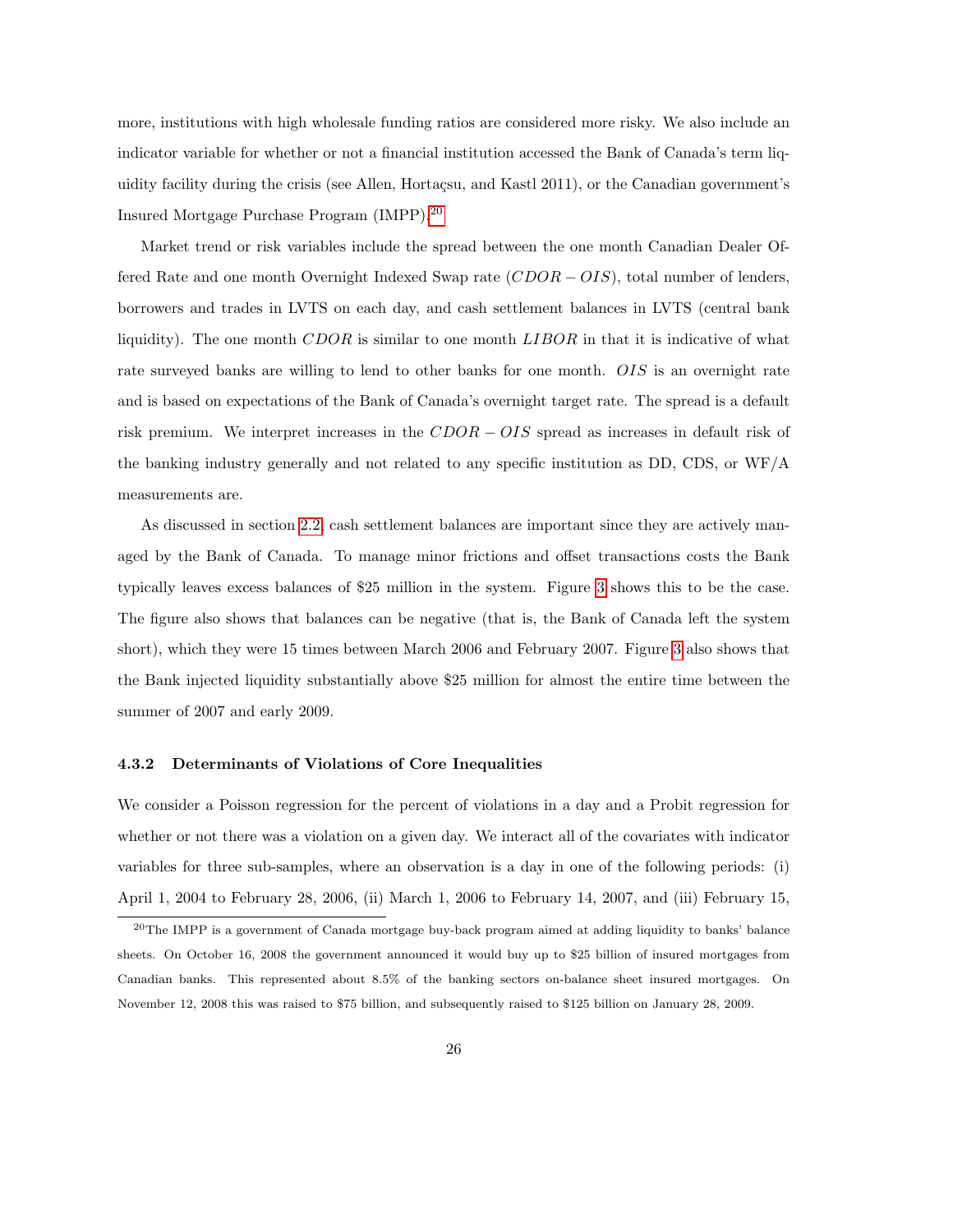|                                        |           | Pre-crisis       |     |           | Zero target |     |                    | Crisis           |     |
|----------------------------------------|-----------|------------------|-----|-----------|-------------|-----|--------------------|------------------|-----|
| Variable                               | Mean      | SD               | N   | Mean      | SD          | N   | Mean               | SD               | N   |
| $\lambda$ (bargaining power of lender) | 0.496     | 0.038            | 476 | 0.556     | 0.020       | 242 | 0.521              | 0.057            | 543 |
| $av$ (% of violations)                 | 0.966     | 3.2              | 476 | 0.988     | 2.86        | 242 | 2.6                | 4.84             | 543 |
| $av_2$ (% of violations $ av \neq 0$ ) | 5.41      | 5.79             | 85  | 2.65      | 4.19        | 91  | 5.11               | 5.76             | 276 |
| Loan amount (in millions)              | 173.18    | 68.30            | 476 | 191.0     | 52.62       | 242 | 196                | 60.9             | 543 |
| Hour sent                              | $5:25$ pm | $21 \text{mins}$ | 476 | $5:31$ pm | 15mins      | 242 | 5:30 <sub>pm</sub> | $15 \text{mins}$ | 543 |
| Spread to target                       | $-0.002$  | 0.018            | 476 | 0.028     | 0.009       | 242 | 0.008              | 0.028            | 543 |
| Cash settlement balances               | 0.643     | 0.650            | 476 | 0.057     | 1.71        | 242 | 1.37               | 2.94             | 543 |
| (in 100 million)                       |           |                  |     |           |             |     |                    |                  |     |
| Number of borrowers                    | 3.84      | 1.45             | 476 | 6.0       | 1.66        | 242 | 5.8                | 1.51             | 543 |
| Number of lenders                      | 3.18      | 1.29             | 476 | 3.96      | 1.53        | 242 | 4.33               | 1.43             | 543 |
| Number of trades                       | 5.39      | 2.31             | 476 | 8.71      | 2.87        | 242 | 8.79               | 2.62             | 543 |
| Average coalitions per day             | 771       | 6,264            | 476 | 4,851     | 13.632      | 242 | 3.551              | 7,716            | 543 |
| $CDOR_1 - OIS_1$                       | 0.054     | 0.028            | 476 | 0.101     | 0.026       | 242 | 0.243              | 0.212            | 543 |
| Distance to default                    | 7.20      | 0.58             | 476 | 7.21      | 0.39        | 242 | 4.46               | 2.24             | 543 |
| Wholesale funding/assets               | 0.236     | 0.025            | 476 | 0.268     | 0.025       | 242 | 0.315              | 0.077            | 543 |
| CDS                                    | 13.21     | 0.95             | 123 | 10.76     | 0.70        | 242 | 68.7               | 49.3             | 543 |

<span id="page-27-0"></span>Table 4: Summary Statistics

Notes: These are summary statistics for loans of 50 million dollar and above at or after 5:00pm. The pre-crisis sample is Apr 1, '04-Feb 28, '06; the zero target sample is Mar 1, 2006-Feb 14, 2007 and the crisis sample is Feb 15, 2007- Apr 20, 2009.

#### 2007 to April 20, 2009.

The explanatory variables used to explain violations of the core restrictions (equations (2) and (3)) are at the market level. We include  $CDOR - OIS$ , as well as the number of borrowers, lenders, and trades. We also include actual cash settlement balances in the system. $^{21}$  $^{21}$  $^{21}$  The results are presented in Table [5.](#page-31-0) The percentage of violations we observe in the data are decreasing in the  $CDOR - OIS$  spread except in the crisis period where it is increasing (the difference is statistically significant). This finding is reasonable as it suggests that in normal times multilateral bargaining becomes more focused as market risk increases and therefore it is more likely that the bargaining mechanism results in an efficient outcome. During a crisis, however, we notice an increase in inefficient outcomes and in particular as market risk increases so do the violations. In combination with the findings below on bargaining power shifting towards *borrowers* during the crisis, this result suggests that some banks were willing to make inefficient trades during the crisis in order to "shore up" troubled banks.

<sup>21</sup>In regressions not reported here we also analyzed the importance of operational risk. This risk includes the occasional system failure due to process, human error, etc. Operational risk also excludes 6 days where the trading period was extended beyond 6:30pm. The average extension was 45 minutes. Internal operational risk measures were not significant in explaining core violations or bargaining power.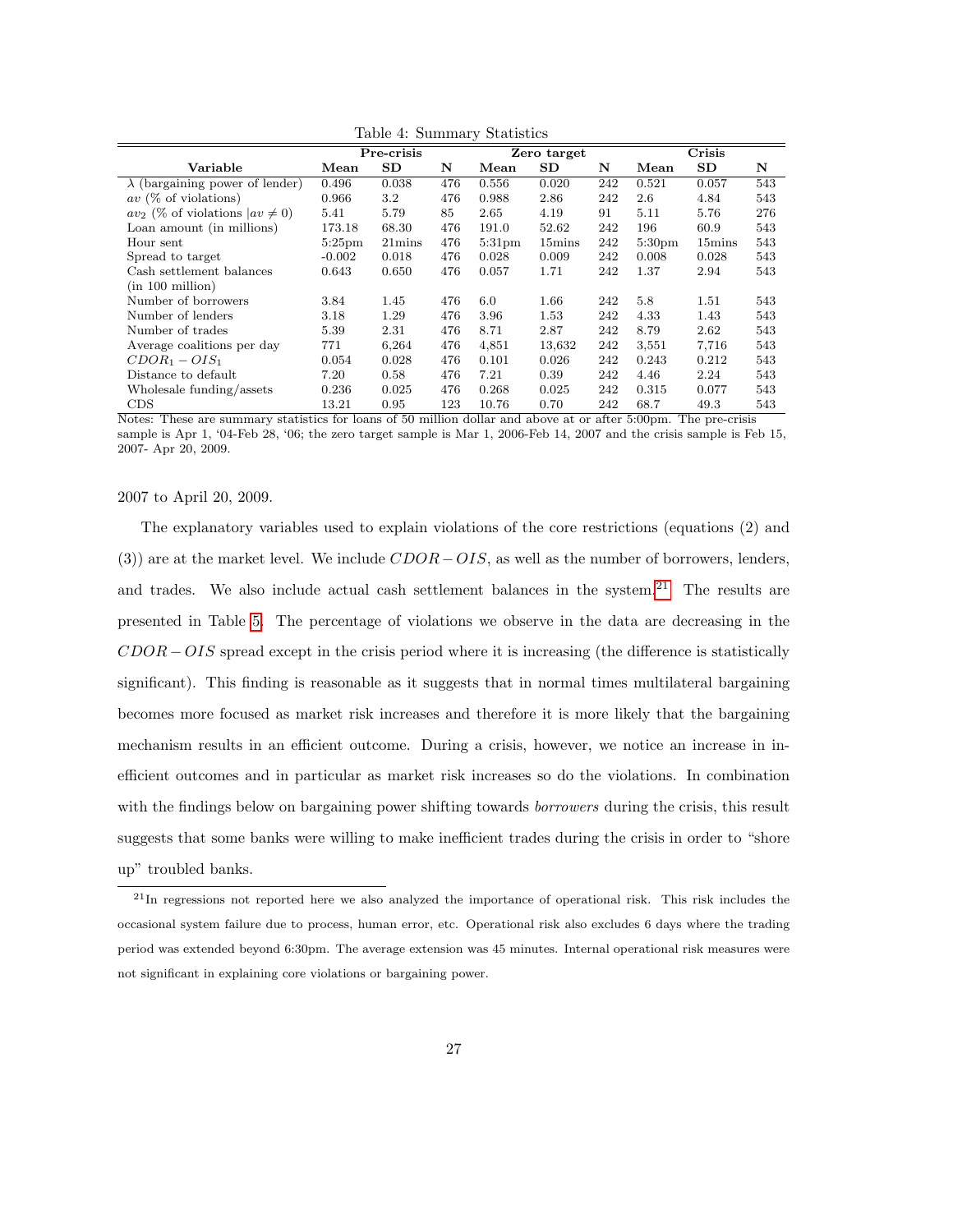We also find that violations are increasing in the number of participants. The more players involved in the game (especially lenders), the greater the percentage of violations, which suggests there is more likely to be an inefficient outcome when a larger group tries to negotiate than when there is a smaller group. Finally, we find that liquidity injections by the central bank (actual LVTS cash balances) is correlated with an increase in core violations. Statistically the effects of liquidity on core violations are the same across all sub-periods. This fact suggests that the effect of liquidity on multilateral bargaining is not the result of the crisis but from the liquidity injections themselves.<sup>[22](#page-34-0)</sup> Liquidity injections, therefore, appear to increase the number of inefficient allocations. Consistent with [Goodfriend and King \(1988\)](#page-39-11), the financial market is efficient at allocating credit without the central bank holding large cash settlement balances. The result is also consistent with the stylized fact presented in [Bech and Monnet \(2013\)](#page-38-10) that market volume (trades) falls when there is excess liquidity. We find that both inefficiency falls when trading increases and that inefficiencies increase when the central bank adds liquidity. Central bank liquidity discourages trading, which is what leads to the increase in inefficient outcomes.

#### 4.3.3 Determinants of Bargaining Power

For bargaining power we estimate the linear time-series regression on daily observations:

(4) 
$$
(1 - \lambda)_t = \alpha + \rho(1 - \lambda)_{t-1} + \beta \bar{X}_{1t} + \gamma X_{2t} + \xi_t + \epsilon_t,
$$

where we include in  $X$  the number of lenders and borrowers, total number of transactions, actual LVTS cash settlement balances in the system (liquidity injections), and one month CDOR − OIS spread. We also include asset-weighted averages of the following in  $\bar{X}$  for those borrowing on day t. This includes distance-to-default, CDS spreads, and the ratio of wholesale funding to assets at

 $22$ This is somewhat in contrast to [Freixas, Martin, and Skeie \(2012\)](#page-39-12) who show that a central bank which controls both the level of the interbank rate and the amount of liquidity injected can achieve efficiency in the interbank market. Our empirical results imply that regardless of what level (i.e. when it is constant and decreasing) the interbank rate is, increasing liquidity decreases efficiency. That is, we not only find a correlation between liquidity injections (high cash settlement balances) and the percentage of core violations during the crisis, but also during the first pre-crisis sub-period, when the Bank of Canada was actively injecting liquidity into the interbank market.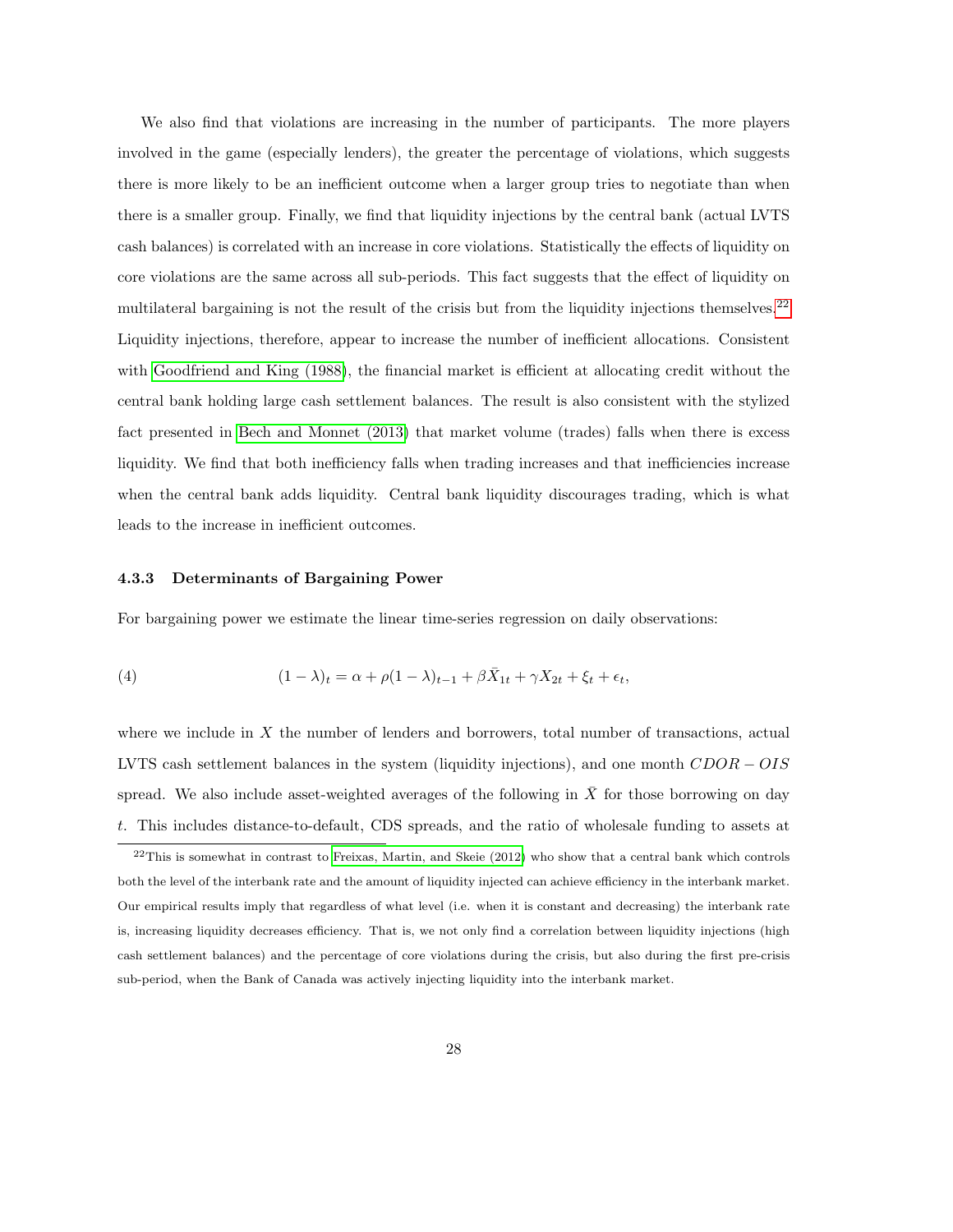month  $m-1$ . We also include indicator variables equal to 1 if a bank accessed the Bank of Canada liquidity facility (term PRA) or sold mortgages for cash via the IMPP program. Finally, we include borrower fixed effects since the balance-sheet data is monthly and the bargaining power data is daily.

Table [6](#page-32-0) presents estimates of the regression, broken down by the three sub-samples given the heterogeneity in the estimated impacts on core violations as reported in Table [5](#page-31-0) above. Striking contrasts across sub-periods emerge in these specifications – especially during the financial crisis period. In the first "normal" period, 2004-2006 only CDS out of all the bank-level risk factors appear to be priced. This is a period where bargaining power is almost always split evenly between borrowers and lenders with little variation and CDS prices are not available for all institutions. The main risk factor is market risk, i.e. the CDOR-OIS spread. In the zero cash balance period we see an increase in bargaining power towards lenders and bank-level risk factors being priced and market risk turning insignificant. The coefficients attached to the risk measures suggest that riskier institutions enjoy less bargaining power. However, during the financial crisis period (post-2007), bargaining power becomes negatively correlated with distance-to-default and positively correlated with CDS spreads. The results on wholesale funding exposure go from large and negatively correlated to uncorrelated, suggesting a disconnect between risk and bargaining power. Thus riskier institutions enjoyed more bargaining power during these troubled times.

What are possible explanations? One possibility is that mark-to-market accounting and bank interconnectedness means that some banks were concerned with their positions vis- $\acute{a}$ -vis the riskier banks (e.g. Bond and Leitner 2010). The short-term cost of lending to a risky bank at a discount to an interconnected bank might be far less than the cost of having to mark down assets linked to a failed institution. A second reason is the OTC market features repeated interactions among players who know that liquidity might be fleeting. [Carlin et al. \(2007\)](#page-39-6), for example, present a model of episodic liquidity in which repeated interaction sustains firms' provision of "apparent liquidity" to each other.

At the same time, the risk that any Canadian bank would fail is extremely minute; this is evidenced by the small CDS spreads, which were only 69 bp on average even during the crisis. An alternative explanation, therefore, for our results may simply be reflecting differences in liquidity needs across banks: during the crisis, the Bank of Canada added liquidity to the market, which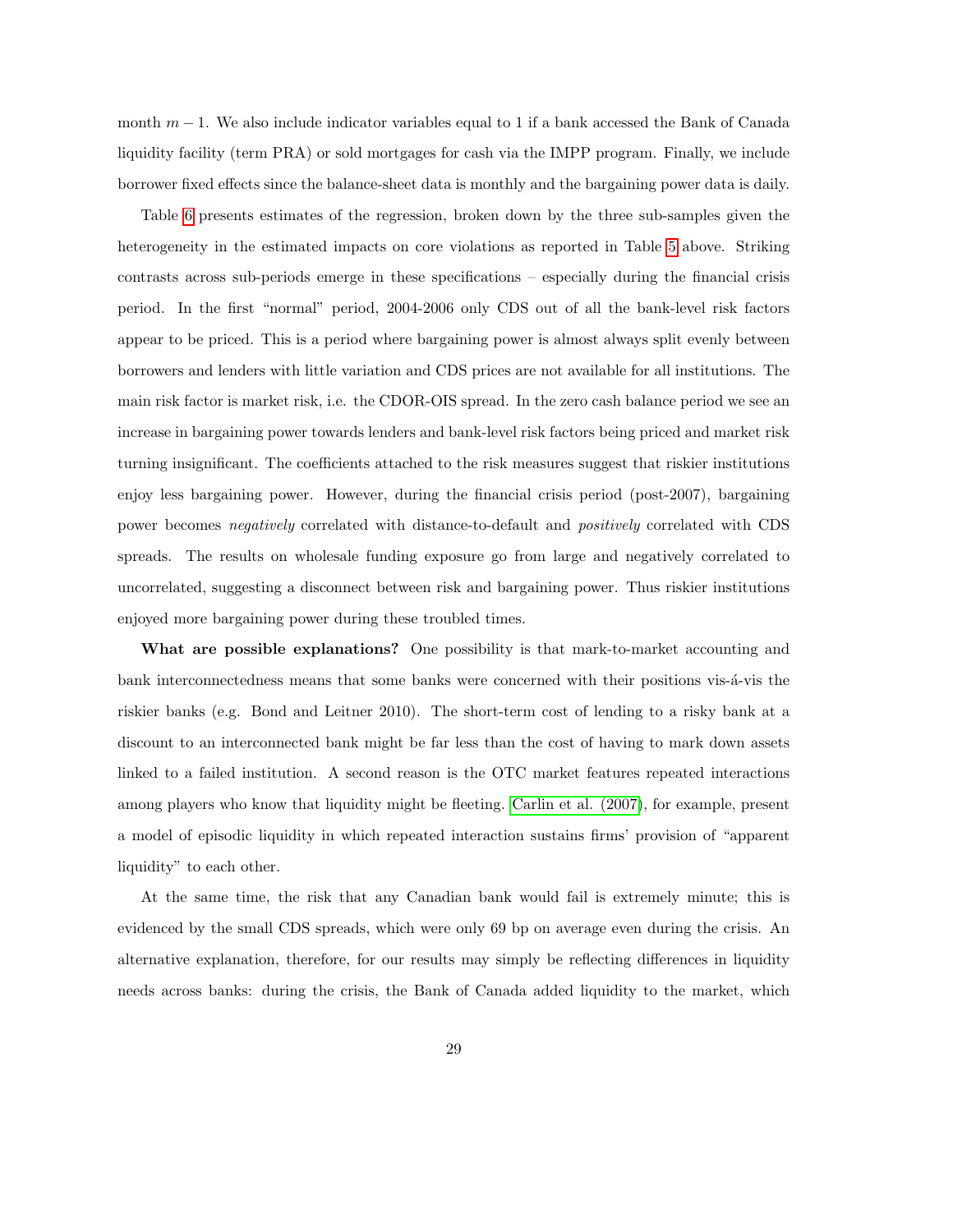lowered the price of liquidity and disproportionately attracted riskier borrowers. This possibility would also lead to the positive association between borrowers' default risk and their bargaining power during the crisis period, which we find in our results. However, we see that "Actual LVTS settlements", which measures the Bank of Canada's liquidity injections, is always insignificant in the regressions in Table [6;](#page-32-0) casting doubt on this explanation.

Finally, the summary statistics from the sub-periods suggests there is not a great deal of change in persistence over time. Overall the lack of any significant change in the transition probabilities suggests that bargaining power increased for borrowers in general, and not for any particular set of borrowers. A careful look at the bank-level transition probabilities, not presented here, does not reveal overwhelming evidence to suggest any particular borrower received preferential treatment.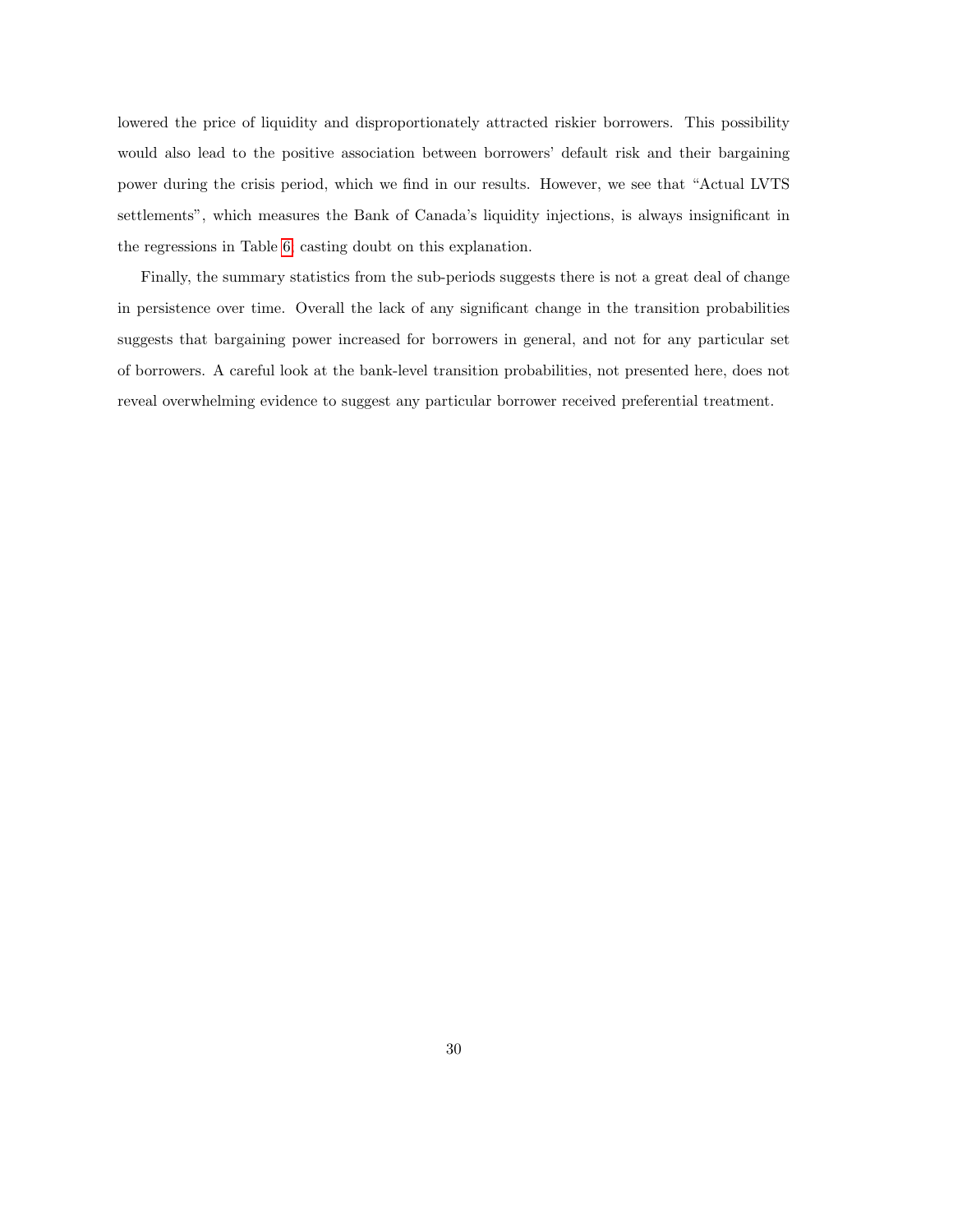### <span id="page-31-0"></span>Table 5: Regressions on Violations of Core Inequality Restrictions

The dependent variable in column  $(1)$  is av, which is the percentage of violations of the core restrictions per day. The unit of observation is therefore a day. The dependent variable in column (2) is  $I(av \neq 0)$  therefore this specification is estimated by Probit. The three time periods are the baseline (i) Non-crisis (April 1, 2004-February 28, 2006) and (ii) zero target (March 1, 2006-February 14, 2007, i.e. the period where the Bank of Canada targeted a zero cash balance in LVTS) and (iii) Crisis (February 15, 2007-April 20, 2009). The 1 month CDOR-OIS spread is the difference between the Canadian Dealer Offered Rate and one month Overnight Indexed Swap rate, where the former is the rate surveyed banks are willing to lend to other banks for one month and the latter is an over-the-counter agreement to swap, for one month, a fixed interest rate for a floating rate. "Actual LVTS cash balances" is the actual amount of liquidity in the payments system (in 100 million CAD); high balances means more central bank liquidity injections. Standard errors are in parentheses and are clustered at the borrower level.  $a\ p < 0.01$ ,  $b\ p < 0.05$ ,  $c\ p < 0.1$ .

|                                            | (1)                        | $\overline{(2)}$   |
|--------------------------------------------|----------------------------|--------------------|
| VARIABLES                                  | Percent of core violations | Violations $(Y/N)$ |
| Lagged violations $*I(t=normal)$           | $0.0746^{a}$               | $0.0455^c$         |
|                                            | (0.00773)                  | (0.0253)           |
| Lagged violations $I(t = zero \ target)$   | $-0.00865$                 | $-0.00718$         |
|                                            | (0.0279)                   | (0.0336)           |
| Lagged violations $I(t=crisis)$            | $0.0238^a$                 | 0.0157             |
|                                            | (0.00456)                  | (0.0113)           |
| 1 month $\text{CDOR-OIS*I(t=normal)}$      | $-23.50^a$                 | $-1.250$           |
|                                            | (2.378)                    | (4.186)            |
| 1 month CDOR-OIS*I $(t = zero \ target)$   | $-7.997^b$                 | 0.376              |
|                                            | (3.292)                    | (4.048)            |
| 1 month $CDOR-OIS*I(t=crisis)$             | $0.655^a$                  | 0.675c             |
|                                            | (0.160)                    | (0.368)            |
| Number of lenders*I $(t=normal)$           | $0.302^a$                  | 0.182              |
|                                            | (0.0579)                   | (0.125)            |
| Number of lenders*I $(t = zero \ target)$  | $0.464^{a}$                | $0.235^{b}$        |
|                                            | (0.0644)                   | (0.0967)           |
| Number of lenders*I $(t=crisis)$           | $0.132^{a}$                | 0.0737             |
|                                            | (0.0252)                   | (0.0574)           |
| Number of borrowers*I(t=normal)            | -0.168 $^a$                | $-0.110$           |
|                                            | (0.0608)                   | (0.127)            |
| Number of borrowers*I(t=zero target)       | 0.00837                    | 0.0638             |
|                                            | (0.0628)                   | (0.0952)           |
| Number of borrowers*I $(t=crisis)$         | $0.0501^{c}$               | $0.127^b$          |
|                                            | (0.0269)                   | (0.0612)           |
| Number of trades*I(t=normal)               | $-0.0460$                  | 0.103              |
|                                            | (0.0515)                   | (0.0997)           |
| Number of trades*I $(t = zero \ target)$   | $-0.226^a$                 | 0.0114             |
|                                            | (0.0492)                   | (0.0712)           |
| Number of $trades*I(t=crisis)$             | $-0.0308c$                 | $-0.0281$          |
|                                            | (0.0187)                   | (0.0425)           |
| Actual LVTS cash balances*I(t=normal)      | $0.0979^{b}$               | 0.0567             |
|                                            | (0.0498)                   | (0.119)            |
| Actual LVTS cash balances*I(t=zero target) | $0.0574^{b}$               | $-0.00462$         |
|                                            | (0.0255)                   | (0.0517)           |
| Actual LVTS cash balances $I(t=crisis)$    | $0.0525^{\rm a}$           | 0.0197             |
|                                            | (0.00687)                  | (0.0193)           |
| Constant                                   | $0.736^a$                  | $-2.539^{a}$       |
|                                            | (0.175)                    | (0.417)            |
|                                            | 31                         |                    |
| Observations                               | 1260                       | 1260               |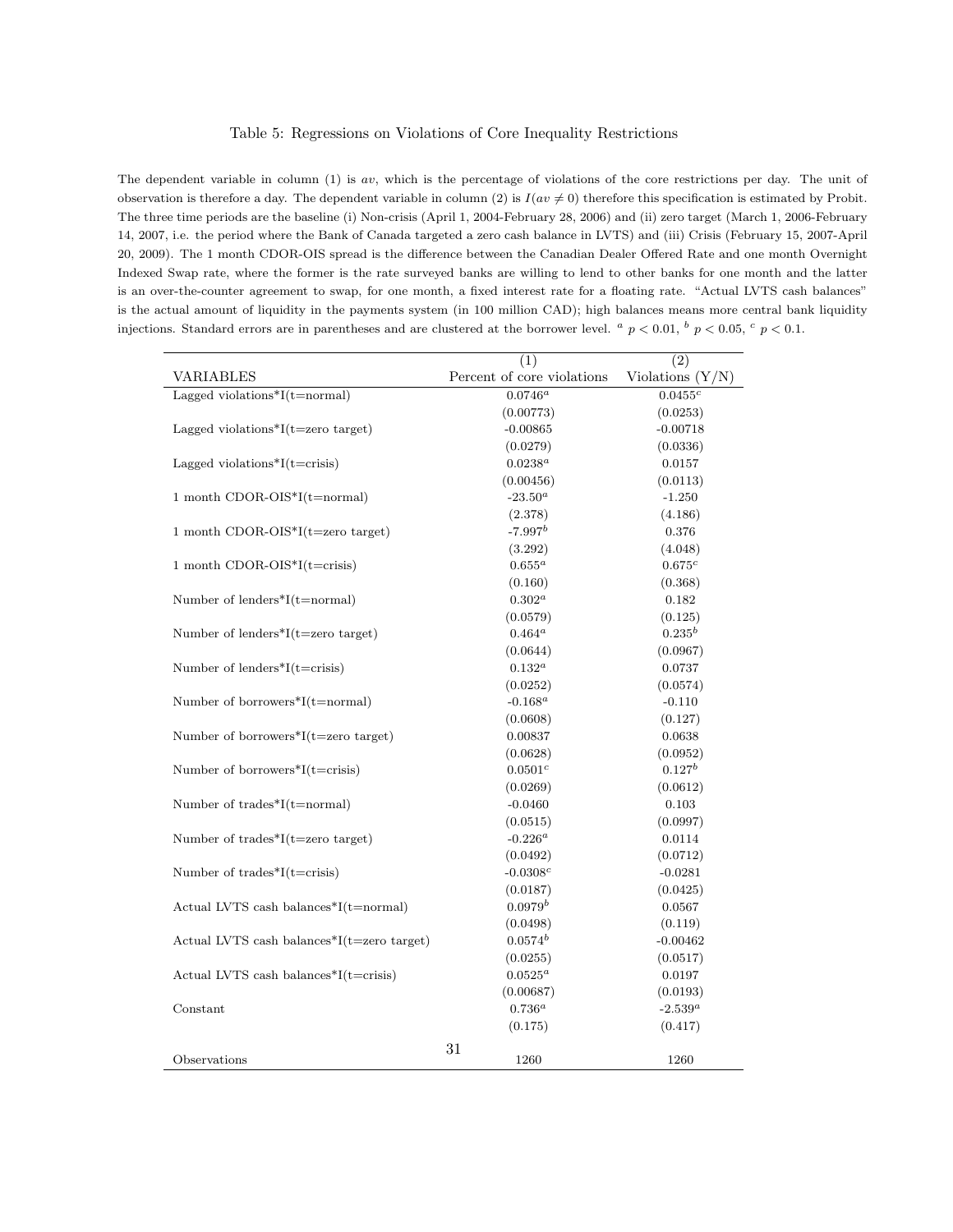# Table 6: Bargaining Regressions Table 6: Bargaining Regressions

<span id="page-32-0"></span>values of distance to default imply a bank is less likely to default. Wholesale funding is defined as fixed term and demand deposits by deposit-taking institutions plus The dependent variable is  $100 * (1 - \lambda)$ , i.e. the bargaining power of the borrowers. A unit of observation is a day, therefore balance sheet variables and risk measures are averages of borrowers on each day. Percentage of core violations  $(av)$  is defined as the percentage of transactions that are violations of the *core*. "Actual LVTS cash palances" is the actual amount of liquidity in the payments system (in 100 million CAD); high balances means more central bank liquidity injections. The 1 month CDOR-OIS spread is the difference between the Canadian Dealer Offered Rate and one month Overnight Indexed Swap rate, where the former is the rate surveyed (Term PRA allocation at  $t-1>0$ ) is an indicator variable for whether or not a borrower accessed short-term liquidity in the Bank of Canada repo auctions, which became available in 2007;  $I(IMPP$  allocation at  $t-1>0$ ) is an indicator variable for whether or not a borrower accessed the Canadian government mortgage liquidity program, which became available in 2008. Distance to default is based on Merton's (1974) model. A firm is considered in default if its value falls below its debt. High banker acceptances plus repos. Wholesale funding as a fraction of assets is a banks' exposure to risky short-term funding. CDS is a borrowers' credit default swap spread banks are willing to lend to other banks for one month and the latter is an over-the-counter agreement to swap, for one month, a fixed interest rate for a floating rate. - higher spreads indicate higher risk of default. All specifications include borrower fixed effects. Standard errors are in parentheses and are clustered at the borrower The dependent variable is 100 ∗ (1 − λ), i.e. the bargaining power of the borrowers. A unit of observation is a day, therefore balance sheet variables and risk measures are averages of borrowers on each day. Percentage of core violations (av) is defined as the percentage of transactions that are violations of the core. "Actual LVTS cash balances" is the actual amount of liquidity in the payments system (in 100 million CAD); high balances means more central bank liquidity injections. The 1 month CDOR-OIS spread is the difference between the Canadian Dealer Offered Rate and one month Overnight Indexed Swap rate, where the former is the rate surveyed banks are willing to lend to other banks for one month and the latter is an over-the-counter agreement to swap, for one month, a fixed interest rate for a floating rate. I(Term PRA allocation at  $t - 1 > 0$ ) is an indicator variable for whether or not a borrower accessed short-term liquidity in the Bank of Canada repo auctions, which became available in 2007; I(IMPP allocation at t − 1 > 0) is an indicator variable for whether or not a borrower accessed the Canadian government mortgage liquidity program, which became available in 2008. Distance to default is based on Merton's [\(1974\)](#page-40-8) model. A firm is considered in default if its value falls below its debt. High values of distance to default imply a bank is less likely to default. Wholesale funding is defined as fixed term and demand deposits by deposit-taking institutions plus banker acceptances plus repos. Wholesale funding as a fraction of assets is a banks' exposure to risky short-term funding. CDS is a borrowers' credit default swap spread – higher spreads indicate higher risk of default. All specifications include borrower fixed effects. Standard errors are in parentheses and are clustered at the borrower evel. "  $p<0.01,$  "  $p<0.05,$  "  $p<0.1.$ level.  ${}^{a}$   $p < 0.01, {}^{b}$   $p < 0.05, {}^{c}$   $p < 0.1$ .  $\mathbf{I}$ 

| VARIABLES                              | Ξ                                                                     | Pre-crisis<br>$\widehat{2}$                                           | $\widehat{c}$                                   | $\widehat{E}$                                                            | Zero target<br>$\widehat{5}$                    | $\widehat{6}$                                                            | $\widehat{(\mathbf{z})}$                                 | Crisis<br>$\circledast$                                  | $\widehat{e}$                                                                                 |
|----------------------------------------|-----------------------------------------------------------------------|-----------------------------------------------------------------------|-------------------------------------------------|--------------------------------------------------------------------------|-------------------------------------------------|--------------------------------------------------------------------------|----------------------------------------------------------|----------------------------------------------------------|-----------------------------------------------------------------------------------------------|
| $(1-\lambda)_{t-1}$                    |                                                                       |                                                                       |                                                 |                                                                          |                                                 |                                                                          |                                                          |                                                          |                                                                                               |
|                                        | (0.0321)                                                              | (0.00130)                                                             | (0.00278)                                       | (0.0745)                                                                 | $\frac{0.128^b}{(0.0640)}$                      | $(0.0740$<br>$(0.0627)$                                                  | $0.143^a$<br>(0.0462)                                    | $\frac{0.216^a}{(0.0463)}$                               | $\frac{0.143^a}{(0.0463)}$                                                                    |
| Percent of core violations             | (0.198)                                                               | $-0.0560$<br>$(0.194)$                                                | $-0.0558$<br>$(0.195)$                          | $-0.187^a$<br>(0.0637)                                                   | $-0.189^a$<br>(0.0639)                          | $-0.191^a$<br>(0.0628)                                                   | $0.165^c$ $(0.0871)$                                     | $(0.165^c$<br>(0.0863)                                   | $(0.165^c$<br>$(0.0869)$                                                                      |
| Number of lenders each day             |                                                                       |                                                                       | $-0.0203$<br>$(0.188)$                          |                                                                          | $\begin{array}{c} 0.145 \\ (0.123) \end{array}$ |                                                                          | $-0.145$<br>(0.175)                                      | $-0.129$<br>(0.181)                                      |                                                                                               |
| Number of borrowers each day           | $\begin{array}{c} -0.0595 \\ (0.188) \\ 0.662 \\ (1.343) \end{array}$ | $\begin{array}{c} -0.0282 \\ (0.187) \\ 0.598 \\ (1.310) \end{array}$ | $\frac{0.682}{(1.286)}$                         | $\begin{array}{c} 0.212^c \\ (0.124) \\ -1.360^a \\ (0.438) \end{array}$ | $^{-1.327^a}_{(0.377)}$                         | $\begin{array}{c} 0.216^c \\ (0.125) \\ -1.372^a \\ (0.445) \end{array}$ | $\begin{array}{c} 0.108 \\ \textbf{(0.521)} \end{array}$ | $\begin{array}{c} 0.168 \\ \textbf{(0.534)} \end{array}$ |                                                                                               |
| day<br>Number of trades each           | $-0.0351$<br>$(0.135)$                                                | $-0.0130$<br>$(0.135)$                                                | $-0.0134$<br>$(0.135)$                          | $(0.0672$<br>$(0.0853)$                                                  | $(0.0969$<br>$(0.0834)$                         | (0.0619)                                                                 | $\left(0.111\right)$ $\left(0.142\right)$                | (0.167)                                                  | $\begin{array}{c} -0.146 \\ (0.175) \\ 0.109 \\ (0.522) \\ (0.512 \\ 0.112 \\ \end{array}$    |
| Actual LVTS settlements (100 millions) | $\begin{array}{c} 0.165 \\ (0.214) \end{array}$                       | (0.0546)                                                              | (0.195)                                         | $0.114^a$<br>$(0.0417)$                                                  | $0.0979b$<br>(0.0453)                           | $(0.114a$<br>(0.0429)                                                    | $-0.0519$<br>(0.101)                                     | $-0.0447$<br>7447                                        | $\begin{array}{c} -0.0522 \\ (0.101) \\ -3.168^b \\ (1.357) \\ 0.0238 \\ (0.712) \end{array}$ |
| 1 month CDOR minus 1 month OIS         | $-22.16^a$<br>(7.443)                                                 | $-15.67b$<br>(6.338)                                                  | $-15.57^b$<br>(6.332)                           | $5.624$<br>(3.945)                                                       | $6.116$<br>(4.009)                              | $5.114$<br>(3.989)                                                       | $-3.212^b$<br>(1.363)                                    | $^{-3.784^b}_{(1.481)}$                                  |                                                                                               |
| at $t-1>0$<br>I(Term PRA allocation    |                                                                       |                                                                       |                                                 |                                                                          |                                                 |                                                                          | $\begin{array}{c} 0.0188 \\ (0.711) \end{array}$         | $\frac{0.129}{(0.742)}$                                  |                                                                                               |
| $t - 1 > 0$<br>I(IMPP allocation at    |                                                                       |                                                                       |                                                 |                                                                          |                                                 |                                                                          | $-0.466$<br>(1.427)                                      | $-0.367$<br>(1.272)                                      | $-0.456$<br>(1.446)                                                                           |
| Distance to default                    | $\begin{array}{c} 0.260 \\ (0.418) \end{array}$                       |                                                                       | $\begin{array}{c} 0.325 \\ (0.412) \end{array}$ | $1.426^a$<br>(0.422)                                                     |                                                 | $1.376^a$<br>(0.424)                                                     | $-1.656^a$<br>(0.126)                                    |                                                          | $-1.695^a$<br>(0.281)                                                                         |
| Wholesale funding/assets at m-1        | $-7.463$<br>(10.73)                                                   | $-6.984$<br>(11.05)                                                   | $-7.021$<br>(10.76)                             | $-49.09^a$<br>(18.89)                                                    | $-54.45^a$<br>(19.56)                           | $-51.63^a$<br>(19.13)                                                    | $-3.989$<br>(2.860)                                      | $-5.957^c$<br>(3.124)                                    | $-3.755$<br>(3.077)                                                                           |
| CDS                                    |                                                                       | (0.0236)<br>$-0.113^{a}$                                              | $-0.114$ <sup>a</sup><br>$(0.0236)$             |                                                                          | $-0.136$<br>$(0.129)$                           | $-0.0768$<br>$(0.128)$                                                   |                                                          | 0.00654<br>$0.0688^a$                                    | $-0.00205$<br>$(0.0136)$                                                                      |
| Constant                               | $50.55^a$<br>(6.660)                                                  | $53.57^a$ $(4.813)$                                                   | $51.10^a$<br>(6.580)                            | $41.10^a$<br>(5.607)                                                     | $52.73^a$<br>(6.478)                            | $43.13^a$ $(6.451)$                                                      | $51.64^a$<br>(2.948)                                     | $37.08^a$ $(2.367)$                                      | $51.88^a$ $(3.341)$                                                                           |
| Observations<br>Borrower FE            | 0.093<br>475                                                          | $V_{117}$<br>475                                                      | $\frac{475}{0.118}$                             | 0.238<br>242                                                             | $\begin{array}{c} 242 \\ 0.207 \end{array}$     | $\frac{242}{0.239}$                                                      | $0.577$<br>$\checkmark$                                  | 543<br>0.548                                             | $0.577$<br>$\sqrt{0.577}$                                                                     |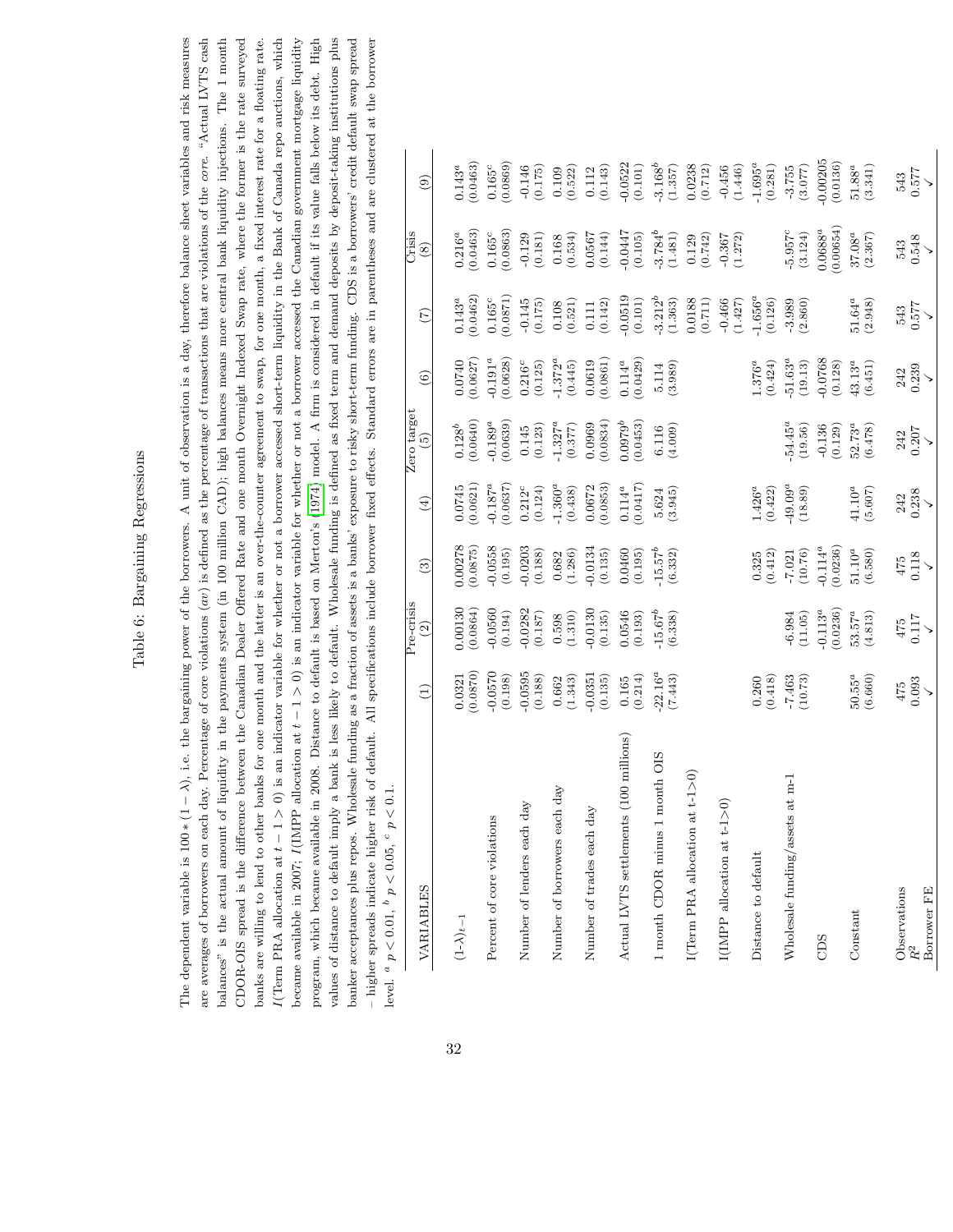| Table 7: Transition Probabilities |         |                    |        |      |              |         |  |  |  |
|-----------------------------------|---------|--------------------|--------|------|--------------|---------|--|--|--|
|                                   | Minimum | 1st Quartile       | Median | Mean | 3rd Quartile | Maximum |  |  |  |
|                                   |         | <b>Full Sample</b> |        |      |              |         |  |  |  |
| Pr(X' > 0   X < 0)                | 0.23    | 0.43               | 0.55   | 0.60 | 0.81         | 1.00    |  |  |  |
| Pr(X' < 0 X > 0)                  | 0.04    | 0.16               | 0.32   | 0.32 | 0.42         | 0.65    |  |  |  |
| Period 1: Pre-crisis              |         |                    |        |      |              |         |  |  |  |
| Pr(X' > 0   X < 0)                | 0.27    | 0.31               | 0.56   | 0.59 | 0.83         | 1.00    |  |  |  |
| Pr(X' < 0 X > 0)                  | 0.00    | 0.17               | 0.30   | 0.31 | 0.45         | 0.67    |  |  |  |
| Period 2: Zero target             |         |                    |        |      |              |         |  |  |  |
| Pr(X' > 0   X < 0)                | 0.18    | 0.43               | 0.55   | 0.61 | 0.82         | 1.00    |  |  |  |
| Pr(X' < 0 X > 0)                  | 0.05    | 0.13               | 0.36   | 0.33 | 0.47         | 0.77    |  |  |  |
| Period 3: Crisis                  |         |                    |        |      |              |         |  |  |  |
| Pr(X' > 0   X < 0)                | 0.28    | 0.50               | 0.69   | 0.66 | 0.85         | 0.95    |  |  |  |
| Pr(X' < 0 X > 0)                  | 0.00    | 0.33               | 0.45   | 0.43 | 0.66         | 0.77    |  |  |  |

Notes:  $Pr(X' > 0 | X < 0)$  denotes the probability an FI is a lender today conditional on that FI being a borrower the last time they were in the overnight market.  $Pr(X' < 0|X > 0)$  denotes the probability of an FI being a borrower today conditional on that FI being a lender the last time they were in the overnight market.

# <span id="page-33-0"></span>5 Economic Significance of Results

Given the results from the regressions above, we next quantify the size of these effects. First, consider a one-standard deviation decrease in the average borrower's distance-to-default, which implies an increase in borrower riskiness. If we use the estimated coefficient in column  $(5)$  of Table [6](#page-32-0)  $(1.376)$  – for the pre-crisis period – this leads to a 2.8% decrease in bargaining power. By construction, there is a linear relationship between the bargaining power measure  $\lambda$  and the interest rate y; specifically, a movement from  $\lambda = 0$  to  $\lambda = 1$  corresponds to the 50 basis point movement from the bank rate b to the deposit rate d. Hence, each percentage point decrease in bargaining power for the borrower corresponds to a half basis point increase in the implied interest rate. Therefore, the 2.8% decrease in bargaining power here corresponds to a 1.4 basis point increase in the interest rate faced by the borrowers.

In contrast, during the crisis period, we find that the same decrease in distance-to-default is associated with an increase in bargaining power of 3.5% (using the point estimate 1.695). This corresponds to a 1.73 basis point decrease in the interest rate faced by borrowers. Evaluated at the average overnight loan size of \$186 million, this implies that lending banks reduced interest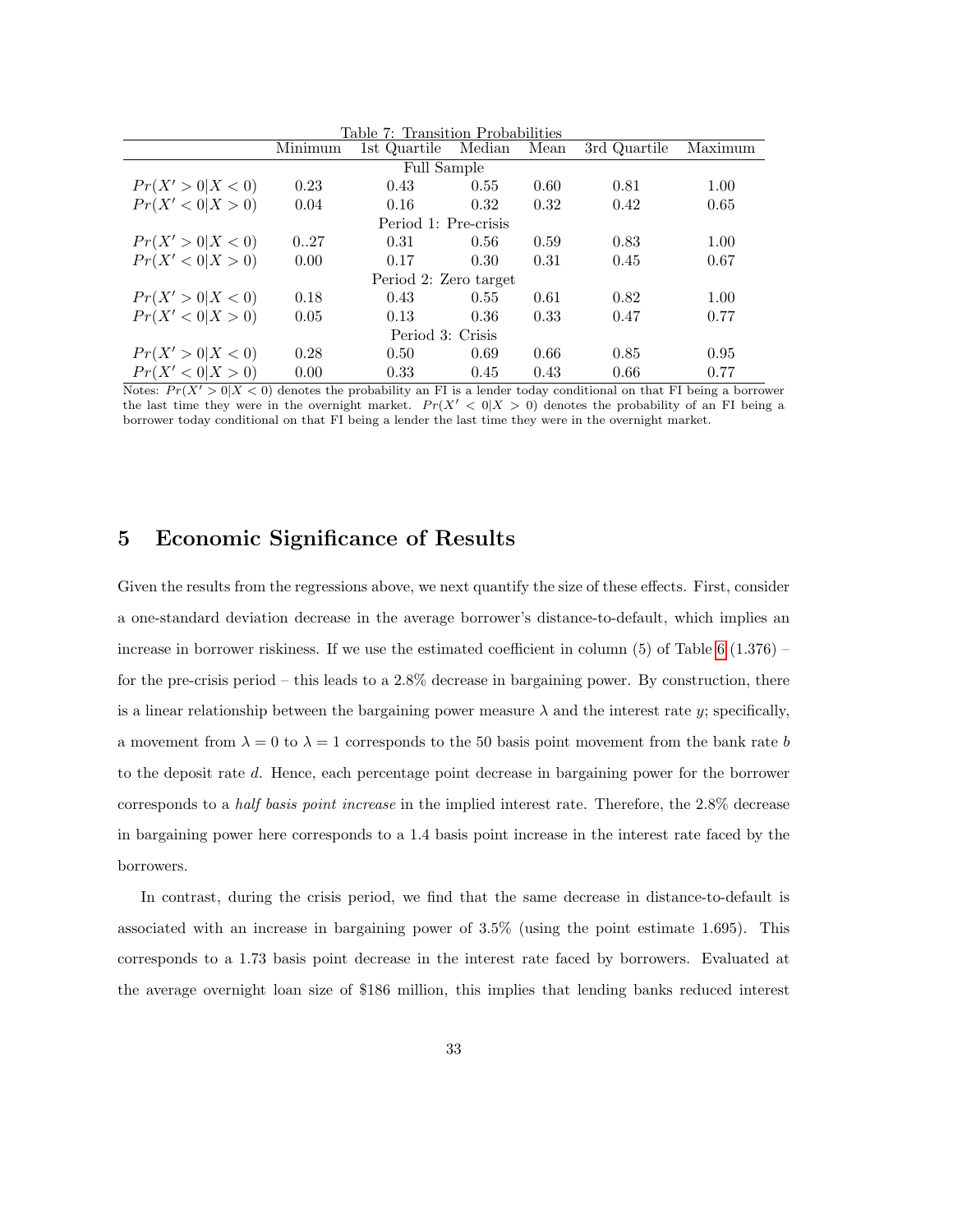payments for risky borrowers during the crisis period by an amount of \$89  $=(-10.00173/360)*186$ mill). This is a small number. Similarly, calculations can be done with the other risk measures used in the bargaining regressions.



<span id="page-34-1"></span>Figure 9: Actual versus counterfactual bargaining power for crisis-period loans

More interesting than looking at the coefficients in the third period, we perform a counterfactual exercise in which we use the second-period (pre-crisis) regression coefficients, coupled with the observed loans in the third period, to predict what bargaining power would have been in the third pe-

<span id="page-34-0"></span>Top line: counterfactual bargaining weights  $(\lambda)$  using second-period regression coefficients; Middle line: counterfactual bargaining weights  $(\lambda)$  using first-period regression coefficients; Bottom line: actual bargaining weights  $(\lambda)$  using third-period regression coefficients.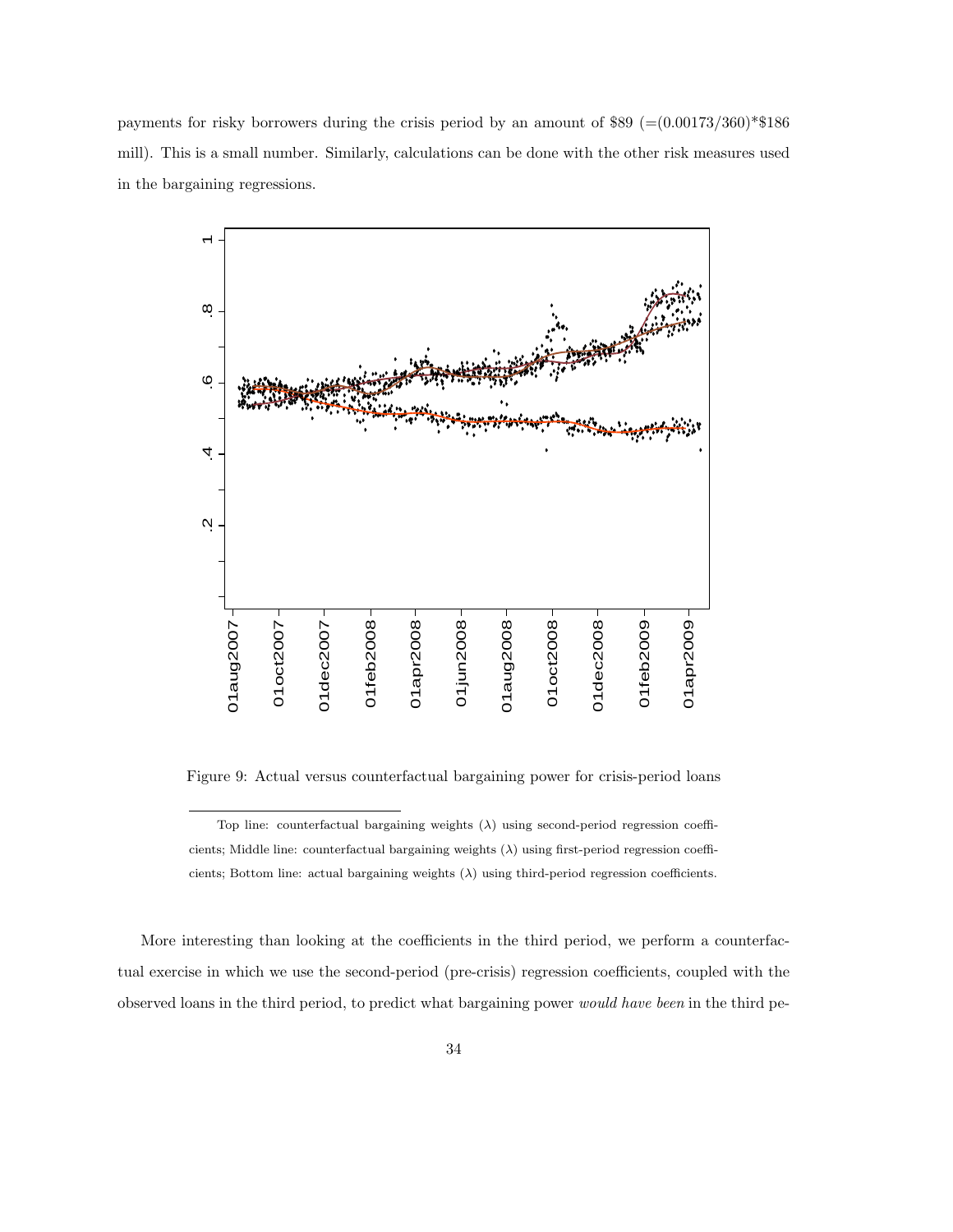

<span id="page-35-0"></span>Figure 10: Costs of time-shift in bargaining power

This is a graph of the difference in the second-period counterfactual bargaining power and the actual bargaining power multiplied by the average loan size on each day and the one-day interest cost, i.e. 50bps/360.

riod, without the shift in bargaining power towards riskier borrowers in the third period regressions. These counterfactual bargaining power measures are presented in Figure [9.](#page-34-1) The top line in this graph presents the counterfactual values of  $\lambda$ . This line trends upward over time, indicating that, in the absence of the negative coefficient between distance-to-default in the regressions, bargaining power would have shifted substantially to lenders between August 2007 and February 2009.

For comparison, the actual bargaining weights for the crisis-period loans, computed using the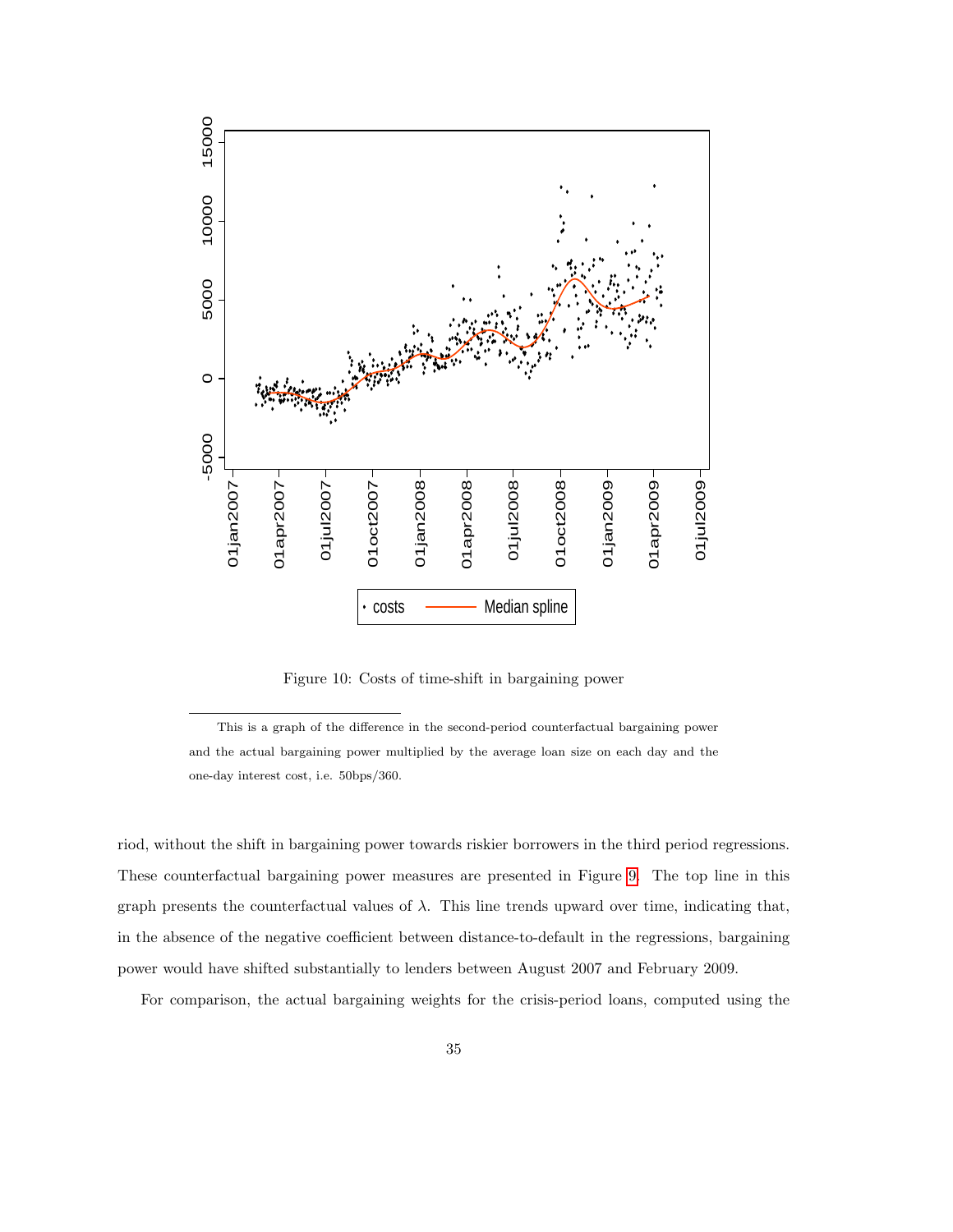third-period regression coefficients (including the negative coefficient on distance-to-default), are also presented in the graph. The divergence between the actual and counterfactual results is sizable: the actual bargaining weights steadily become more favorable to the borrowers, as the crisis proceeds.

To put this in monetary terms, we plot, in Figure [10,](#page-35-0) the "costs" of this crisis-time shift in bargaining power, in terms of the difference in interest payments which borrowers would have had to pay if their bargaining power followed the counterfactual path during the crisis, as compared to the actual path. Corresponding to the results in Figure [9,](#page-34-1) we find that these costs increase steadily over the crisis period. A cost of \$5,000 represents 31% of the average cost of an overnight loan at the sample average target rate of 3.16%. Measured this way, these costs of bargaining power shifting towards riskier borrowers in the crisis period are substantial.

# <span id="page-36-0"></span>6 Conclusion

In this paper we examine efficiency and bargaining power in the Canadian interbank loan market. This market, however, is complicated. The players are engaged in an imperfect competition game in which their actions are restricted by trading conventions making it difficult to characterize the equilibrium of such a game, which is a prerequisite to any analysis of bargaining and efficiency. Instead of modeling the multilateral trading environment in detail, we instead impose a very general and classical equilibrium concept: that of the *core*. This simply imposes a type of *ex-post* no-arbitrage condition on the observed outcomes.

We study efficiency and bargaining power of financial institutions in the Large Value Transfer System in Canada. Our results indicate that while the interbank market in Canada is fairly efficient, there is a systemic inefficiency that is persistent through our sample. Importantly, the efficiency of the system deteriorates with the liquidity interventions of the central bank. This result is in line with the views put forth by [Goodfriend and King \(1988\)](#page-39-11) on the efficiency of the interbank market.

While we find that bargaining power is about equal between lenders and borrowers throughout the sample, during the financial crisis there was a shift in bargaining power favoring borrowers. Regressions confirm that as counterparty risk increased during the financial crisis, the riskier borrower banks were able to obtain better rates. There are a number of possible explanations. One possibility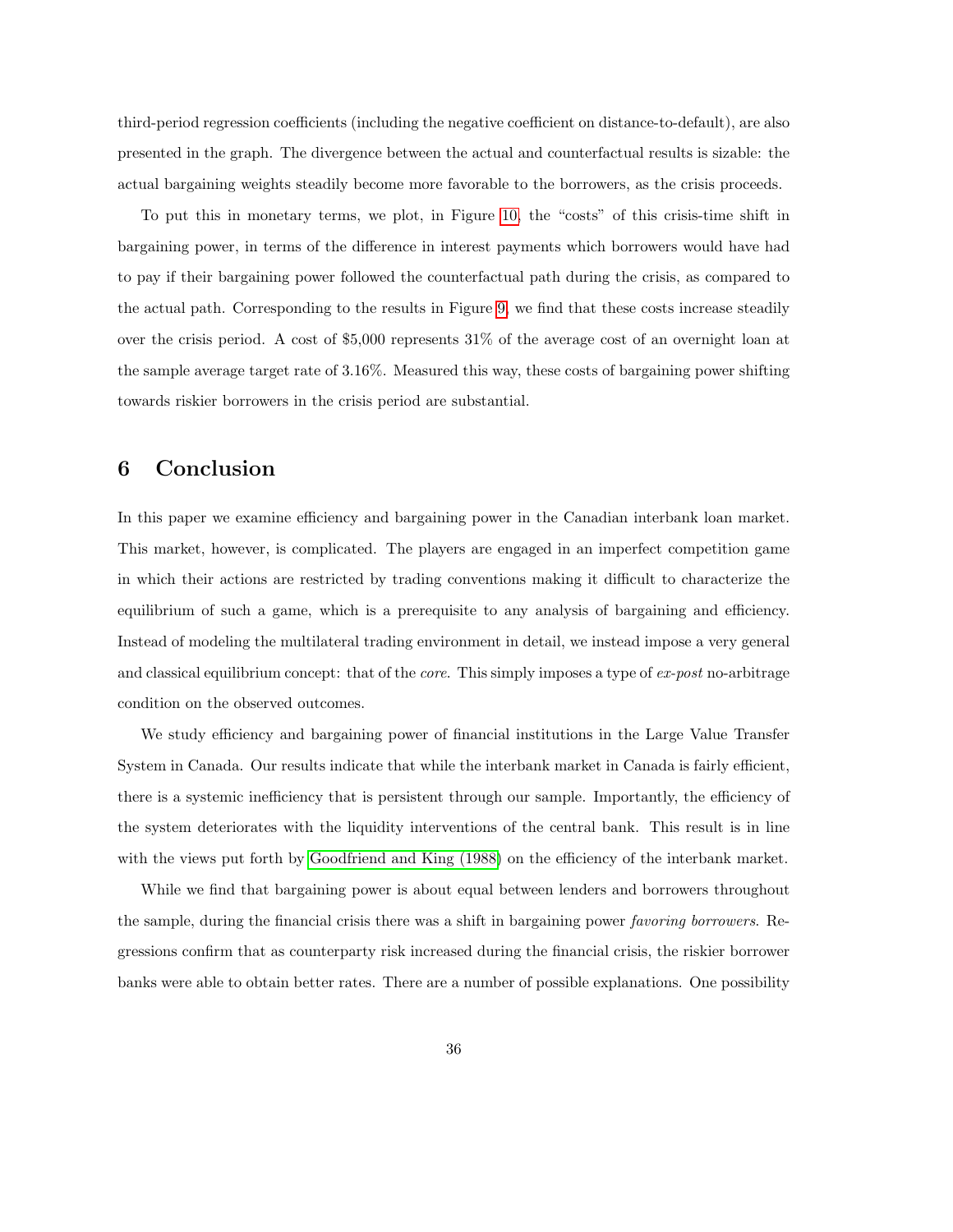is that the short-term cost of lending to a risky bank at a discount to an interconnected bank might be far less than the cost of having to mark down assets linked to a failed institution. A second reason is that liquidity can be episodic in an OTC market and because of repeated interactions among players who know this, banks are willing to lend to riskier banks in order not to be exploited in the future.

In ongoing work, we plan to explore the extent to which the repeated and dynamic interactions among the banks underly this result.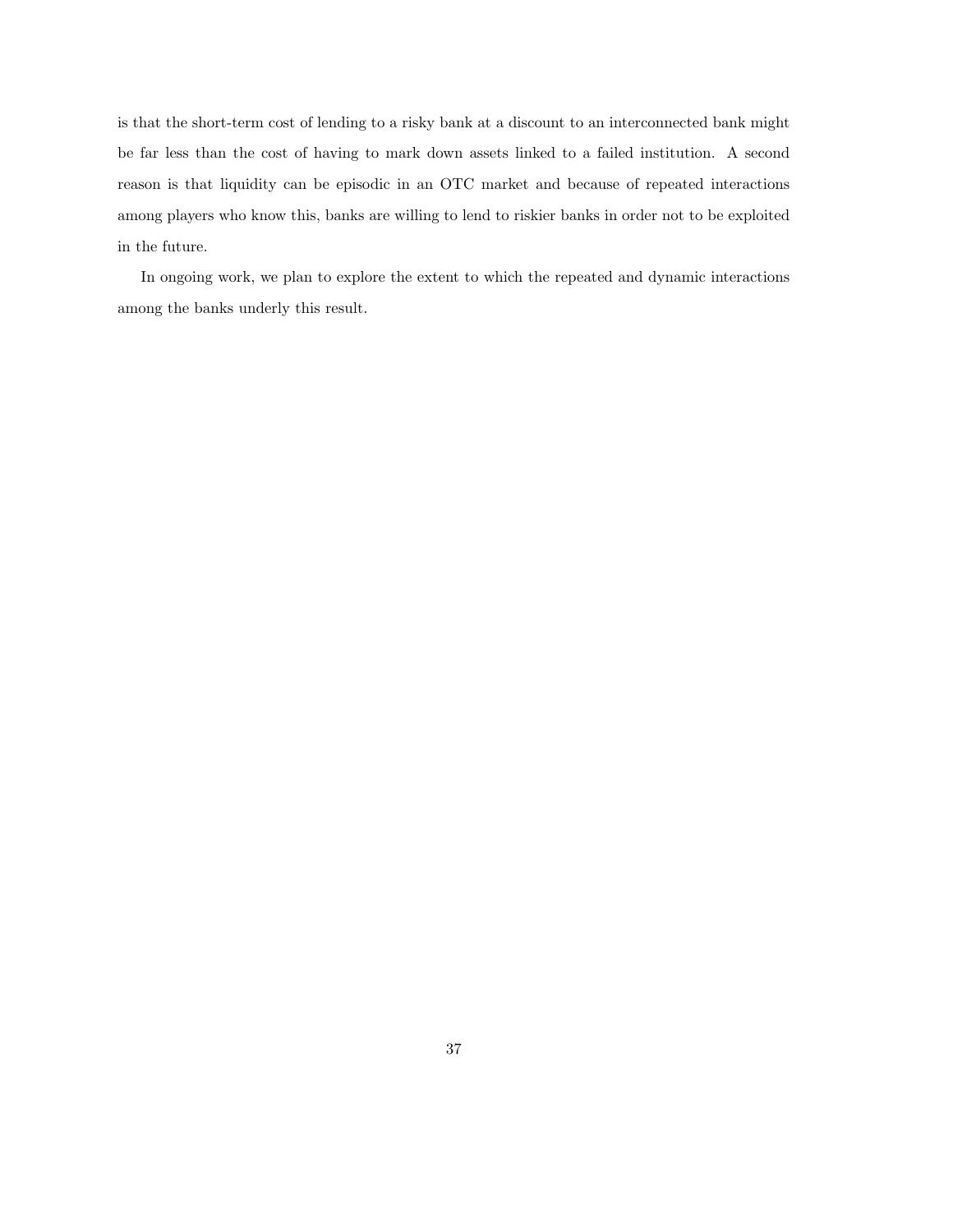# References

- <span id="page-38-4"></span>Acharya, V., D. Gromb and T. Yorulmazer, "Imperfect competition in the inter-bank market for liquidity as a rationale for central banking," American Economic Journal: Macro 4 (2012), 184–217.
- <span id="page-38-8"></span>Acharya, V. and O. Merrouche, "Precautionary hoarding of liquidity and inter-bank markets: Evidence from the sub-prime crisis," Review of Finance 17 (2013), 107–160.
- <span id="page-38-5"></span>Afonso, G., A. Kovner and A. Schoar, "Stressed, not frozen: The federal funds market in the financial crisis," Journal of Finance 66 (2011), 1109–1139.
- <span id="page-38-3"></span><span id="page-38-0"></span>Afonso, G. and R. Lagos, "Trade dynamics in the market for federal funds," mimeo, 2011.
- Allen, J., A. Hortaçsu and J. Kastl, "Crisis management: Analyzing default risk and liquidity demand during financial stress," mimeo, 2011.
- <span id="page-38-9"></span>Arciero, L., R. Heijmans, R. Heuver, M. Massarenti, C. Picillo and F. Vacira, "How to measure the unsecured money market? The Eurosystem's implementation and validation using TARGET2," mimeo, 2013.
- <span id="page-38-6"></span>Arjani, N. and D. McVanel, "A primer on Canada's large value transfer system," Bank of Canada technical note, 2010.
- <span id="page-38-7"></span>Armantier, O. and A. Copeland, "Assessing the quality of 'furfine-based' algorithms," Federal Reserve Bank of New York staff report 575, 2012.
- Armantier, O., E. E. Ghysels, A. Sarkar and J. Shrader, "Stigma in financial markets: Evidence from liquidity auctions and discount window borrowing during the crisis," mimeo, 2011.
- <span id="page-38-2"></span><span id="page-38-1"></span>Atkeson, A., A. Eisfeldt and P.-O. Weill, "The market for otc credit derivatives," mimeo, 2013.
- Bech, M., J. Chapman and R. Garratt, "Which bank is the 'central' bank?," Journal of Monetary Economics  $57(3)$  (2010), 352-363.
- <span id="page-38-10"></span>Bech, M. and C. Monnet, "The impact of unconventional monetary policy on the overnight interbank market," mimeo, 2013.
- Bond, P. and Y. Leitner, "Market run-ups, market freezes, and leverage," Forthcoming Journal of Financial Economics (2014).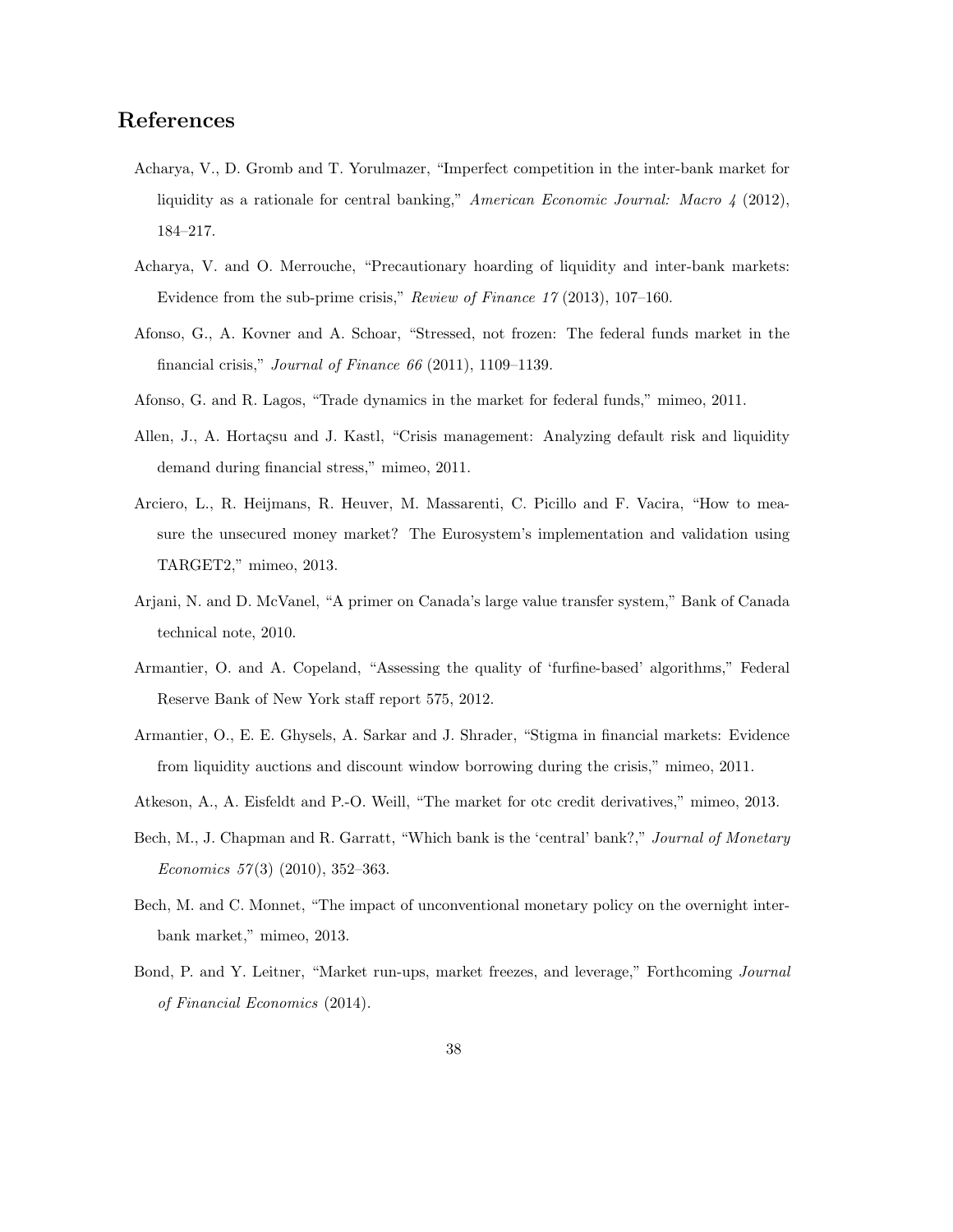- <span id="page-39-6"></span>Carlin, B., M. Lobo and S. Viswanathan, "Episodic liquidity crisis: Cooperative and predatory trading," Journal of Finance 62 (2007), 2235–2274.
- <span id="page-39-3"></span>Chapman, J., D. McAdams and H. Paarsch, "Bounding best-response violations in discriminatory auctions with private values," mimeo, 2007.
- <span id="page-39-5"></span>Duffie, D., Dark Markets: Asset Pricing and Information Transmission in Over-the-Counter markets (Princeton: Princeton University Press, 2012).
- <span id="page-39-2"></span><span id="page-39-1"></span>Duffie, D. and N. Gârleanu, "Over-the-counter markets," *Econometrica 73* (2005), 1815–1844.
- Duffie, D., N. Gârleanu and L. Pedersen, "Valuation in over-the-counter markets," Review of Economic Studies 20 (2007), 1865–1900.
- <span id="page-39-12"></span><span id="page-39-7"></span>Flannery, M., "What to do about TBTF?," mimeo, 2010.
- Freixas, X., A. Martin and D. Skeie, "Bank liquidity, interbank markets, and monetary policy," Review of Financial Studies 25 (2012), 2655–2692.
- Furfine, C., "The microstructure of the federal funds market," Financial Markets, Institutions, and Instruments 8 (1999), 24–44.
- <span id="page-39-11"></span>Goodfriend, M. and R. King, "Financial deregulation, monetary policy, and central banking," Federal Reserve Bank of Richmond Economic Review (1988), 3–22.
- Gromb, D. and D. Vayanos, "Limits of arbitrage," Annual Review of Financial Economics 2 (2010), 251–75.
- <span id="page-39-10"></span>Guggenheim, B. and S. S. S. Kraenzlin, "Exploring an unchartered market: Evidence on the unsecured swiss franc money market," Swiss National Bank working paper 2011-5, 2010.
- <span id="page-39-4"></span>Hendry, S. and N. Kamhi, "Uncollateralized overnight lending in Canada," Applied Financial Economics (2009), 869–880.
- <span id="page-39-0"></span>Ho, T. and A. Saunders, "A micro model of the federal funds market," Journal of Finance 40 (1985), 2977–988.
- <span id="page-39-9"></span>Kover, A. and D. Skeie, "Evaluating the quality of fed funds lending estimates produced from fedwire payments data," Federal Reserve Bank of New York staff report No. 629, 2013.
- <span id="page-39-8"></span>Krugman, P., "Financial crisis 101," New York Times Op-Ed, 2010.